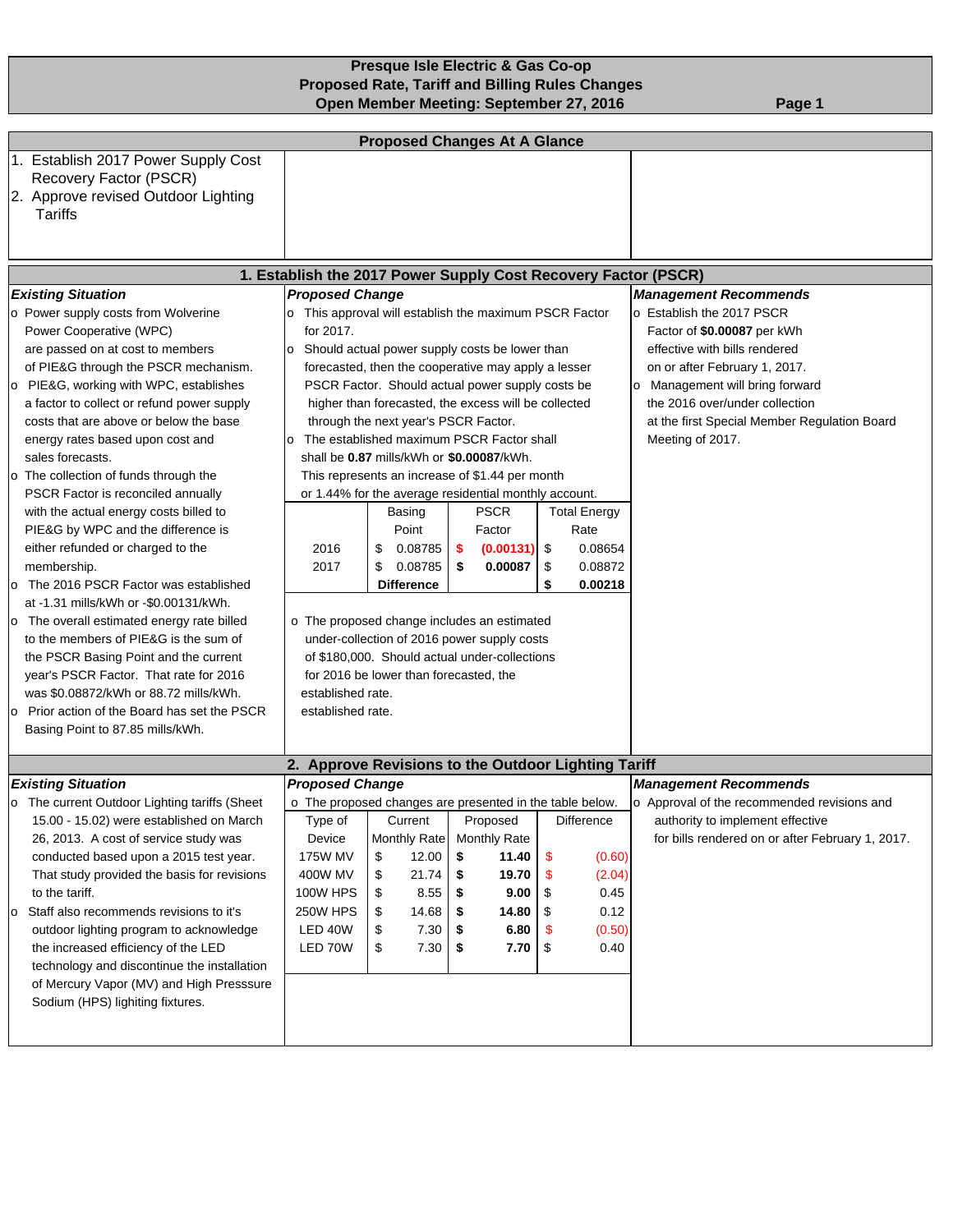# **PRESQUE ISLE ELECTRIC & GAS CO‐OP SPECIAL BOARD MEETING 9AM SEPTEMBER 27, 2016**

# **AGENDA**

Call to Order **Chairman Brown**  Roll Call PA 167 of 2008 CEO Burns Introduction of Guests **CFO Sobeck**  1. Establish the 2017 Power Supply Cost Recovery 2. Revise Outdoor Lighting Tariffs Member Comment **Action Items** Factor Adjournment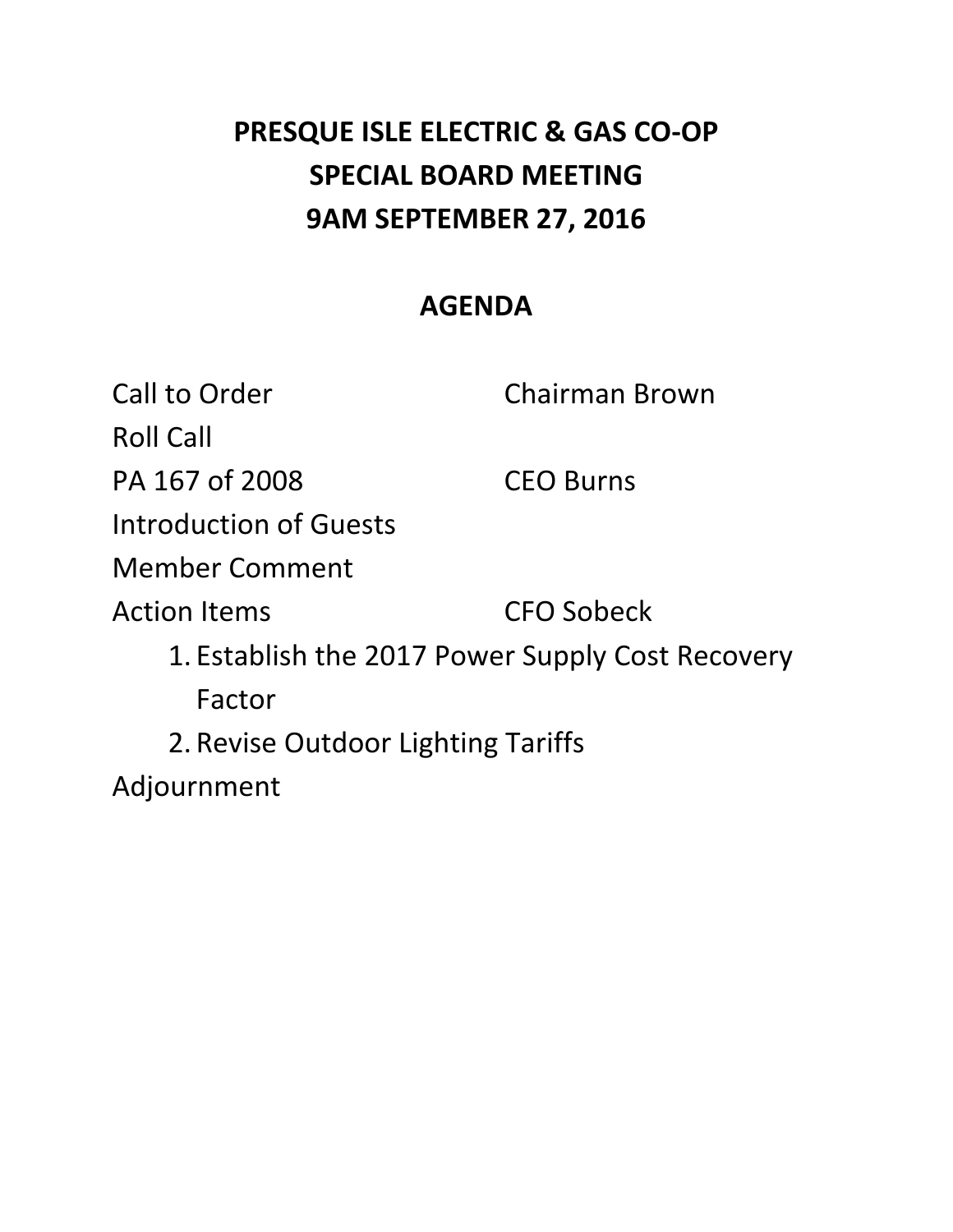# **PRESQUE ISLE ELECTRIC & GAS CO-OP BOARD RESOLUTION SEPTEMBER 27, 2016**

# **RESOLUTION 2016-MR-03 2017 PSCR FACTOR**

**WHEREAS,** PIE&G transitioned to member regulation with an effective date of September 23, 2012 thus providing that certain of its rates are no longer regulated by the MPSC; and

**WHEREAS,** PIE&G in conjunction with Wolverine Power Supply Cooperative (WPSC), it's wholesale electric energy supplier, has conducted an analysis of projected energy costs and sales volumes; and

**WHEREAS,** PIE&G's staff has reviewed the analysis with the Board of Directors; and

**WHEREAS,** results of that analysis indicate and overall energy cost of 88.72 mills/kWh or \$0.08872/kWh which, when combined with PIE&G's current PSCR basing point of 87.85 mills/kWh provides for a 2017 PSCR Factor of 0.87 mills/kWh.

**NOW BE IT HEREBY RESOLVED** that the PIE&G Board of Directors accepts the analysis as provided by the cooperative staff as a reasonable basis for establishing the maximum 2017 PSCR Factor of 0.87 mills/kWh or \$0.00087/kWh effective with all bills rendered on or after February 1, 2017 and directs staff to amend the appropriate tariffs in its Electric Rate Book.

**BE IT FURTHER RESOLVED** that the cooperative staff may apply a lesser PSCR Factor than approved in this resolution because of an over-collection of power supply costs from the membership, in which case they shall notify the Board of Directors of their intent to do so.

# **CERTIFICATION**

I, David Smith, Secretary of the Board of Directors of Presque Isle Electric & Gas Co-op, do hereby certify that the above is a true and correct copy of a resolution adopted at a special meeting of the Board of Directors of Presque Isle Electric & Gas Co-op held on September 27, 2016.

By: \_\_\_\_\_\_\_\_\_\_\_\_\_\_\_\_\_\_\_\_\_\_\_\_\_\_\_\_\_

David Smith, Secretary

Dated: \_\_\_\_\_\_\_\_\_\_\_\_\_\_\_\_\_\_\_\_\_\_\_\_\_\_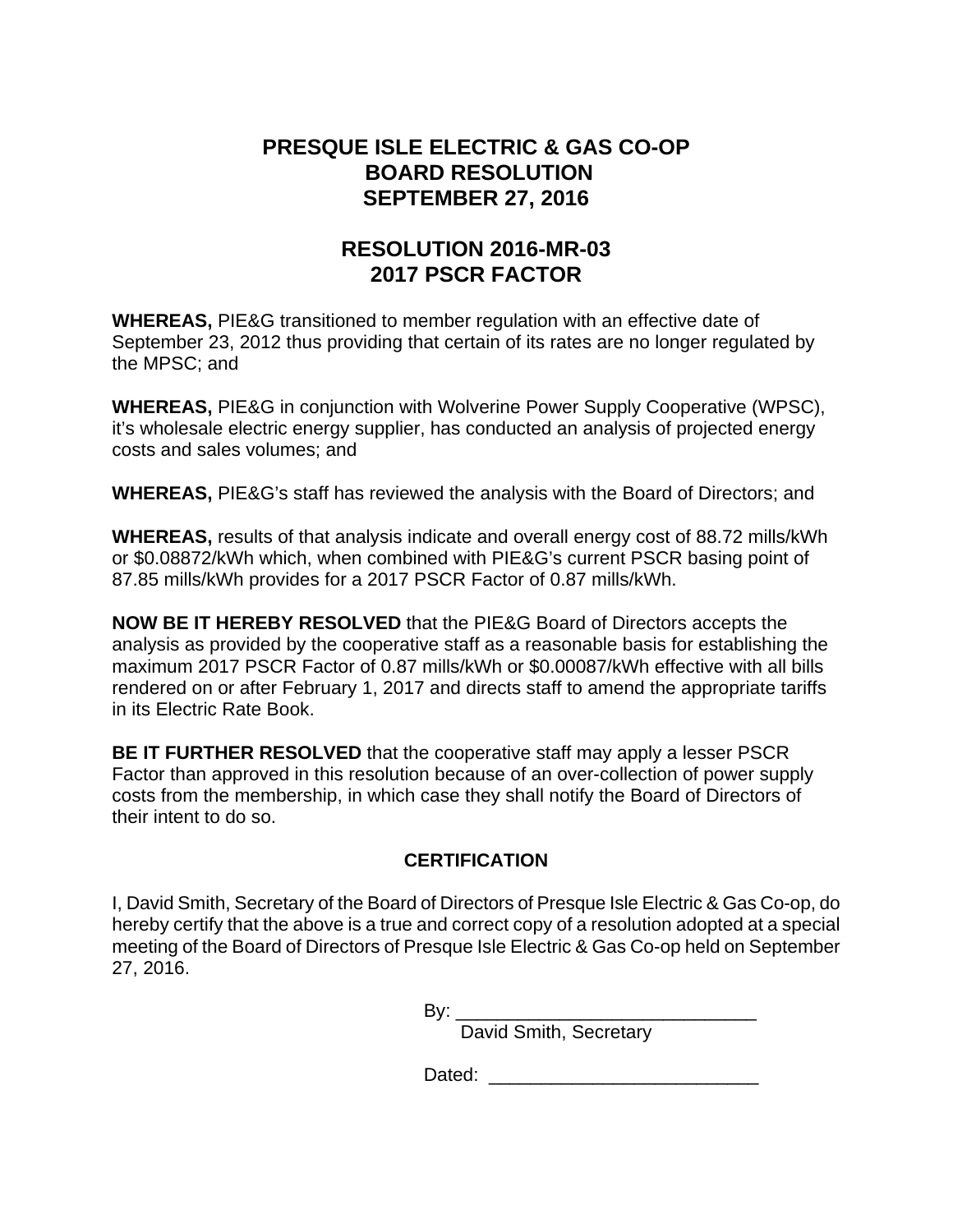# Presque Isle Electric & Gas Co-op 2017 PSCR Plan Overview

Line No.

|   | 1 Projected Energy Purchases (kWh)           | 259, 282, 813 |
|---|----------------------------------------------|---------------|
|   | 2 Less: Line Losses $(7.73%)$                | 20.742.625    |
|   | 3 Projected Energy Sales (kWh)               | 238,540,188   |
| 4 | <b>Projected Energy Costs</b>                | 21,164,408    |
|   | 5 PSCR Rate - \$/kWh (Line 4/Line 3)         | \$<br>0.08872 |
|   | 6 PSCR Base - \$/kWh                         | 0.08785       |
|   | 7 PSCR Factor - \$/kWh (Line 5 - Line 6)     | \$<br>0.00087 |
|   | 8 PSCR Rate - mills/kWh (Line 4/Line 3)      | 88.72         |
| 9 | <b>PSCR Base - mills/kWh</b>                 | 87.85         |
|   | 10 PSCR Factor - mills/kWh (Line 8 - Line 9) | 0.87          |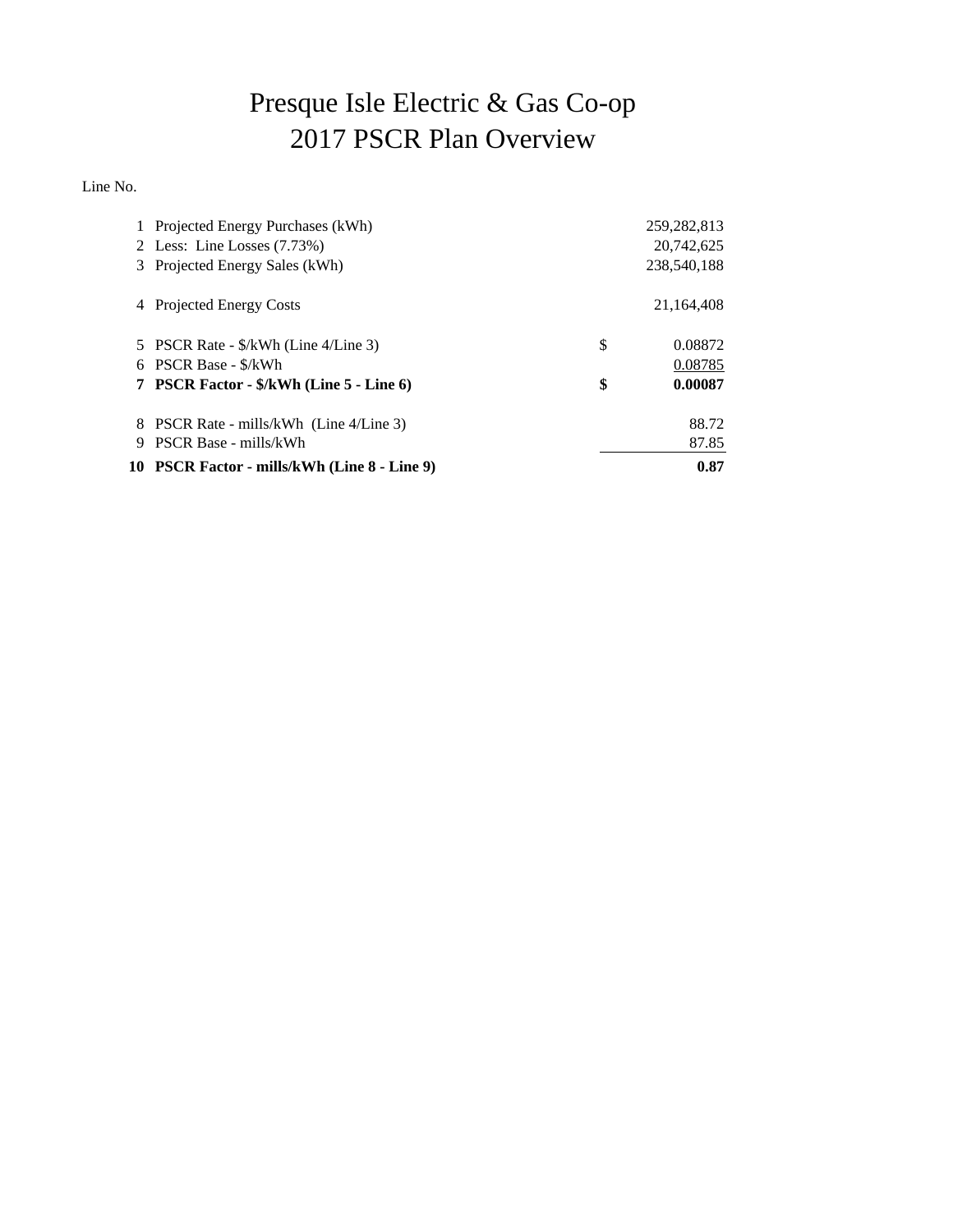# Presque Isle Electric & Gas Co-op 2017 PSCR Plan **Summary**

| <b>Description</b>                                             |           | <b>2017 Rates</b> | <b>Units</b> | <b>Annual Totals</b> |                  |
|----------------------------------------------------------------|-----------|-------------------|--------------|----------------------|------------------|
| Energy (previous Dec. total)                                   |           |                   |              |                      |                  |
| Forecast Energy Charge - General                               | \$        | 0.055162          | kWh          |                      | 240,639,214      |
| Forecast Energy Charge - C&I                                   | \$        | 0.055162          | kWh          |                      | 18,643,599       |
| True-up Energy Charge - General                                |           |                   | kWh          |                      | 239,477,100      |
| True-up Energy Charge - C&I                                    |           |                   | kWh          |                      | 18,974,700       |
| Forecasted Base Demand (Wolv 12CP) General - 2017              | \$        | 5.9414            | kW/mo.       |                      | 446,562          |
| Forecasted Base Demand (Wolv 12CP) C&I - 2017                  | \$        | 5.9414            | kW/mo.       |                      | 32,394           |
| True-Up Base Demand (Wolv 12CP) General - 2015                 |           |                   | kW/mo.       |                      | 434,923          |
| True-Up Base Demand (Wolv 12CP) C&I - 2015                     |           |                   | kW/mo.       |                      | 30,313           |
| Forecasted MISO-Coincident Demand (1CP) General - 2015         | \$        | 5.3601            | kW/mo.       |                      | 541,122          |
| Forecasted MISO-Coincident Demand (1CP) C&I - 2015             | \$        | 5.3601            | kW/mo.       |                      | $\boldsymbol{0}$ |
| True-Up MISO-Coincident Demand (1CP) General - 2013            |           |                   | kW/mo.       |                      | 473,556          |
| True-Up MISO-Coincident Demand (1CP) C&I - 2013                |           |                   | kW/mo.       |                      | 43,428           |
| Member's Base Demand Units Total (12 CP) - Current year        |           | NA                | kW/mo.       |                      | 478,956          |
| Total Dist. Members Coincident Peak (Wolv 12CP) - Current year |           | NA                | kW           |                      | 5,818,523        |
| Energy (Total) - Current year                                  |           | <b>NA</b>         | kWh          |                      | 259, 282, 813    |
| General Energy, % Total Energy                                 |           | <b>NA</b>         | % and pts.   |                      | 92.8%            |
| General Demand, % Total Demand                                 |           | <b>NA</b>         | ℅            |                      | 50.7%            |
| Member's Share of Coin. Peak - Current Year Actual             |           | NA                | % and pts.   |                      | 8.23%            |
| Member's Share of Coin. Peak - Used for Billing                |           | <b>NA</b>         | % and pts.   |                      | 8.23%            |
| Fuel Clause Adjustment, True Up                                |           | <b>NA</b>         | \$/kWh       |                      | 0.00000          |
| C&I Credits (Tier A); i.e., average demand > 2,000 kW          | \$        | 0.009000          | kWh          |                      | $\overline{0}$   |
| C&I Credits (Tier B); i.e., average demand > 500 kW            | \$        | 0.005000          | kWh          |                      | 18,643,599       |
| <b>Efficient Electric Heat Credit</b>                          | \$        | 0.030000          | kWh          |                      | 2,909,278        |
| <b>Electric Water Heater Credits</b>                           | \$        | 4.50              | no.          |                      | 1,291            |
| <b>Backup Generation</b>                                       | \$        | 2.50              | kW-mo.       |                      | $\mathbf{0}$     |
| Dedicated Excluded Facilities Charge                           |           | 16.98%            | Invest. \$   |                      | $\overline{0}$   |
| <b>Shared Excluded Facilities Charge</b>                       |           | 16.98%            | Invest. \$   |                      | 667,589          |
| Substation Maintenance Charge (% charge)                       |           | 10.34%            | Invest. \$   |                      | 7,965,236        |
| Substation Investment Charge (\$/sub)                          | \$        | 2,253.00          | # subs       |                      | 18               |
| Substation Investment Charge (\$/sub); shared subs             |           | varies            | \$           |                      | $\mathbf{0}$     |
| <b>Prepaid Substation Credit</b>                               | <b>NA</b> |                   | \$           |                      | $\mathbf{0}$     |
| Prepaid Excluded Facilities Credit                             | <b>NA</b> |                   | \$           |                      | $\boldsymbol{0}$ |
| <b>Excess Revenue</b>                                          | <b>NA</b> |                   | \$           |                      | $\boldsymbol{0}$ |
| Other Charges/(Credits)                                        | <b>NA</b> |                   | \$           |                      | $\overline{0}$   |
| <b>Dollar Amounts</b>                                          |           |                   |              |                      |                  |
| Forecast Energy Charge - General                               |           |                   | \$           | \$.                  | 13,661,329       |
| Forecast Energy Charge - C&I                                   |           |                   | \$           |                      | 1,058,416        |
| True-up Energy Charge - General                                |           |                   | \$           |                      |                  |
| True-up Energy Charge - C&I                                    |           |                   | \$           |                      | $\theta$         |
| Forecasted Base Demand (Wolv 12CP) General - 2017              |           |                   | \$           |                      | 2,483,867        |
| Forecasted Base Demand (Wolv 12CP) C&I - 2017                  |           |                   | \$           |                      | 180,182          |
| True-Up Base Demand (Wolv 12CP) General - 2015                 |           |                   | \$           |                      | $\theta$         |
| True-Up Base Demand (Wolv 12CP) C&I - 2015                     |           |                   | \$           |                      | $\theta$         |
| Forecasted MISO-Coincident Demand (1CP) General - 2015         |           |                   | \$           |                      | 2,531,260        |
| Forecasted MISO-Coincident Demand (1CP) C&I - 2015             |           |                   | \$           |                      |                  |
| True-Up MISO-Coincident Demand (1CP) General - 2013            |           |                   | \$           |                      | $\theta$         |
| True-Up MISO-Coincident Demand (1CP) C&I - 2013                |           |                   | \$           |                      | $\boldsymbol{0}$ |
|                                                                |           |                   |              |                      |                  |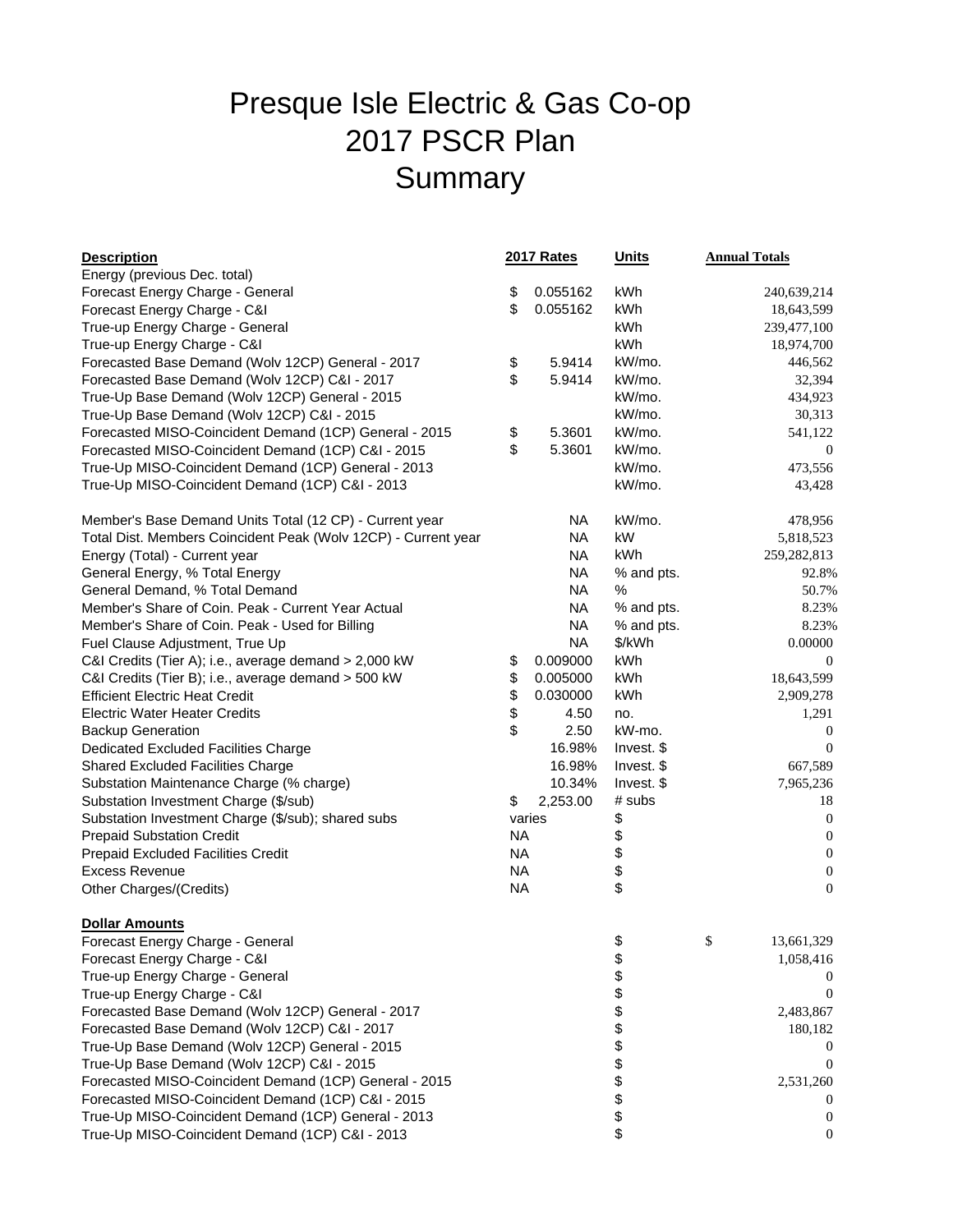| Fuel Clause Adjustment, True Up<br>C&I Credits (Tier A); i.e., average demand > 2,000 kW | \$<br>\$ | $\boldsymbol{0}$<br>$\overline{0}$ |
|------------------------------------------------------------------------------------------|----------|------------------------------------|
| C&I Credits (Tier B); i.e., average demand > 500 kW                                      | \$       |                                    |
| <b>Efficient Electric Heat Credit</b>                                                    |          | (93,218)                           |
| <b>Electric Water Heater Credits</b>                                                     | \$       | (87, 278)                          |
|                                                                                          | \$       | (69, 732)                          |
| <b>Backup Generation</b>                                                                 | \$<br>\$ | $\theta$<br>$\Omega$               |
| Dedicated Excluded Facilities Charge                                                     |          |                                    |
| Shared Excluded Facilities Charge                                                        | \$       | 9,329                              |
| Substation Maintenance Charge (% charge)                                                 | \$       | 823,605                            |
| Substation Investment Charge (\$/sub)                                                    | \$       | 486,648                            |
| <b>Prepaid Substation Credit</b>                                                         | \$       | $\boldsymbol{0}$                   |
| Prepaid Excluded Facilities Credit                                                       | \$       | $\overline{0}$                     |
| Excess Revenue                                                                           | \$       | $\overline{0}$                     |
| Other Charges/(Credits)                                                                  | \$       | $\Omega$                           |
| Total                                                                                    | \$       | \$<br>20,984,408                   |
| Non-Energy Components                                                                    | \$       | \$<br>6,264,664                    |
| <b>Contribution to Bundled Rate</b>                                                      |          |                                    |
| Forecast Energy Charge - General                                                         | \$/MWh   | \$<br>52.69                        |
| Forecast Energy Charge - C&I                                                             | \$/MWh   | 4.08                               |
| True-up Energy Charge - General                                                          | \$/MWh   |                                    |
| True-up Energy Charge - C&I                                                              | \$/MWh   |                                    |
| Forecasted Base Demand (Wolv 12CP) General - 2017                                        | \$/MWh   | 9.58                               |
| Forecasted Base Demand (Wolv 12CP) C&I - 2017                                            | \$/MWh   | 0.69                               |
| True-Up Base Demand (Wolv 12CP) General - 2015                                           | \$/MWh   |                                    |
| True-Up Base Demand (Wolv 12CP) C&I - 2015                                               | \$/MWh   |                                    |
| Forecasted MISO-Coincident Demand (1CP) General - 2015                                   | \$/MWh   | 9.76                               |
| Forecasted MISO-Coincident Demand (1CP) C&I - 2015                                       | \$/MWh   |                                    |
| True-Up MISO-Coincident Demand (1CP) General - 2013                                      | \$/MWh   |                                    |
| True-Up MISO-Coincident Demand (1CP) C&I - 2013                                          | \$/MWh   |                                    |
| Fuel Clause Adjustment, True Up                                                          | \$/MWh   |                                    |
| C&I Credits (Tier A); i.e., average demand > 2,000 kW                                    | \$/MWh   |                                    |
| C&I Credits (Tier B); i.e., average demand > 500 kW                                      | \$/MWh   | (0.36)                             |
| <b>Efficient Electric Heat Credit</b>                                                    | \$/MWh   | (0.34)                             |
| <b>Electric Water Heater Credits</b>                                                     | \$/MWh   | (0.27)                             |
| <b>Backup Generation</b>                                                                 | \$/MWh   |                                    |
| Dedicated Excluded Facilities Charge                                                     | \$/MWh   |                                    |
| <b>Shared Excluded Facilities Charge</b>                                                 | \$/MWh   | 0.04                               |
| Substation Maintenance Charge (% charge)                                                 | \$/MWh   | 3.18                               |
| Substation Investment Charge (\$/sub)                                                    | \$/MWh   | 1.88                               |
| <b>Prepaid Substation Credit</b>                                                         | \$/MWh   |                                    |
| Prepaid Excluded Facilities Credit                                                       | \$/MWh   |                                    |
| <b>Excess Revenue</b>                                                                    | \$/MWh   |                                    |
| Other Charges/(Credits)                                                                  | \$/MWh   |                                    |
| Total                                                                                    | \$/MWh   | \$<br>80.93                        |
| <b>Inputs for Member's PSCR Factor</b>                                                   |          |                                    |
| Member's Line Losses                                                                     | $\%$     | 8.00000%                           |
| Member's Line Losses                                                                     | kWh      | 20,742,625                         |
| Wholesale Purchases - Member's Losses                                                    | kWh      | 238,540,188                        |
| Member's HQ Energy Use                                                                   | kWh      | $\theta$                           |
| Member's Sales to its Members                                                            | kWh      | 238,540,188                        |
| Non-PSCR Sales                                                                           | kWh      | $\theta$                           |
| <b>PSCR Sales</b>                                                                        | kWh      | 238,540,188                        |
| Member's HQ Energy Use                                                                   | \$       | $\theta$                           |
| Prior Year (Over)/Under Collection                                                       | \$       | 180,000                            |
| <b>PSCR Cost</b>                                                                         | \$       | 21,164,408                         |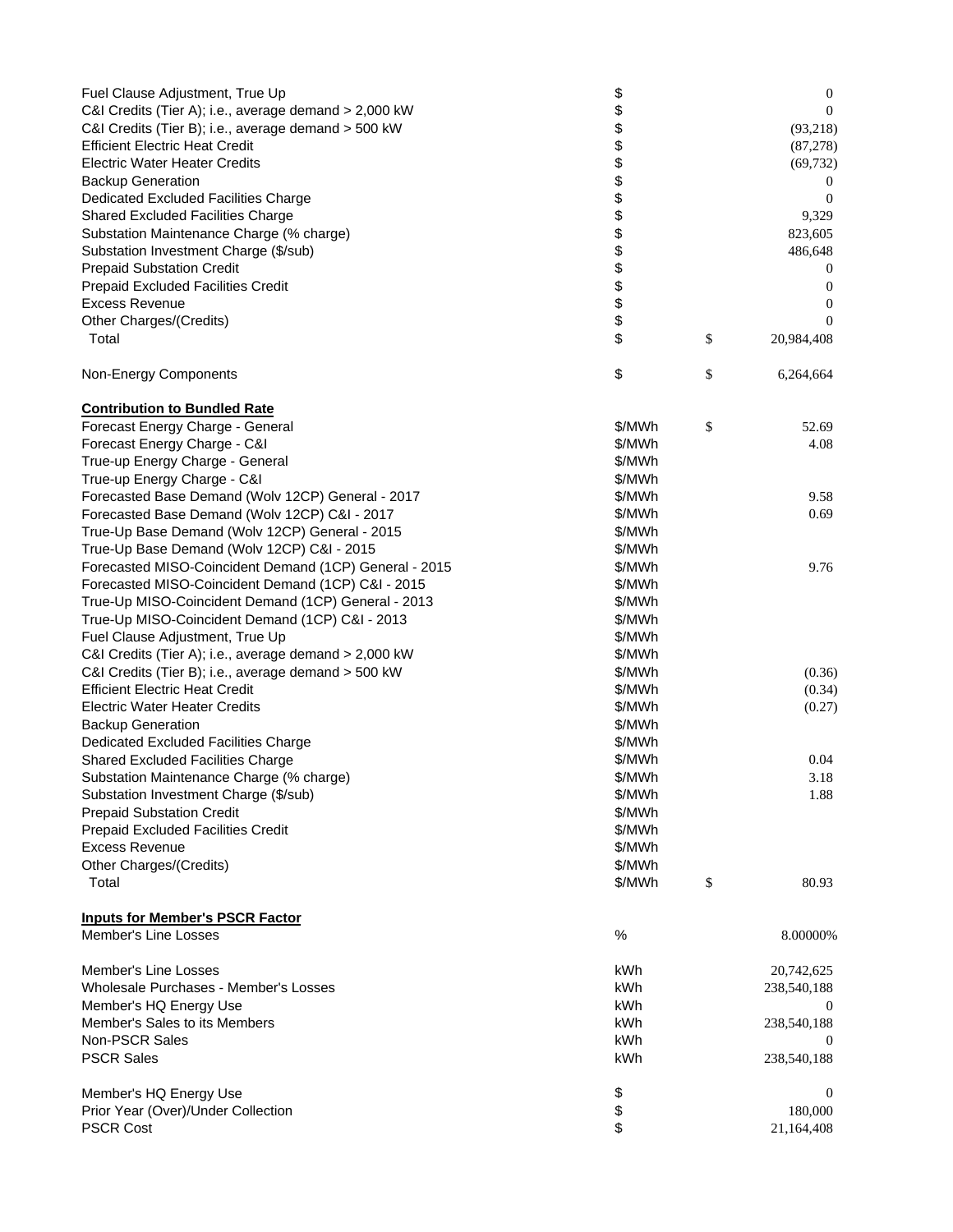| Power Supply Rate Before HQ Use and (O)/U Coll. | \$/MWh | \$<br>87.97      |
|-------------------------------------------------|--------|------------------|
| <b>PSCR Rate</b>                                | \$/MWh | \$<br>88.72      |
| <b>PSCR Base</b>                                | \$/MWh | \$<br>87.85      |
| <b>PSCR Factor</b>                              | \$/MWh | \$<br>0.87       |
| Member's PSCR Revenue                           | S      | \$<br>21,163,285 |
| Member's PSCR Cost                              | S      | 21,164,408       |
| Member's Over/(Under) Collection                | S      | \$<br>(1,123)    |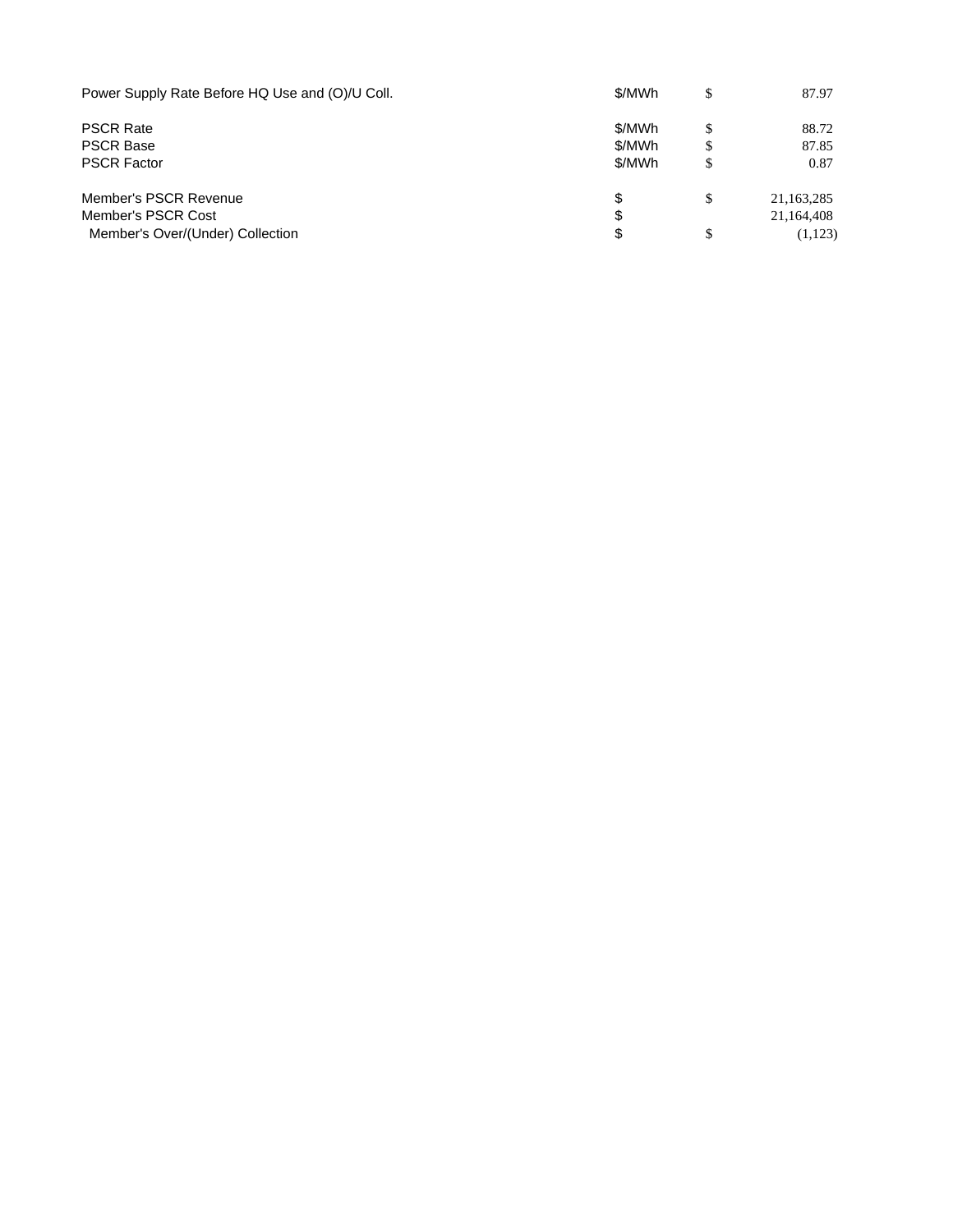#### Presque Isle Electric & Gas **2017 PSCR Plan**

| 2017 PSCR Plan<br>Rates<br><b>YTD</b><br><b>Not Included in Budget</b><br>March<br>April<br>May<br>June<br>August<br>September<br>October<br>November<br>December<br>January<br>February<br>July<br>18.440.693<br>20.114.465<br>18.259.936<br>20.365.743<br>240.639.214 total<br>0.056771<br>22.507.658<br>20.761.015<br>19.581.233<br>18.283.886<br>18.535.277<br>22.768.204<br>18.929.859<br>22.091.245<br>Forecast Energy Charge - C&I<br>0.056771<br>1.478.660<br>1.457.118<br>1.582.023<br>1.496.145<br>1.547.146<br>1.644.419<br>1,777,226<br>1.755.235<br>1.570.266<br>1.571.571<br>1.384.147<br>1.379.643<br>18,643,599 total<br>20,211,300<br>18,537,000<br>20,336,700<br>True-up Energy Charge - General<br>23,804,400<br>22,795,200<br>21,125,700<br>17,839,800<br>17,712,000<br>17,464,500<br>21,452,700<br>18,840,900<br>19,356,900<br>239,477,100 total<br>1,476,000<br>1,445,400<br>1,558,500<br>1,536,600<br>1,655,700<br>1,907,100<br>1,804,500<br>1,662,600<br>1,554,300<br>1,365,300<br>18.974.700 total<br>1,587,600<br>1,421,100<br>5.5622<br>446,562 total<br>38,408<br>38,156<br>35,508<br>31,948<br>34,701<br>36,278<br>39,049<br>43,170<br>36,269<br>33,406<br>38,853<br>40,816<br>Forecasted Base Demand (Wolv 12CP) C&I - 2017<br>5.5622<br>2.544<br>2.768<br>2.832<br>2.608<br>2.653<br>2.927<br>3.259<br>2.645<br>2.851<br>2.603<br>2.300<br>2.404<br>32,394 total<br>43,129<br>39,438<br>39,974<br>37,973<br>30,630<br>27,675<br>29,433<br>42,749<br>36,453<br>31,733<br>35,638<br>40,098<br>434,923 total<br>2,410<br>2.579<br>2,426<br>2,677<br>2,483<br>2,602<br>3,299<br>2.888<br>3,325<br>2,377<br>1,295<br>1,952<br>30.313 total<br>4.6778<br>45,094<br>45,094<br>45,094<br>45,094<br>45,094<br>45,094<br>45,094<br>45,094<br>Forecasted MISO-Coincident Demand (1CP) General - 2015<br>45,094<br>45,094<br>45,094<br>45,094<br>541,122 total<br>4.6778<br>Forecasted MISO-Coincident Demand (1CP) C&I - 2015<br>0 total<br>39,463<br>39,463<br>39,463<br>39,463<br>39,463<br>39,463<br>39,463<br>True-Up MISO-Coincident Demand (1CP) General - 2013<br>39,463<br>39,463<br>39,463<br>39,463<br>39,463<br>473,556 total<br>True-Up MISO-Coincident Demand (1CP) C&I - 2013<br>3,619<br>3,619<br>3,619<br>3,619<br>3,619<br>3,619<br>3,619<br>3,619<br>3,619<br>3,619<br>3,619<br>3,619<br>43,428 total<br>43,220<br>Member's Base Demand Units Total (12 CP) - Current year<br><b>NA</b><br>40.952<br>40.924<br>38,340<br>34,556<br>37,354<br>39,205<br>42,308<br>45,815<br>39,120<br>36,009<br>41,153<br>478,956 total<br>Total Dist. Members Coincident Peak (Wolv 12CP) - Current year<br><b>NA</b><br>488.527<br>458.370<br>553.277<br>524.538<br>415.495<br>474.682<br>5.818.523 total<br>521.188<br>389.627<br>409.287<br>490,876<br>589,861<br>502.797<br><b>NA</b><br>19,830,202<br>23,470,888<br>259,282,813 total<br>Energy (Total) - Current year<br>23,986,318<br>22,218,133<br>21,163,256<br>19,936,838<br>19,831,032<br>24,545,430<br>21,869,700<br>20,501,430<br>21,749,890<br>20,179,696<br>92.5%<br>General Energy, % Total Energy<br>NA<br>93.8%<br>93.4%<br>92.5%<br>92.2%<br>91.9%<br>92.8%<br>92.0%<br>92.1%<br>92.3%<br>93.6%<br>94.1%<br>92.8% avg<br>49.9%<br><b>NA</b><br>49.0%<br>46.9%<br>48.3%<br>51.1%<br>55.6%<br>55.2%<br>47.7%<br>52.3%<br>51.3%<br>52.2%<br>50.4%<br>50.7% avg<br>Member's Share of Coin. Peak - Current Year Actual<br><b>NA</b><br>7.86%<br>8.38%<br>8.36%<br>8.87%<br>9.13%<br>7.99%<br>7.17%<br>8.28%<br>7.46%<br>8.67%<br>8.67%<br>8.60%<br>8.23% avg<br>8.23%<br>8.23%<br>8.23%<br>8.23%<br>8.23%<br>8.23%<br>8.23%<br>8.23%<br>8.23%<br>8.23%<br>8.23%<br>8.23%<br><b>NA</b><br>8.23% avg<br><b>NA</b><br>0.00000<br>0.00000<br>0.00000<br>0.00000<br>0.00000<br>0.00000<br>0.00000<br>0.00000<br>0.00000<br>0.00000<br>0.00000<br>0.00000<br>$0.00000$ avg<br>\$.<br>0.009000<br>$\overline{0}$<br>$\overline{0}$<br>$\overline{0}$<br>$\overline{\phantom{a}}$<br>$\overline{0}$<br><u>ം</u><br>$\overline{0}$<br>_റ<br>$\overline{0}$<br>- 0<br>$\overline{0}$<br>- 0<br>0 total<br>0.005000<br>1,478,660<br>1,457,118<br>1,582,023<br>1,496,145<br>1,547,146<br>1,644,419<br>1,777,226<br>1,755,235<br>1,570,266<br>1,571,571<br>1,384,147<br>1,379,643<br>18,643,599 total<br>£.<br>496,524<br>374,088<br>42,898<br><b>Efficient Electric Heat Credit</b><br>0.030000<br>308,383<br>497,511<br>432,873<br>258,879<br>106,978<br>54,361<br>58,961<br>94,671<br>183,151<br>2,909,278 total<br>£.<br>1,259<br>1,284<br><b>Electric Water Heater Credits</b><br>1,316<br>1,327<br>1,310<br>1,297<br>1,296<br>1,261<br>1,301<br>1,291<br>£.<br>4.50<br>1,272<br>1,282<br>1,291 avg<br>2.50<br>s.<br>0 total<br>16.98%<br>$\overline{0}$<br>$\overline{0}$<br>$\overline{0}$<br>$\Omega$<br>$\Omega$<br>$\Omega$<br>$\Omega$<br>$\overline{0}$<br>$\overline{0}$<br>$\Omega$<br>$\Omega$<br>$\Omega$<br>$0$ avg<br>667,589<br>667,589<br>667,589<br>667,589<br>667.589<br>667,589<br>667.589<br>667.589<br>667.589<br>667.589<br>667.589<br>Shared Excluded Facilities Charge<br>16.98%<br>667.589<br>667,589 avg<br>Substation Maintenance Charge (% charge)<br>10.34%<br>7,830,486<br>7,830,486<br>7,830,486<br>7,830,486<br>7,830,486<br>7,830,486<br>7,830,486<br>7,830,486<br>7,830,486<br>8,369,486<br>8,369,486<br>8,369,486<br>7,965,236 avg<br>Substation Investment Charge (\$/sub)<br>s.<br>2,253.00<br>18<br>18<br>18<br>18<br>18<br>18<br>18<br>18<br>18<br>18<br>18<br>18 avg<br>Substation Investment Charge (\$/sub); shared subs<br>$\Omega$<br>$\Omega$<br>$\Omega$<br>$\Omega$<br>$\Omega$<br>$\Omega$<br>$\Omega$<br>varies<br>$\Omega$<br>$\Omega$<br>$\Omega$<br>$\Omega$<br>$\Omega$<br>$0$ avg<br><b>NA</b><br><b>Prepaid Substation Credit</b><br>$\Omega$<br>$\Omega$<br>$\Omega$<br>$\Omega$<br>$\Omega$<br>$\Omega$<br>$\Omega$<br>$\Omega$<br>0 total<br>$\Omega$<br>n<br><b>NA</b><br><b>Prepaid Excluded Facilities Credit</b><br>$\Omega$<br>$\overline{0}$<br>$\Omega$<br>$\Omega$<br>$\mathbf 0$<br>$\mathbf 0$<br>$\mathbf 0$<br>0 total<br>$\Omega$<br>o<br>$\Omega$<br><b>Excess Revenue</b><br><b>NA</b><br>$\Omega$<br>$\Omega$<br>$\Omega$<br>$\Omega$<br>$\Omega$<br>$\Omega$<br>$\Omega$<br>$\Omega$<br>$\Omega$<br>$\Omega$<br>$\Omega$<br>0 total<br>Other Charges/(Credits)<br><b>NA</b><br>$\Omega$<br>$\Omega$<br>$\Omega$<br>$\Omega$<br>$\Omega$<br>$\Omega$<br>$\Omega$<br>$\Omega$<br>$\Omega$<br>$\Omega$<br>$\Omega$<br>0 total<br>Forecast Energy Charge - General<br>1,277,782 \$<br>1,178,624 \$<br>1,111,646 \$<br>1,046,897<br>1,037,994 \$<br>1,052,266 \$<br>1.292.574 \$<br>1,141,918 \$<br>1,036,635 \$<br>1,074,667 \$<br>1,156,184 \$<br>1.254.142 \$<br>13.661.329<br>\$.<br>- \$<br>93.355<br>100.895<br>99.646<br>89.146<br>89.220<br>78.579<br>78.324<br>1,058,416<br>Forecast Energy Charge - C&I<br>83.945<br>82.722<br>89.813<br>84.938<br>87.833<br>True-up Energy Charge - General<br>$\Omega$<br>$\Omega$<br>$\Omega$<br>$\Omega$<br>$\Omega$<br>$\Omega$<br>$\Omega$<br>$\Omega$<br>$\Omega$<br>$\Omega$<br>$\Omega$<br>$\Omega$<br>$\Omega$<br>True-up Energy Charge - C&I<br>$\Omega$<br>$\Omega$<br>$\Omega$<br>$\Omega$<br>$\Omega$<br>$\Omega$<br>$\Omega$<br>$\Omega$<br>$\Omega$<br>$\Omega$<br>$\Omega$<br>$\Omega$<br>$\mathsf{C}$<br>Forecasted Base Demand (Wolv 12CP) General - 2017<br>213,633<br>212,231<br>197,503<br>177,701<br>193,014<br>201,785<br>217,198<br>240,120<br>201,735<br>185,811<br>216,108<br>227,027<br>2,483,867<br>Forecasted Base Demand (Wolv 12CP) C&I - 2017<br>14,150<br>15,396<br>15,752<br>14,506<br>14,757<br>16,281<br>18,127<br>14,712<br>15,858<br>14,478<br>12,793<br>13,372<br>180,182<br>$\Omega$<br>True-Up Base Demand (Wolv 12CP) General - 2015<br>$\Omega$<br>$\Omega$<br>$\Omega$<br>$\Omega$<br>$\Omega$<br>$\Omega$<br>$\Omega$<br>$^{\circ}$<br>- 0<br>$\Omega$<br>$\Omega$<br>$\Omega$<br>$\Omega$<br>$\Omega$<br>True-Up Base Demand (Wolv 12CP) C&I - 2015<br>$\Omega$<br>$\Omega$<br>$\Omega$<br>$\Omega$<br>$\Omega$<br>$\Omega$<br>$\Omega$<br>$\Omega$<br>$\Omega$<br>$\Omega$<br>$\Omega$<br>$\Omega$<br>$\Omega$<br>Forecasted MISO-Coincident Demand (1CP) General - 2015<br>210,938<br>210,938<br>210,938<br>210,938<br>210,938<br>210,938<br>210,938<br>210,938<br>210,938<br>210,938<br>210,938<br>210,938<br>2,531,260<br>$\Omega$<br>Forecasted MISO-Coincident Demand (1CP) C&I - 2015<br>$\Omega$<br>$\Omega$<br>$\Omega$<br>$\Omega$<br>$\Omega$<br>$\Omega$<br>$\Omega$<br>$\Omega$<br>$\Omega$<br>$\Omega$<br>$\Omega$<br>$\Omega$<br>$\Omega$<br>True-Up MISO-Coincident Demand (1CP) General - 2013<br>$\Omega$<br>$\Omega$<br>$\Omega$<br>$\Omega$<br>$\Omega$<br>$\Omega$<br>$\Omega$<br>$\Omega$<br>$\Omega$<br>$\Omega$<br>$\Omega$<br>$\Omega$<br>$\Omega$<br>True-Up MISO-Coincident Demand (1CP) C&I - 2013<br>$\Omega$<br>$\overline{0}$<br>$\Omega$<br>$\Omega$<br>$\Omega$<br>$\Omega$<br>$\Omega$<br>$\Omega$<br>$\Omega$<br>$\Omega$<br>$\Omega$<br>$\Omega$<br>$\Omega$<br>$\Omega$<br>Fuel Clause Adjustment, True Up<br>$\Omega$<br>$\Omega$<br>$\Omega$<br>$\Omega$<br>$\Omega$<br>$\Omega$<br>$\Omega$<br>$\Omega$<br>$\Omega$<br>$\Omega$<br>$\Omega$<br>$\Omega$<br>C&I Credits (Tier A); i.e., average demand > 2,000 kW<br>$\Omega$<br>$\Omega$<br>$\Omega$<br>$\Omega$<br>$\Omega$<br>$\Omega$<br>$\Omega$<br>$\Omega$<br>$\Omega$<br>$\Omega$<br>$\Omega$<br>$\Omega$<br>$\Omega$<br>(7, 910)<br>(7, 481)<br>(8,886)<br>(8,776)<br>(7, 851)<br>(7, 858)<br>(6,921)<br>(6,898)<br>C&I Credits (Tier B); i.e., average demand > 500 kW<br>(7, 393)<br>(7, 286)<br>(7,736)<br>(8, 222)<br>(93, 218)<br>(3,209)<br>(1, 287)<br>(1,631)<br>(1,769)<br>(5, 495)<br>(87, 278)<br><b>Efficient Electric Heat Credit</b><br>(9, 251)<br>(14, 896)<br>(14, 925)<br>(12, 986)<br>(11, 223)<br>(7,766)<br>(2,840)<br>(5, 922)<br>(5,972)<br>(5,895)<br>(5, 837)<br>(5,832)<br>(5,666)<br>(5,675)<br>(5,778)<br>(5,855)<br>(5,810)<br>(5, 724)<br>(5,769)<br>(69, 732)<br><b>Electric Water Heater Credits</b><br><b>Backup Generation</b><br>$\mathbf{0}$<br>$\mathbf{0}$<br>$\Omega$<br>$\Omega$<br>$\Omega$<br>$\Omega$<br>$\overline{0}$<br>$\overline{0}$<br>$\Omega$<br>$\Omega$<br>$\Omega$<br>$\Omega$<br>$\Omega$<br>$\mathbf{0}$<br>$\Omega$<br>$\Omega$<br>$\Omega$<br>$\overline{0}$<br>$\overline{0}$<br>Dedicated Excluded Facilities Charge<br>$\Omega$<br>$\Omega$<br>$\Omega$<br>$\Omega$<br>$\Omega$<br>$\Omega$<br>$\Omega$<br>777<br>Shared Excluded Facilities Charge<br>777<br>777<br>777<br>777<br>777<br>777<br>777<br>777<br>777<br>777<br>777<br>9,329<br>Substation Maintenance Charge (% charge)<br>67,473<br>67,473<br>67,473<br>67,473<br>67,473<br>67,473<br>67,473<br>67,473<br>67,473<br>72,117<br>72,117<br>72,117<br>823,605<br>40.554<br>40.554<br>40.554<br>40.554<br>40.554<br>40.554<br>40.554<br>40.554<br>Substation Investment Charge (\$/sub)<br>40.554<br>40.554<br>40.554<br>40.554<br>486.648<br><b>Prepaid Substation Credit</b><br>$\Omega$<br>$\Omega$<br>$\Omega$<br>$\Omega$<br>$\Omega$<br>$\Omega$<br>$\Omega$<br>$\Omega$<br>$\Omega$<br>$\Omega$<br>$\Omega$<br>- 0<br>$\Omega$<br>Prepaid Excluded Facilities Credit<br>$^{\circ}$<br>$^{\circ}$<br>$\mathbf 0$<br>$\mathbf 0$<br>$^{\circ}$<br>$\Omega$<br>$\overline{0}$<br>$\mathbf 0$<br>$\mathbf 0$<br>$^{\circ}$<br>$\overline{0}$<br>$\mathbf 0$<br>$^{\circ}$<br><b>Excess Revenue</b><br>$\Omega$<br>$\Omega$<br>$\Omega$<br>$\Omega$<br>$\Omega$<br>$\Omega$<br>$\Omega$<br>$\Omega$<br>$\Omega$<br>$\Omega$<br>$\Omega$<br>$\Omega$<br>$\Omega$<br>Other Charges/(Credits)<br>$\Omega$<br>$\Omega$<br>$\Omega$<br>$\Omega$<br>$\Omega$<br>1.886.686 \$<br>1.780.563 \$<br>1.705.726 \$<br>1.617.481 \$<br>1.628.550 \$<br>1.661.776 \$<br>1.930.767 \$<br>1.800.298 \$<br>1.647.780 \$<br>1.673.127 \$<br>1.772.566 \$<br>1.879.089 \$<br>20.984.408<br>Total<br>6.264.664<br>\$.<br>524.959 \$<br>519.217 \$<br>504.267 \$<br>485.646 \$<br>502.723 \$<br>516.155 \$<br>537.298 \$<br>558.734 \$<br>521.999 \$<br>509.240 \$<br>537.803 \$<br>546.623 \$ | Input by Wolverine<br><b>Input by Member</b>          | 2017 |  |  |  |  |  |  |  |
|----------------------------------------------------------------------------------------------------------------------------------------------------------------------------------------------------------------------------------------------------------------------------------------------------------------------------------------------------------------------------------------------------------------------------------------------------------------------------------------------------------------------------------------------------------------------------------------------------------------------------------------------------------------------------------------------------------------------------------------------------------------------------------------------------------------------------------------------------------------------------------------------------------------------------------------------------------------------------------------------------------------------------------------------------------------------------------------------------------------------------------------------------------------------------------------------------------------------------------------------------------------------------------------------------------------------------------------------------------------------------------------------------------------------------------------------------------------------------------------------------------------------------------------------------------------------------------------------------------------------------------------------------------------------------------------------------------------------------------------------------------------------------------------------------------------------------------------------------------------------------------------------------------------------------------------------------------------------------------------------------------------------------------------------------------------------------------------------------------------------------------------------------------------------------------------------------------------------------------------------------------------------------------------------------------------------------------------------------------------------------------------------------------------------------------------------------------------------------------------------------------------------------------------------------------------------------------------------------------------------------------------------------------------------------------------------------------------------------------------------------------------------------------------------------------------------------------------------------------------------------------------------------------------------------------------------------------------------------------------------------------------------------------------------------------------------------------------------------------------------------------------------------------------------------------------------------------------------------------------------------------------------------------------------------------------------------------------------------------------------------------------------------------------------------------------------------------------------------------------------------------------------------------------------------------------------------------------------------------------------------------------------------------------------------------------------------------------------------------------------------------------------------------------------------------------------------------------------------------------------------------------------------------------------------------------------------------------------------------------------------------------------------------------------------------------------------------------------------------------------------------------------------------------------------------------------------------------------------------------------------------------------------------------------------------------------------------------------------------------------------------------------------------------------------------------------------------------------------------------------------------------------------------------------------------------------------------------------------------------------------------------------------------------------------------------------------------------------------------------------------------------------------------------------------------------------------------------------------------------------------------------------------------------------------------------------------------------------------------------------------------------------------------------------------------------------------------------------------------------------------------------------------------------------------------------------------------------------------------------------------------------------------------------------------------------------------------------------------------------------------------------------------------------------------------------------------------------------------------------------------------------------------------------------------------------------------------------------------------------------------------------------------------------------------------------------------------------------------------------------------------------------------------------------------------------------------------------------------------------------------------------------------------------------------------------------------------------------------------------------------------------------------------------------------------------------------------------------------------------------------------------------------------------------------------------------------------------------------------------------------------------------------------------------------------------------------------------------------------------------------------------------------------------------------------------------------------------------------------------------------------------------------------------------------------------------------------------------------------------------------------------------------------------------------------------------------------------------------------------------------------------------------------------------------------------------------------------------------------------------------------------------------------------------------------------------------------------------------------------------------------------------------------------------------------------------------------------------------------------------------------------------------------------------------------------------------------------------------------------------------------------------------------------------------------------------------------------------------------------------------------------------------------------------------------------------------------------------------------------------------------------------------------------------------------------------------------------------------------------------------------------------------------------------------------------------------------------------------------------------------------------------------------------------------------------------------------------------------------------------------------------------------------------------------------------------------------------------------------------------------------------------------------------------------------------------------------------------------------------------------------------------------------------------------------------------------------------------------------------------------------------------------------------------------------------------------------------------------------------------------------------------------------------------------------------------------------------------------------------------------------------------------------------------------------------------------------------------------------------------------------------------------------------------------------------------------------------------------------------------------------------------------------------------------------------------------------------------------------------------------------------------------------------------------------------------------------------------------------------------------------------------------------------------------------------------------------------------------------------------------------------------------------------------------------------------------------------------------------------------------------------------------------------------------------------------------------------------------------------------------------------------------------------------------------------------------------------------------------------------------------------------------------------------------------------------------------------------------------------------------------------------------------------------------------------------------------------------------------------------------------------------------------------------------------------------------------------------------------------------------------------------------------------------------------------------------------------------------------------------------------------------------------------------------------------------------------------------------------------------------------------------------------------------------------------------------------------------------------------------------------------------------------------------------------------------------------------------------------------------------------------------------------------------------------------------------------------------------------------------------------------------------------------------------------------------------------------------------------------------------------------------------------------------------------------------------------------------------------------------------------------------------------------------------------------------------------------------------------------------------------------------------------------------------------------------------------------------------------------------------------------------------------------------------------------------------------------------------------------------------------------------------------------------------------------------------------------------------------------------------------------------------------------------------------------------------------------------------------------------------------------------------------------------------------------------------------------------------------------------------------------------------------------------------------------------------------------------------------------------------------------------------------------------------------------------------------------------------------------------------------------------------------------------------------------------------------------------------------------------------------------------------------------------------------------------------------------------------------------------------------------------------------------------------------------------------------------------------------------------------------------------|-------------------------------------------------------|------|--|--|--|--|--|--|--|
|                                                                                                                                                                                                                                                                                                                                                                                                                                                                                                                                                                                                                                                                                                                                                                                                                                                                                                                                                                                                                                                                                                                                                                                                                                                                                                                                                                                                                                                                                                                                                                                                                                                                                                                                                                                                                                                                                                                                                                                                                                                                                                                                                                                                                                                                                                                                                                                                                                                                                                                                                                                                                                                                                                                                                                                                                                                                                                                                                                                                                                                                                                                                                                                                                                                                                                                                                                                                                                                                                                                                                                                                                                                                                                                                                                                                                                                                                                                                                                                                                                                                                                                                                                                                                                                                                                                                                                                                                                                                                                                                                                                                                                                                                                                                                                                                                                                                                                                                                                                                                                                                                                                                                                                                                                                                                                                                                                                                                                                                                                                                                                                                                                                                                                                                                                                                                                                                                                                                                                                                                                                                                                                                                                                                                                                                                                                                                                                                                                                                                                                                                                                                                                                                                                                                                                                                                                                                                                                                                                                                                                                                                                                                                                                                                                                                                                                                                                                                                                                                                                                                                                                                                                                                                                                                                                                                                                                                                                                                                                                                                                                                                                                                                                                                                                                                                                                                                                                                                                                                                                                                                                                                                                                                                                                                                                                                                                                                                                                                                                                                                                                                                                                                                                                                                                                                                                                                                                                                                                                                                                                                                                                                                                                                                                                                                                                                                                                                                                                                                                                                                                                                                                                                                                                                                                                                                                                                                                                                                                                                                                                                                                                                                                                                                                                                                                                                                                                                                                                                                                                                                                                                                                                                                                                                                                                                                                                                                                                                                                                                                                                                                                                                                                                                                                                                                                                                                                                                                                                                                                                                                                                                                                                                              |                                                       |      |  |  |  |  |  |  |  |
|                                                                                                                                                                                                                                                                                                                                                                                                                                                                                                                                                                                                                                                                                                                                                                                                                                                                                                                                                                                                                                                                                                                                                                                                                                                                                                                                                                                                                                                                                                                                                                                                                                                                                                                                                                                                                                                                                                                                                                                                                                                                                                                                                                                                                                                                                                                                                                                                                                                                                                                                                                                                                                                                                                                                                                                                                                                                                                                                                                                                                                                                                                                                                                                                                                                                                                                                                                                                                                                                                                                                                                                                                                                                                                                                                                                                                                                                                                                                                                                                                                                                                                                                                                                                                                                                                                                                                                                                                                                                                                                                                                                                                                                                                                                                                                                                                                                                                                                                                                                                                                                                                                                                                                                                                                                                                                                                                                                                                                                                                                                                                                                                                                                                                                                                                                                                                                                                                                                                                                                                                                                                                                                                                                                                                                                                                                                                                                                                                                                                                                                                                                                                                                                                                                                                                                                                                                                                                                                                                                                                                                                                                                                                                                                                                                                                                                                                                                                                                                                                                                                                                                                                                                                                                                                                                                                                                                                                                                                                                                                                                                                                                                                                                                                                                                                                                                                                                                                                                                                                                                                                                                                                                                                                                                                                                                                                                                                                                                                                                                                                                                                                                                                                                                                                                                                                                                                                                                                                                                                                                                                                                                                                                                                                                                                                                                                                                                                                                                                                                                                                                                                                                                                                                                                                                                                                                                                                                                                                                                                                                                                                                                                                                                                                                                                                                                                                                                                                                                                                                                                                                                                                                                                                                                                                                                                                                                                                                                                                                                                                                                                                                                                                                                                                                                                                                                                                                                                                                                                                                                                                                                                                                                                                              | Units                                                 |      |  |  |  |  |  |  |  |
|                                                                                                                                                                                                                                                                                                                                                                                                                                                                                                                                                                                                                                                                                                                                                                                                                                                                                                                                                                                                                                                                                                                                                                                                                                                                                                                                                                                                                                                                                                                                                                                                                                                                                                                                                                                                                                                                                                                                                                                                                                                                                                                                                                                                                                                                                                                                                                                                                                                                                                                                                                                                                                                                                                                                                                                                                                                                                                                                                                                                                                                                                                                                                                                                                                                                                                                                                                                                                                                                                                                                                                                                                                                                                                                                                                                                                                                                                                                                                                                                                                                                                                                                                                                                                                                                                                                                                                                                                                                                                                                                                                                                                                                                                                                                                                                                                                                                                                                                                                                                                                                                                                                                                                                                                                                                                                                                                                                                                                                                                                                                                                                                                                                                                                                                                                                                                                                                                                                                                                                                                                                                                                                                                                                                                                                                                                                                                                                                                                                                                                                                                                                                                                                                                                                                                                                                                                                                                                                                                                                                                                                                                                                                                                                                                                                                                                                                                                                                                                                                                                                                                                                                                                                                                                                                                                                                                                                                                                                                                                                                                                                                                                                                                                                                                                                                                                                                                                                                                                                                                                                                                                                                                                                                                                                                                                                                                                                                                                                                                                                                                                                                                                                                                                                                                                                                                                                                                                                                                                                                                                                                                                                                                                                                                                                                                                                                                                                                                                                                                                                                                                                                                                                                                                                                                                                                                                                                                                                                                                                                                                                                                                                                                                                                                                                                                                                                                                                                                                                                                                                                                                                                                                                                                                                                                                                                                                                                                                                                                                                                                                                                                                                                                                                                                                                                                                                                                                                                                                                                                                                                                                                                                                                                              | Energy (previous Dec. total)                          |      |  |  |  |  |  |  |  |
|                                                                                                                                                                                                                                                                                                                                                                                                                                                                                                                                                                                                                                                                                                                                                                                                                                                                                                                                                                                                                                                                                                                                                                                                                                                                                                                                                                                                                                                                                                                                                                                                                                                                                                                                                                                                                                                                                                                                                                                                                                                                                                                                                                                                                                                                                                                                                                                                                                                                                                                                                                                                                                                                                                                                                                                                                                                                                                                                                                                                                                                                                                                                                                                                                                                                                                                                                                                                                                                                                                                                                                                                                                                                                                                                                                                                                                                                                                                                                                                                                                                                                                                                                                                                                                                                                                                                                                                                                                                                                                                                                                                                                                                                                                                                                                                                                                                                                                                                                                                                                                                                                                                                                                                                                                                                                                                                                                                                                                                                                                                                                                                                                                                                                                                                                                                                                                                                                                                                                                                                                                                                                                                                                                                                                                                                                                                                                                                                                                                                                                                                                                                                                                                                                                                                                                                                                                                                                                                                                                                                                                                                                                                                                                                                                                                                                                                                                                                                                                                                                                                                                                                                                                                                                                                                                                                                                                                                                                                                                                                                                                                                                                                                                                                                                                                                                                                                                                                                                                                                                                                                                                                                                                                                                                                                                                                                                                                                                                                                                                                                                                                                                                                                                                                                                                                                                                                                                                                                                                                                                                                                                                                                                                                                                                                                                                                                                                                                                                                                                                                                                                                                                                                                                                                                                                                                                                                                                                                                                                                                                                                                                                                                                                                                                                                                                                                                                                                                                                                                                                                                                                                                                                                                                                                                                                                                                                                                                                                                                                                                                                                                                                                                                                                                                                                                                                                                                                                                                                                                                                                                                                                                                                                                              | Forecast Energy Charge - General                      |      |  |  |  |  |  |  |  |
|                                                                                                                                                                                                                                                                                                                                                                                                                                                                                                                                                                                                                                                                                                                                                                                                                                                                                                                                                                                                                                                                                                                                                                                                                                                                                                                                                                                                                                                                                                                                                                                                                                                                                                                                                                                                                                                                                                                                                                                                                                                                                                                                                                                                                                                                                                                                                                                                                                                                                                                                                                                                                                                                                                                                                                                                                                                                                                                                                                                                                                                                                                                                                                                                                                                                                                                                                                                                                                                                                                                                                                                                                                                                                                                                                                                                                                                                                                                                                                                                                                                                                                                                                                                                                                                                                                                                                                                                                                                                                                                                                                                                                                                                                                                                                                                                                                                                                                                                                                                                                                                                                                                                                                                                                                                                                                                                                                                                                                                                                                                                                                                                                                                                                                                                                                                                                                                                                                                                                                                                                                                                                                                                                                                                                                                                                                                                                                                                                                                                                                                                                                                                                                                                                                                                                                                                                                                                                                                                                                                                                                                                                                                                                                                                                                                                                                                                                                                                                                                                                                                                                                                                                                                                                                                                                                                                                                                                                                                                                                                                                                                                                                                                                                                                                                                                                                                                                                                                                                                                                                                                                                                                                                                                                                                                                                                                                                                                                                                                                                                                                                                                                                                                                                                                                                                                                                                                                                                                                                                                                                                                                                                                                                                                                                                                                                                                                                                                                                                                                                                                                                                                                                                                                                                                                                                                                                                                                                                                                                                                                                                                                                                                                                                                                                                                                                                                                                                                                                                                                                                                                                                                                                                                                                                                                                                                                                                                                                                                                                                                                                                                                                                                                                                                                                                                                                                                                                                                                                                                                                                                                                                                                                                                              |                                                       |      |  |  |  |  |  |  |  |
|                                                                                                                                                                                                                                                                                                                                                                                                                                                                                                                                                                                                                                                                                                                                                                                                                                                                                                                                                                                                                                                                                                                                                                                                                                                                                                                                                                                                                                                                                                                                                                                                                                                                                                                                                                                                                                                                                                                                                                                                                                                                                                                                                                                                                                                                                                                                                                                                                                                                                                                                                                                                                                                                                                                                                                                                                                                                                                                                                                                                                                                                                                                                                                                                                                                                                                                                                                                                                                                                                                                                                                                                                                                                                                                                                                                                                                                                                                                                                                                                                                                                                                                                                                                                                                                                                                                                                                                                                                                                                                                                                                                                                                                                                                                                                                                                                                                                                                                                                                                                                                                                                                                                                                                                                                                                                                                                                                                                                                                                                                                                                                                                                                                                                                                                                                                                                                                                                                                                                                                                                                                                                                                                                                                                                                                                                                                                                                                                                                                                                                                                                                                                                                                                                                                                                                                                                                                                                                                                                                                                                                                                                                                                                                                                                                                                                                                                                                                                                                                                                                                                                                                                                                                                                                                                                                                                                                                                                                                                                                                                                                                                                                                                                                                                                                                                                                                                                                                                                                                                                                                                                                                                                                                                                                                                                                                                                                                                                                                                                                                                                                                                                                                                                                                                                                                                                                                                                                                                                                                                                                                                                                                                                                                                                                                                                                                                                                                                                                                                                                                                                                                                                                                                                                                                                                                                                                                                                                                                                                                                                                                                                                                                                                                                                                                                                                                                                                                                                                                                                                                                                                                                                                                                                                                                                                                                                                                                                                                                                                                                                                                                                                                                                                                                                                                                                                                                                                                                                                                                                                                                                                                                                                                                              |                                                       |      |  |  |  |  |  |  |  |
|                                                                                                                                                                                                                                                                                                                                                                                                                                                                                                                                                                                                                                                                                                                                                                                                                                                                                                                                                                                                                                                                                                                                                                                                                                                                                                                                                                                                                                                                                                                                                                                                                                                                                                                                                                                                                                                                                                                                                                                                                                                                                                                                                                                                                                                                                                                                                                                                                                                                                                                                                                                                                                                                                                                                                                                                                                                                                                                                                                                                                                                                                                                                                                                                                                                                                                                                                                                                                                                                                                                                                                                                                                                                                                                                                                                                                                                                                                                                                                                                                                                                                                                                                                                                                                                                                                                                                                                                                                                                                                                                                                                                                                                                                                                                                                                                                                                                                                                                                                                                                                                                                                                                                                                                                                                                                                                                                                                                                                                                                                                                                                                                                                                                                                                                                                                                                                                                                                                                                                                                                                                                                                                                                                                                                                                                                                                                                                                                                                                                                                                                                                                                                                                                                                                                                                                                                                                                                                                                                                                                                                                                                                                                                                                                                                                                                                                                                                                                                                                                                                                                                                                                                                                                                                                                                                                                                                                                                                                                                                                                                                                                                                                                                                                                                                                                                                                                                                                                                                                                                                                                                                                                                                                                                                                                                                                                                                                                                                                                                                                                                                                                                                                                                                                                                                                                                                                                                                                                                                                                                                                                                                                                                                                                                                                                                                                                                                                                                                                                                                                                                                                                                                                                                                                                                                                                                                                                                                                                                                                                                                                                                                                                                                                                                                                                                                                                                                                                                                                                                                                                                                                                                                                                                                                                                                                                                                                                                                                                                                                                                                                                                                                                                                                                                                                                                                                                                                                                                                                                                                                                                                                                                                                                              | True-up Energy Charge - C&I                           |      |  |  |  |  |  |  |  |
|                                                                                                                                                                                                                                                                                                                                                                                                                                                                                                                                                                                                                                                                                                                                                                                                                                                                                                                                                                                                                                                                                                                                                                                                                                                                                                                                                                                                                                                                                                                                                                                                                                                                                                                                                                                                                                                                                                                                                                                                                                                                                                                                                                                                                                                                                                                                                                                                                                                                                                                                                                                                                                                                                                                                                                                                                                                                                                                                                                                                                                                                                                                                                                                                                                                                                                                                                                                                                                                                                                                                                                                                                                                                                                                                                                                                                                                                                                                                                                                                                                                                                                                                                                                                                                                                                                                                                                                                                                                                                                                                                                                                                                                                                                                                                                                                                                                                                                                                                                                                                                                                                                                                                                                                                                                                                                                                                                                                                                                                                                                                                                                                                                                                                                                                                                                                                                                                                                                                                                                                                                                                                                                                                                                                                                                                                                                                                                                                                                                                                                                                                                                                                                                                                                                                                                                                                                                                                                                                                                                                                                                                                                                                                                                                                                                                                                                                                                                                                                                                                                                                                                                                                                                                                                                                                                                                                                                                                                                                                                                                                                                                                                                                                                                                                                                                                                                                                                                                                                                                                                                                                                                                                                                                                                                                                                                                                                                                                                                                                                                                                                                                                                                                                                                                                                                                                                                                                                                                                                                                                                                                                                                                                                                                                                                                                                                                                                                                                                                                                                                                                                                                                                                                                                                                                                                                                                                                                                                                                                                                                                                                                                                                                                                                                                                                                                                                                                                                                                                                                                                                                                                                                                                                                                                                                                                                                                                                                                                                                                                                                                                                                                                                                                                                                                                                                                                                                                                                                                                                                                                                                                                                                                                                              | Forecasted Base Demand (Wolv 12CP) General - 2017     |      |  |  |  |  |  |  |  |
|                                                                                                                                                                                                                                                                                                                                                                                                                                                                                                                                                                                                                                                                                                                                                                                                                                                                                                                                                                                                                                                                                                                                                                                                                                                                                                                                                                                                                                                                                                                                                                                                                                                                                                                                                                                                                                                                                                                                                                                                                                                                                                                                                                                                                                                                                                                                                                                                                                                                                                                                                                                                                                                                                                                                                                                                                                                                                                                                                                                                                                                                                                                                                                                                                                                                                                                                                                                                                                                                                                                                                                                                                                                                                                                                                                                                                                                                                                                                                                                                                                                                                                                                                                                                                                                                                                                                                                                                                                                                                                                                                                                                                                                                                                                                                                                                                                                                                                                                                                                                                                                                                                                                                                                                                                                                                                                                                                                                                                                                                                                                                                                                                                                                                                                                                                                                                                                                                                                                                                                                                                                                                                                                                                                                                                                                                                                                                                                                                                                                                                                                                                                                                                                                                                                                                                                                                                                                                                                                                                                                                                                                                                                                                                                                                                                                                                                                                                                                                                                                                                                                                                                                                                                                                                                                                                                                                                                                                                                                                                                                                                                                                                                                                                                                                                                                                                                                                                                                                                                                                                                                                                                                                                                                                                                                                                                                                                                                                                                                                                                                                                                                                                                                                                                                                                                                                                                                                                                                                                                                                                                                                                                                                                                                                                                                                                                                                                                                                                                                                                                                                                                                                                                                                                                                                                                                                                                                                                                                                                                                                                                                                                                                                                                                                                                                                                                                                                                                                                                                                                                                                                                                                                                                                                                                                                                                                                                                                                                                                                                                                                                                                                                                                                                                                                                                                                                                                                                                                                                                                                                                                                                                                                                                              |                                                       |      |  |  |  |  |  |  |  |
|                                                                                                                                                                                                                                                                                                                                                                                                                                                                                                                                                                                                                                                                                                                                                                                                                                                                                                                                                                                                                                                                                                                                                                                                                                                                                                                                                                                                                                                                                                                                                                                                                                                                                                                                                                                                                                                                                                                                                                                                                                                                                                                                                                                                                                                                                                                                                                                                                                                                                                                                                                                                                                                                                                                                                                                                                                                                                                                                                                                                                                                                                                                                                                                                                                                                                                                                                                                                                                                                                                                                                                                                                                                                                                                                                                                                                                                                                                                                                                                                                                                                                                                                                                                                                                                                                                                                                                                                                                                                                                                                                                                                                                                                                                                                                                                                                                                                                                                                                                                                                                                                                                                                                                                                                                                                                                                                                                                                                                                                                                                                                                                                                                                                                                                                                                                                                                                                                                                                                                                                                                                                                                                                                                                                                                                                                                                                                                                                                                                                                                                                                                                                                                                                                                                                                                                                                                                                                                                                                                                                                                                                                                                                                                                                                                                                                                                                                                                                                                                                                                                                                                                                                                                                                                                                                                                                                                                                                                                                                                                                                                                                                                                                                                                                                                                                                                                                                                                                                                                                                                                                                                                                                                                                                                                                                                                                                                                                                                                                                                                                                                                                                                                                                                                                                                                                                                                                                                                                                                                                                                                                                                                                                                                                                                                                                                                                                                                                                                                                                                                                                                                                                                                                                                                                                                                                                                                                                                                                                                                                                                                                                                                                                                                                                                                                                                                                                                                                                                                                                                                                                                                                                                                                                                                                                                                                                                                                                                                                                                                                                                                                                                                                                                                                                                                                                                                                                                                                                                                                                                                                                                                                                                                                              | True-Up Base Demand (Wolv 12CP) General - 2015        |      |  |  |  |  |  |  |  |
|                                                                                                                                                                                                                                                                                                                                                                                                                                                                                                                                                                                                                                                                                                                                                                                                                                                                                                                                                                                                                                                                                                                                                                                                                                                                                                                                                                                                                                                                                                                                                                                                                                                                                                                                                                                                                                                                                                                                                                                                                                                                                                                                                                                                                                                                                                                                                                                                                                                                                                                                                                                                                                                                                                                                                                                                                                                                                                                                                                                                                                                                                                                                                                                                                                                                                                                                                                                                                                                                                                                                                                                                                                                                                                                                                                                                                                                                                                                                                                                                                                                                                                                                                                                                                                                                                                                                                                                                                                                                                                                                                                                                                                                                                                                                                                                                                                                                                                                                                                                                                                                                                                                                                                                                                                                                                                                                                                                                                                                                                                                                                                                                                                                                                                                                                                                                                                                                                                                                                                                                                                                                                                                                                                                                                                                                                                                                                                                                                                                                                                                                                                                                                                                                                                                                                                                                                                                                                                                                                                                                                                                                                                                                                                                                                                                                                                                                                                                                                                                                                                                                                                                                                                                                                                                                                                                                                                                                                                                                                                                                                                                                                                                                                                                                                                                                                                                                                                                                                                                                                                                                                                                                                                                                                                                                                                                                                                                                                                                                                                                                                                                                                                                                                                                                                                                                                                                                                                                                                                                                                                                                                                                                                                                                                                                                                                                                                                                                                                                                                                                                                                                                                                                                                                                                                                                                                                                                                                                                                                                                                                                                                                                                                                                                                                                                                                                                                                                                                                                                                                                                                                                                                                                                                                                                                                                                                                                                                                                                                                                                                                                                                                                                                                                                                                                                                                                                                                                                                                                                                                                                                                                                                                                                              | True-Up Base Demand (Wolv 12CP) C&I - 2015            |      |  |  |  |  |  |  |  |
|                                                                                                                                                                                                                                                                                                                                                                                                                                                                                                                                                                                                                                                                                                                                                                                                                                                                                                                                                                                                                                                                                                                                                                                                                                                                                                                                                                                                                                                                                                                                                                                                                                                                                                                                                                                                                                                                                                                                                                                                                                                                                                                                                                                                                                                                                                                                                                                                                                                                                                                                                                                                                                                                                                                                                                                                                                                                                                                                                                                                                                                                                                                                                                                                                                                                                                                                                                                                                                                                                                                                                                                                                                                                                                                                                                                                                                                                                                                                                                                                                                                                                                                                                                                                                                                                                                                                                                                                                                                                                                                                                                                                                                                                                                                                                                                                                                                                                                                                                                                                                                                                                                                                                                                                                                                                                                                                                                                                                                                                                                                                                                                                                                                                                                                                                                                                                                                                                                                                                                                                                                                                                                                                                                                                                                                                                                                                                                                                                                                                                                                                                                                                                                                                                                                                                                                                                                                                                                                                                                                                                                                                                                                                                                                                                                                                                                                                                                                                                                                                                                                                                                                                                                                                                                                                                                                                                                                                                                                                                                                                                                                                                                                                                                                                                                                                                                                                                                                                                                                                                                                                                                                                                                                                                                                                                                                                                                                                                                                                                                                                                                                                                                                                                                                                                                                                                                                                                                                                                                                                                                                                                                                                                                                                                                                                                                                                                                                                                                                                                                                                                                                                                                                                                                                                                                                                                                                                                                                                                                                                                                                                                                                                                                                                                                                                                                                                                                                                                                                                                                                                                                                                                                                                                                                                                                                                                                                                                                                                                                                                                                                                                                                                                                                                                                                                                                                                                                                                                                                                                                                                                                                                                                                                              |                                                       |      |  |  |  |  |  |  |  |
|                                                                                                                                                                                                                                                                                                                                                                                                                                                                                                                                                                                                                                                                                                                                                                                                                                                                                                                                                                                                                                                                                                                                                                                                                                                                                                                                                                                                                                                                                                                                                                                                                                                                                                                                                                                                                                                                                                                                                                                                                                                                                                                                                                                                                                                                                                                                                                                                                                                                                                                                                                                                                                                                                                                                                                                                                                                                                                                                                                                                                                                                                                                                                                                                                                                                                                                                                                                                                                                                                                                                                                                                                                                                                                                                                                                                                                                                                                                                                                                                                                                                                                                                                                                                                                                                                                                                                                                                                                                                                                                                                                                                                                                                                                                                                                                                                                                                                                                                                                                                                                                                                                                                                                                                                                                                                                                                                                                                                                                                                                                                                                                                                                                                                                                                                                                                                                                                                                                                                                                                                                                                                                                                                                                                                                                                                                                                                                                                                                                                                                                                                                                                                                                                                                                                                                                                                                                                                                                                                                                                                                                                                                                                                                                                                                                                                                                                                                                                                                                                                                                                                                                                                                                                                                                                                                                                                                                                                                                                                                                                                                                                                                                                                                                                                                                                                                                                                                                                                                                                                                                                                                                                                                                                                                                                                                                                                                                                                                                                                                                                                                                                                                                                                                                                                                                                                                                                                                                                                                                                                                                                                                                                                                                                                                                                                                                                                                                                                                                                                                                                                                                                                                                                                                                                                                                                                                                                                                                                                                                                                                                                                                                                                                                                                                                                                                                                                                                                                                                                                                                                                                                                                                                                                                                                                                                                                                                                                                                                                                                                                                                                                                                                                                                                                                                                                                                                                                                                                                                                                                                                                                                                                                                                              |                                                       |      |  |  |  |  |  |  |  |
|                                                                                                                                                                                                                                                                                                                                                                                                                                                                                                                                                                                                                                                                                                                                                                                                                                                                                                                                                                                                                                                                                                                                                                                                                                                                                                                                                                                                                                                                                                                                                                                                                                                                                                                                                                                                                                                                                                                                                                                                                                                                                                                                                                                                                                                                                                                                                                                                                                                                                                                                                                                                                                                                                                                                                                                                                                                                                                                                                                                                                                                                                                                                                                                                                                                                                                                                                                                                                                                                                                                                                                                                                                                                                                                                                                                                                                                                                                                                                                                                                                                                                                                                                                                                                                                                                                                                                                                                                                                                                                                                                                                                                                                                                                                                                                                                                                                                                                                                                                                                                                                                                                                                                                                                                                                                                                                                                                                                                                                                                                                                                                                                                                                                                                                                                                                                                                                                                                                                                                                                                                                                                                                                                                                                                                                                                                                                                                                                                                                                                                                                                                                                                                                                                                                                                                                                                                                                                                                                                                                                                                                                                                                                                                                                                                                                                                                                                                                                                                                                                                                                                                                                                                                                                                                                                                                                                                                                                                                                                                                                                                                                                                                                                                                                                                                                                                                                                                                                                                                                                                                                                                                                                                                                                                                                                                                                                                                                                                                                                                                                                                                                                                                                                                                                                                                                                                                                                                                                                                                                                                                                                                                                                                                                                                                                                                                                                                                                                                                                                                                                                                                                                                                                                                                                                                                                                                                                                                                                                                                                                                                                                                                                                                                                                                                                                                                                                                                                                                                                                                                                                                                                                                                                                                                                                                                                                                                                                                                                                                                                                                                                                                                                                                                                                                                                                                                                                                                                                                                                                                                                                                                                                                                                              |                                                       |      |  |  |  |  |  |  |  |
|                                                                                                                                                                                                                                                                                                                                                                                                                                                                                                                                                                                                                                                                                                                                                                                                                                                                                                                                                                                                                                                                                                                                                                                                                                                                                                                                                                                                                                                                                                                                                                                                                                                                                                                                                                                                                                                                                                                                                                                                                                                                                                                                                                                                                                                                                                                                                                                                                                                                                                                                                                                                                                                                                                                                                                                                                                                                                                                                                                                                                                                                                                                                                                                                                                                                                                                                                                                                                                                                                                                                                                                                                                                                                                                                                                                                                                                                                                                                                                                                                                                                                                                                                                                                                                                                                                                                                                                                                                                                                                                                                                                                                                                                                                                                                                                                                                                                                                                                                                                                                                                                                                                                                                                                                                                                                                                                                                                                                                                                                                                                                                                                                                                                                                                                                                                                                                                                                                                                                                                                                                                                                                                                                                                                                                                                                                                                                                                                                                                                                                                                                                                                                                                                                                                                                                                                                                                                                                                                                                                                                                                                                                                                                                                                                                                                                                                                                                                                                                                                                                                                                                                                                                                                                                                                                                                                                                                                                                                                                                                                                                                                                                                                                                                                                                                                                                                                                                                                                                                                                                                                                                                                                                                                                                                                                                                                                                                                                                                                                                                                                                                                                                                                                                                                                                                                                                                                                                                                                                                                                                                                                                                                                                                                                                                                                                                                                                                                                                                                                                                                                                                                                                                                                                                                                                                                                                                                                                                                                                                                                                                                                                                                                                                                                                                                                                                                                                                                                                                                                                                                                                                                                                                                                                                                                                                                                                                                                                                                                                                                                                                                                                                                                                                                                                                                                                                                                                                                                                                                                                                                                                                                                                                                              |                                                       |      |  |  |  |  |  |  |  |
|                                                                                                                                                                                                                                                                                                                                                                                                                                                                                                                                                                                                                                                                                                                                                                                                                                                                                                                                                                                                                                                                                                                                                                                                                                                                                                                                                                                                                                                                                                                                                                                                                                                                                                                                                                                                                                                                                                                                                                                                                                                                                                                                                                                                                                                                                                                                                                                                                                                                                                                                                                                                                                                                                                                                                                                                                                                                                                                                                                                                                                                                                                                                                                                                                                                                                                                                                                                                                                                                                                                                                                                                                                                                                                                                                                                                                                                                                                                                                                                                                                                                                                                                                                                                                                                                                                                                                                                                                                                                                                                                                                                                                                                                                                                                                                                                                                                                                                                                                                                                                                                                                                                                                                                                                                                                                                                                                                                                                                                                                                                                                                                                                                                                                                                                                                                                                                                                                                                                                                                                                                                                                                                                                                                                                                                                                                                                                                                                                                                                                                                                                                                                                                                                                                                                                                                                                                                                                                                                                                                                                                                                                                                                                                                                                                                                                                                                                                                                                                                                                                                                                                                                                                                                                                                                                                                                                                                                                                                                                                                                                                                                                                                                                                                                                                                                                                                                                                                                                                                                                                                                                                                                                                                                                                                                                                                                                                                                                                                                                                                                                                                                                                                                                                                                                                                                                                                                                                                                                                                                                                                                                                                                                                                                                                                                                                                                                                                                                                                                                                                                                                                                                                                                                                                                                                                                                                                                                                                                                                                                                                                                                                                                                                                                                                                                                                                                                                                                                                                                                                                                                                                                                                                                                                                                                                                                                                                                                                                                                                                                                                                                                                                                                                                                                                                                                                                                                                                                                                                                                                                                                                                                                                                                              |                                                       |      |  |  |  |  |  |  |  |
|                                                                                                                                                                                                                                                                                                                                                                                                                                                                                                                                                                                                                                                                                                                                                                                                                                                                                                                                                                                                                                                                                                                                                                                                                                                                                                                                                                                                                                                                                                                                                                                                                                                                                                                                                                                                                                                                                                                                                                                                                                                                                                                                                                                                                                                                                                                                                                                                                                                                                                                                                                                                                                                                                                                                                                                                                                                                                                                                                                                                                                                                                                                                                                                                                                                                                                                                                                                                                                                                                                                                                                                                                                                                                                                                                                                                                                                                                                                                                                                                                                                                                                                                                                                                                                                                                                                                                                                                                                                                                                                                                                                                                                                                                                                                                                                                                                                                                                                                                                                                                                                                                                                                                                                                                                                                                                                                                                                                                                                                                                                                                                                                                                                                                                                                                                                                                                                                                                                                                                                                                                                                                                                                                                                                                                                                                                                                                                                                                                                                                                                                                                                                                                                                                                                                                                                                                                                                                                                                                                                                                                                                                                                                                                                                                                                                                                                                                                                                                                                                                                                                                                                                                                                                                                                                                                                                                                                                                                                                                                                                                                                                                                                                                                                                                                                                                                                                                                                                                                                                                                                                                                                                                                                                                                                                                                                                                                                                                                                                                                                                                                                                                                                                                                                                                                                                                                                                                                                                                                                                                                                                                                                                                                                                                                                                                                                                                                                                                                                                                                                                                                                                                                                                                                                                                                                                                                                                                                                                                                                                                                                                                                                                                                                                                                                                                                                                                                                                                                                                                                                                                                                                                                                                                                                                                                                                                                                                                                                                                                                                                                                                                                                                                                                                                                                                                                                                                                                                                                                                                                                                                                                                                                                                              |                                                       |      |  |  |  |  |  |  |  |
|                                                                                                                                                                                                                                                                                                                                                                                                                                                                                                                                                                                                                                                                                                                                                                                                                                                                                                                                                                                                                                                                                                                                                                                                                                                                                                                                                                                                                                                                                                                                                                                                                                                                                                                                                                                                                                                                                                                                                                                                                                                                                                                                                                                                                                                                                                                                                                                                                                                                                                                                                                                                                                                                                                                                                                                                                                                                                                                                                                                                                                                                                                                                                                                                                                                                                                                                                                                                                                                                                                                                                                                                                                                                                                                                                                                                                                                                                                                                                                                                                                                                                                                                                                                                                                                                                                                                                                                                                                                                                                                                                                                                                                                                                                                                                                                                                                                                                                                                                                                                                                                                                                                                                                                                                                                                                                                                                                                                                                                                                                                                                                                                                                                                                                                                                                                                                                                                                                                                                                                                                                                                                                                                                                                                                                                                                                                                                                                                                                                                                                                                                                                                                                                                                                                                                                                                                                                                                                                                                                                                                                                                                                                                                                                                                                                                                                                                                                                                                                                                                                                                                                                                                                                                                                                                                                                                                                                                                                                                                                                                                                                                                                                                                                                                                                                                                                                                                                                                                                                                                                                                                                                                                                                                                                                                                                                                                                                                                                                                                                                                                                                                                                                                                                                                                                                                                                                                                                                                                                                                                                                                                                                                                                                                                                                                                                                                                                                                                                                                                                                                                                                                                                                                                                                                                                                                                                                                                                                                                                                                                                                                                                                                                                                                                                                                                                                                                                                                                                                                                                                                                                                                                                                                                                                                                                                                                                                                                                                                                                                                                                                                                                                                                                                                                                                                                                                                                                                                                                                                                                                                                                                                                                                                              |                                                       |      |  |  |  |  |  |  |  |
|                                                                                                                                                                                                                                                                                                                                                                                                                                                                                                                                                                                                                                                                                                                                                                                                                                                                                                                                                                                                                                                                                                                                                                                                                                                                                                                                                                                                                                                                                                                                                                                                                                                                                                                                                                                                                                                                                                                                                                                                                                                                                                                                                                                                                                                                                                                                                                                                                                                                                                                                                                                                                                                                                                                                                                                                                                                                                                                                                                                                                                                                                                                                                                                                                                                                                                                                                                                                                                                                                                                                                                                                                                                                                                                                                                                                                                                                                                                                                                                                                                                                                                                                                                                                                                                                                                                                                                                                                                                                                                                                                                                                                                                                                                                                                                                                                                                                                                                                                                                                                                                                                                                                                                                                                                                                                                                                                                                                                                                                                                                                                                                                                                                                                                                                                                                                                                                                                                                                                                                                                                                                                                                                                                                                                                                                                                                                                                                                                                                                                                                                                                                                                                                                                                                                                                                                                                                                                                                                                                                                                                                                                                                                                                                                                                                                                                                                                                                                                                                                                                                                                                                                                                                                                                                                                                                                                                                                                                                                                                                                                                                                                                                                                                                                                                                                                                                                                                                                                                                                                                                                                                                                                                                                                                                                                                                                                                                                                                                                                                                                                                                                                                                                                                                                                                                                                                                                                                                                                                                                                                                                                                                                                                                                                                                                                                                                                                                                                                                                                                                                                                                                                                                                                                                                                                                                                                                                                                                                                                                                                                                                                                                                                                                                                                                                                                                                                                                                                                                                                                                                                                                                                                                                                                                                                                                                                                                                                                                                                                                                                                                                                                                                                                                                                                                                                                                                                                                                                                                                                                                                                                                                                                                                              |                                                       |      |  |  |  |  |  |  |  |
|                                                                                                                                                                                                                                                                                                                                                                                                                                                                                                                                                                                                                                                                                                                                                                                                                                                                                                                                                                                                                                                                                                                                                                                                                                                                                                                                                                                                                                                                                                                                                                                                                                                                                                                                                                                                                                                                                                                                                                                                                                                                                                                                                                                                                                                                                                                                                                                                                                                                                                                                                                                                                                                                                                                                                                                                                                                                                                                                                                                                                                                                                                                                                                                                                                                                                                                                                                                                                                                                                                                                                                                                                                                                                                                                                                                                                                                                                                                                                                                                                                                                                                                                                                                                                                                                                                                                                                                                                                                                                                                                                                                                                                                                                                                                                                                                                                                                                                                                                                                                                                                                                                                                                                                                                                                                                                                                                                                                                                                                                                                                                                                                                                                                                                                                                                                                                                                                                                                                                                                                                                                                                                                                                                                                                                                                                                                                                                                                                                                                                                                                                                                                                                                                                                                                                                                                                                                                                                                                                                                                                                                                                                                                                                                                                                                                                                                                                                                                                                                                                                                                                                                                                                                                                                                                                                                                                                                                                                                                                                                                                                                                                                                                                                                                                                                                                                                                                                                                                                                                                                                                                                                                                                                                                                                                                                                                                                                                                                                                                                                                                                                                                                                                                                                                                                                                                                                                                                                                                                                                                                                                                                                                                                                                                                                                                                                                                                                                                                                                                                                                                                                                                                                                                                                                                                                                                                                                                                                                                                                                                                                                                                                                                                                                                                                                                                                                                                                                                                                                                                                                                                                                                                                                                                                                                                                                                                                                                                                                                                                                                                                                                                                                                                                                                                                                                                                                                                                                                                                                                                                                                                                                                                                                              |                                                       |      |  |  |  |  |  |  |  |
|                                                                                                                                                                                                                                                                                                                                                                                                                                                                                                                                                                                                                                                                                                                                                                                                                                                                                                                                                                                                                                                                                                                                                                                                                                                                                                                                                                                                                                                                                                                                                                                                                                                                                                                                                                                                                                                                                                                                                                                                                                                                                                                                                                                                                                                                                                                                                                                                                                                                                                                                                                                                                                                                                                                                                                                                                                                                                                                                                                                                                                                                                                                                                                                                                                                                                                                                                                                                                                                                                                                                                                                                                                                                                                                                                                                                                                                                                                                                                                                                                                                                                                                                                                                                                                                                                                                                                                                                                                                                                                                                                                                                                                                                                                                                                                                                                                                                                                                                                                                                                                                                                                                                                                                                                                                                                                                                                                                                                                                                                                                                                                                                                                                                                                                                                                                                                                                                                                                                                                                                                                                                                                                                                                                                                                                                                                                                                                                                                                                                                                                                                                                                                                                                                                                                                                                                                                                                                                                                                                                                                                                                                                                                                                                                                                                                                                                                                                                                                                                                                                                                                                                                                                                                                                                                                                                                                                                                                                                                                                                                                                                                                                                                                                                                                                                                                                                                                                                                                                                                                                                                                                                                                                                                                                                                                                                                                                                                                                                                                                                                                                                                                                                                                                                                                                                                                                                                                                                                                                                                                                                                                                                                                                                                                                                                                                                                                                                                                                                                                                                                                                                                                                                                                                                                                                                                                                                                                                                                                                                                                                                                                                                                                                                                                                                                                                                                                                                                                                                                                                                                                                                                                                                                                                                                                                                                                                                                                                                                                                                                                                                                                                                                                                                                                                                                                                                                                                                                                                                                                                                                                                                                                                                                              | General Demand, % Total Demand                        |      |  |  |  |  |  |  |  |
|                                                                                                                                                                                                                                                                                                                                                                                                                                                                                                                                                                                                                                                                                                                                                                                                                                                                                                                                                                                                                                                                                                                                                                                                                                                                                                                                                                                                                                                                                                                                                                                                                                                                                                                                                                                                                                                                                                                                                                                                                                                                                                                                                                                                                                                                                                                                                                                                                                                                                                                                                                                                                                                                                                                                                                                                                                                                                                                                                                                                                                                                                                                                                                                                                                                                                                                                                                                                                                                                                                                                                                                                                                                                                                                                                                                                                                                                                                                                                                                                                                                                                                                                                                                                                                                                                                                                                                                                                                                                                                                                                                                                                                                                                                                                                                                                                                                                                                                                                                                                                                                                                                                                                                                                                                                                                                                                                                                                                                                                                                                                                                                                                                                                                                                                                                                                                                                                                                                                                                                                                                                                                                                                                                                                                                                                                                                                                                                                                                                                                                                                                                                                                                                                                                                                                                                                                                                                                                                                                                                                                                                                                                                                                                                                                                                                                                                                                                                                                                                                                                                                                                                                                                                                                                                                                                                                                                                                                                                                                                                                                                                                                                                                                                                                                                                                                                                                                                                                                                                                                                                                                                                                                                                                                                                                                                                                                                                                                                                                                                                                                                                                                                                                                                                                                                                                                                                                                                                                                                                                                                                                                                                                                                                                                                                                                                                                                                                                                                                                                                                                                                                                                                                                                                                                                                                                                                                                                                                                                                                                                                                                                                                                                                                                                                                                                                                                                                                                                                                                                                                                                                                                                                                                                                                                                                                                                                                                                                                                                                                                                                                                                                                                                                                                                                                                                                                                                                                                                                                                                                                                                                                                                                                                              |                                                       |      |  |  |  |  |  |  |  |
|                                                                                                                                                                                                                                                                                                                                                                                                                                                                                                                                                                                                                                                                                                                                                                                                                                                                                                                                                                                                                                                                                                                                                                                                                                                                                                                                                                                                                                                                                                                                                                                                                                                                                                                                                                                                                                                                                                                                                                                                                                                                                                                                                                                                                                                                                                                                                                                                                                                                                                                                                                                                                                                                                                                                                                                                                                                                                                                                                                                                                                                                                                                                                                                                                                                                                                                                                                                                                                                                                                                                                                                                                                                                                                                                                                                                                                                                                                                                                                                                                                                                                                                                                                                                                                                                                                                                                                                                                                                                                                                                                                                                                                                                                                                                                                                                                                                                                                                                                                                                                                                                                                                                                                                                                                                                                                                                                                                                                                                                                                                                                                                                                                                                                                                                                                                                                                                                                                                                                                                                                                                                                                                                                                                                                                                                                                                                                                                                                                                                                                                                                                                                                                                                                                                                                                                                                                                                                                                                                                                                                                                                                                                                                                                                                                                                                                                                                                                                                                                                                                                                                                                                                                                                                                                                                                                                                                                                                                                                                                                                                                                                                                                                                                                                                                                                                                                                                                                                                                                                                                                                                                                                                                                                                                                                                                                                                                                                                                                                                                                                                                                                                                                                                                                                                                                                                                                                                                                                                                                                                                                                                                                                                                                                                                                                                                                                                                                                                                                                                                                                                                                                                                                                                                                                                                                                                                                                                                                                                                                                                                                                                                                                                                                                                                                                                                                                                                                                                                                                                                                                                                                                                                                                                                                                                                                                                                                                                                                                                                                                                                                                                                                                                                                                                                                                                                                                                                                                                                                                                                                                                                                                                                                                              | Member's Share of Coin. Peak - Used for Billing       |      |  |  |  |  |  |  |  |
|                                                                                                                                                                                                                                                                                                                                                                                                                                                                                                                                                                                                                                                                                                                                                                                                                                                                                                                                                                                                                                                                                                                                                                                                                                                                                                                                                                                                                                                                                                                                                                                                                                                                                                                                                                                                                                                                                                                                                                                                                                                                                                                                                                                                                                                                                                                                                                                                                                                                                                                                                                                                                                                                                                                                                                                                                                                                                                                                                                                                                                                                                                                                                                                                                                                                                                                                                                                                                                                                                                                                                                                                                                                                                                                                                                                                                                                                                                                                                                                                                                                                                                                                                                                                                                                                                                                                                                                                                                                                                                                                                                                                                                                                                                                                                                                                                                                                                                                                                                                                                                                                                                                                                                                                                                                                                                                                                                                                                                                                                                                                                                                                                                                                                                                                                                                                                                                                                                                                                                                                                                                                                                                                                                                                                                                                                                                                                                                                                                                                                                                                                                                                                                                                                                                                                                                                                                                                                                                                                                                                                                                                                                                                                                                                                                                                                                                                                                                                                                                                                                                                                                                                                                                                                                                                                                                                                                                                                                                                                                                                                                                                                                                                                                                                                                                                                                                                                                                                                                                                                                                                                                                                                                                                                                                                                                                                                                                                                                                                                                                                                                                                                                                                                                                                                                                                                                                                                                                                                                                                                                                                                                                                                                                                                                                                                                                                                                                                                                                                                                                                                                                                                                                                                                                                                                                                                                                                                                                                                                                                                                                                                                                                                                                                                                                                                                                                                                                                                                                                                                                                                                                                                                                                                                                                                                                                                                                                                                                                                                                                                                                                                                                                                                                                                                                                                                                                                                                                                                                                                                                                                                                                                                                                              | Fuel Clause Adjustment, True Up                       |      |  |  |  |  |  |  |  |
|                                                                                                                                                                                                                                                                                                                                                                                                                                                                                                                                                                                                                                                                                                                                                                                                                                                                                                                                                                                                                                                                                                                                                                                                                                                                                                                                                                                                                                                                                                                                                                                                                                                                                                                                                                                                                                                                                                                                                                                                                                                                                                                                                                                                                                                                                                                                                                                                                                                                                                                                                                                                                                                                                                                                                                                                                                                                                                                                                                                                                                                                                                                                                                                                                                                                                                                                                                                                                                                                                                                                                                                                                                                                                                                                                                                                                                                                                                                                                                                                                                                                                                                                                                                                                                                                                                                                                                                                                                                                                                                                                                                                                                                                                                                                                                                                                                                                                                                                                                                                                                                                                                                                                                                                                                                                                                                                                                                                                                                                                                                                                                                                                                                                                                                                                                                                                                                                                                                                                                                                                                                                                                                                                                                                                                                                                                                                                                                                                                                                                                                                                                                                                                                                                                                                                                                                                                                                                                                                                                                                                                                                                                                                                                                                                                                                                                                                                                                                                                                                                                                                                                                                                                                                                                                                                                                                                                                                                                                                                                                                                                                                                                                                                                                                                                                                                                                                                                                                                                                                                                                                                                                                                                                                                                                                                                                                                                                                                                                                                                                                                                                                                                                                                                                                                                                                                                                                                                                                                                                                                                                                                                                                                                                                                                                                                                                                                                                                                                                                                                                                                                                                                                                                                                                                                                                                                                                                                                                                                                                                                                                                                                                                                                                                                                                                                                                                                                                                                                                                                                                                                                                                                                                                                                                                                                                                                                                                                                                                                                                                                                                                                                                                                                                                                                                                                                                                                                                                                                                                                                                                                                                                                                                                              | C&I Credits (Tier A); i.e., average demand > 2,000 kW |      |  |  |  |  |  |  |  |
|                                                                                                                                                                                                                                                                                                                                                                                                                                                                                                                                                                                                                                                                                                                                                                                                                                                                                                                                                                                                                                                                                                                                                                                                                                                                                                                                                                                                                                                                                                                                                                                                                                                                                                                                                                                                                                                                                                                                                                                                                                                                                                                                                                                                                                                                                                                                                                                                                                                                                                                                                                                                                                                                                                                                                                                                                                                                                                                                                                                                                                                                                                                                                                                                                                                                                                                                                                                                                                                                                                                                                                                                                                                                                                                                                                                                                                                                                                                                                                                                                                                                                                                                                                                                                                                                                                                                                                                                                                                                                                                                                                                                                                                                                                                                                                                                                                                                                                                                                                                                                                                                                                                                                                                                                                                                                                                                                                                                                                                                                                                                                                                                                                                                                                                                                                                                                                                                                                                                                                                                                                                                                                                                                                                                                                                                                                                                                                                                                                                                                                                                                                                                                                                                                                                                                                                                                                                                                                                                                                                                                                                                                                                                                                                                                                                                                                                                                                                                                                                                                                                                                                                                                                                                                                                                                                                                                                                                                                                                                                                                                                                                                                                                                                                                                                                                                                                                                                                                                                                                                                                                                                                                                                                                                                                                                                                                                                                                                                                                                                                                                                                                                                                                                                                                                                                                                                                                                                                                                                                                                                                                                                                                                                                                                                                                                                                                                                                                                                                                                                                                                                                                                                                                                                                                                                                                                                                                                                                                                                                                                                                                                                                                                                                                                                                                                                                                                                                                                                                                                                                                                                                                                                                                                                                                                                                                                                                                                                                                                                                                                                                                                                                                                                                                                                                                                                                                                                                                                                                                                                                                                                                                                                                                              | C&I Credits (Tier B); i.e., average demand > 500 kW   |      |  |  |  |  |  |  |  |
|                                                                                                                                                                                                                                                                                                                                                                                                                                                                                                                                                                                                                                                                                                                                                                                                                                                                                                                                                                                                                                                                                                                                                                                                                                                                                                                                                                                                                                                                                                                                                                                                                                                                                                                                                                                                                                                                                                                                                                                                                                                                                                                                                                                                                                                                                                                                                                                                                                                                                                                                                                                                                                                                                                                                                                                                                                                                                                                                                                                                                                                                                                                                                                                                                                                                                                                                                                                                                                                                                                                                                                                                                                                                                                                                                                                                                                                                                                                                                                                                                                                                                                                                                                                                                                                                                                                                                                                                                                                                                                                                                                                                                                                                                                                                                                                                                                                                                                                                                                                                                                                                                                                                                                                                                                                                                                                                                                                                                                                                                                                                                                                                                                                                                                                                                                                                                                                                                                                                                                                                                                                                                                                                                                                                                                                                                                                                                                                                                                                                                                                                                                                                                                                                                                                                                                                                                                                                                                                                                                                                                                                                                                                                                                                                                                                                                                                                                                                                                                                                                                                                                                                                                                                                                                                                                                                                                                                                                                                                                                                                                                                                                                                                                                                                                                                                                                                                                                                                                                                                                                                                                                                                                                                                                                                                                                                                                                                                                                                                                                                                                                                                                                                                                                                                                                                                                                                                                                                                                                                                                                                                                                                                                                                                                                                                                                                                                                                                                                                                                                                                                                                                                                                                                                                                                                                                                                                                                                                                                                                                                                                                                                                                                                                                                                                                                                                                                                                                                                                                                                                                                                                                                                                                                                                                                                                                                                                                                                                                                                                                                                                                                                                                                                                                                                                                                                                                                                                                                                                                                                                                                                                                                                                                              |                                                       |      |  |  |  |  |  |  |  |
|                                                                                                                                                                                                                                                                                                                                                                                                                                                                                                                                                                                                                                                                                                                                                                                                                                                                                                                                                                                                                                                                                                                                                                                                                                                                                                                                                                                                                                                                                                                                                                                                                                                                                                                                                                                                                                                                                                                                                                                                                                                                                                                                                                                                                                                                                                                                                                                                                                                                                                                                                                                                                                                                                                                                                                                                                                                                                                                                                                                                                                                                                                                                                                                                                                                                                                                                                                                                                                                                                                                                                                                                                                                                                                                                                                                                                                                                                                                                                                                                                                                                                                                                                                                                                                                                                                                                                                                                                                                                                                                                                                                                                                                                                                                                                                                                                                                                                                                                                                                                                                                                                                                                                                                                                                                                                                                                                                                                                                                                                                                                                                                                                                                                                                                                                                                                                                                                                                                                                                                                                                                                                                                                                                                                                                                                                                                                                                                                                                                                                                                                                                                                                                                                                                                                                                                                                                                                                                                                                                                                                                                                                                                                                                                                                                                                                                                                                                                                                                                                                                                                                                                                                                                                                                                                                                                                                                                                                                                                                                                                                                                                                                                                                                                                                                                                                                                                                                                                                                                                                                                                                                                                                                                                                                                                                                                                                                                                                                                                                                                                                                                                                                                                                                                                                                                                                                                                                                                                                                                                                                                                                                                                                                                                                                                                                                                                                                                                                                                                                                                                                                                                                                                                                                                                                                                                                                                                                                                                                                                                                                                                                                                                                                                                                                                                                                                                                                                                                                                                                                                                                                                                                                                                                                                                                                                                                                                                                                                                                                                                                                                                                                                                                                                                                                                                                                                                                                                                                                                                                                                                                                                                                                                                              |                                                       |      |  |  |  |  |  |  |  |
|                                                                                                                                                                                                                                                                                                                                                                                                                                                                                                                                                                                                                                                                                                                                                                                                                                                                                                                                                                                                                                                                                                                                                                                                                                                                                                                                                                                                                                                                                                                                                                                                                                                                                                                                                                                                                                                                                                                                                                                                                                                                                                                                                                                                                                                                                                                                                                                                                                                                                                                                                                                                                                                                                                                                                                                                                                                                                                                                                                                                                                                                                                                                                                                                                                                                                                                                                                                                                                                                                                                                                                                                                                                                                                                                                                                                                                                                                                                                                                                                                                                                                                                                                                                                                                                                                                                                                                                                                                                                                                                                                                                                                                                                                                                                                                                                                                                                                                                                                                                                                                                                                                                                                                                                                                                                                                                                                                                                                                                                                                                                                                                                                                                                                                                                                                                                                                                                                                                                                                                                                                                                                                                                                                                                                                                                                                                                                                                                                                                                                                                                                                                                                                                                                                                                                                                                                                                                                                                                                                                                                                                                                                                                                                                                                                                                                                                                                                                                                                                                                                                                                                                                                                                                                                                                                                                                                                                                                                                                                                                                                                                                                                                                                                                                                                                                                                                                                                                                                                                                                                                                                                                                                                                                                                                                                                                                                                                                                                                                                                                                                                                                                                                                                                                                                                                                                                                                                                                                                                                                                                                                                                                                                                                                                                                                                                                                                                                                                                                                                                                                                                                                                                                                                                                                                                                                                                                                                                                                                                                                                                                                                                                                                                                                                                                                                                                                                                                                                                                                                                                                                                                                                                                                                                                                                                                                                                                                                                                                                                                                                                                                                                                                                                                                                                                                                                                                                                                                                                                                                                                                                                                                                                                                              | <b>Backup Generation</b>                              |      |  |  |  |  |  |  |  |
|                                                                                                                                                                                                                                                                                                                                                                                                                                                                                                                                                                                                                                                                                                                                                                                                                                                                                                                                                                                                                                                                                                                                                                                                                                                                                                                                                                                                                                                                                                                                                                                                                                                                                                                                                                                                                                                                                                                                                                                                                                                                                                                                                                                                                                                                                                                                                                                                                                                                                                                                                                                                                                                                                                                                                                                                                                                                                                                                                                                                                                                                                                                                                                                                                                                                                                                                                                                                                                                                                                                                                                                                                                                                                                                                                                                                                                                                                                                                                                                                                                                                                                                                                                                                                                                                                                                                                                                                                                                                                                                                                                                                                                                                                                                                                                                                                                                                                                                                                                                                                                                                                                                                                                                                                                                                                                                                                                                                                                                                                                                                                                                                                                                                                                                                                                                                                                                                                                                                                                                                                                                                                                                                                                                                                                                                                                                                                                                                                                                                                                                                                                                                                                                                                                                                                                                                                                                                                                                                                                                                                                                                                                                                                                                                                                                                                                                                                                                                                                                                                                                                                                                                                                                                                                                                                                                                                                                                                                                                                                                                                                                                                                                                                                                                                                                                                                                                                                                                                                                                                                                                                                                                                                                                                                                                                                                                                                                                                                                                                                                                                                                                                                                                                                                                                                                                                                                                                                                                                                                                                                                                                                                                                                                                                                                                                                                                                                                                                                                                                                                                                                                                                                                                                                                                                                                                                                                                                                                                                                                                                                                                                                                                                                                                                                                                                                                                                                                                                                                                                                                                                                                                                                                                                                                                                                                                                                                                                                                                                                                                                                                                                                                                                                                                                                                                                                                                                                                                                                                                                                                                                                                                                                                                              | Dedicated Excluded Facilities Charge                  |      |  |  |  |  |  |  |  |
|                                                                                                                                                                                                                                                                                                                                                                                                                                                                                                                                                                                                                                                                                                                                                                                                                                                                                                                                                                                                                                                                                                                                                                                                                                                                                                                                                                                                                                                                                                                                                                                                                                                                                                                                                                                                                                                                                                                                                                                                                                                                                                                                                                                                                                                                                                                                                                                                                                                                                                                                                                                                                                                                                                                                                                                                                                                                                                                                                                                                                                                                                                                                                                                                                                                                                                                                                                                                                                                                                                                                                                                                                                                                                                                                                                                                                                                                                                                                                                                                                                                                                                                                                                                                                                                                                                                                                                                                                                                                                                                                                                                                                                                                                                                                                                                                                                                                                                                                                                                                                                                                                                                                                                                                                                                                                                                                                                                                                                                                                                                                                                                                                                                                                                                                                                                                                                                                                                                                                                                                                                                                                                                                                                                                                                                                                                                                                                                                                                                                                                                                                                                                                                                                                                                                                                                                                                                                                                                                                                                                                                                                                                                                                                                                                                                                                                                                                                                                                                                                                                                                                                                                                                                                                                                                                                                                                                                                                                                                                                                                                                                                                                                                                                                                                                                                                                                                                                                                                                                                                                                                                                                                                                                                                                                                                                                                                                                                                                                                                                                                                                                                                                                                                                                                                                                                                                                                                                                                                                                                                                                                                                                                                                                                                                                                                                                                                                                                                                                                                                                                                                                                                                                                                                                                                                                                                                                                                                                                                                                                                                                                                                                                                                                                                                                                                                                                                                                                                                                                                                                                                                                                                                                                                                                                                                                                                                                                                                                                                                                                                                                                                                                                                                                                                                                                                                                                                                                                                                                                                                                                                                                                                                                                              |                                                       |      |  |  |  |  |  |  |  |
|                                                                                                                                                                                                                                                                                                                                                                                                                                                                                                                                                                                                                                                                                                                                                                                                                                                                                                                                                                                                                                                                                                                                                                                                                                                                                                                                                                                                                                                                                                                                                                                                                                                                                                                                                                                                                                                                                                                                                                                                                                                                                                                                                                                                                                                                                                                                                                                                                                                                                                                                                                                                                                                                                                                                                                                                                                                                                                                                                                                                                                                                                                                                                                                                                                                                                                                                                                                                                                                                                                                                                                                                                                                                                                                                                                                                                                                                                                                                                                                                                                                                                                                                                                                                                                                                                                                                                                                                                                                                                                                                                                                                                                                                                                                                                                                                                                                                                                                                                                                                                                                                                                                                                                                                                                                                                                                                                                                                                                                                                                                                                                                                                                                                                                                                                                                                                                                                                                                                                                                                                                                                                                                                                                                                                                                                                                                                                                                                                                                                                                                                                                                                                                                                                                                                                                                                                                                                                                                                                                                                                                                                                                                                                                                                                                                                                                                                                                                                                                                                                                                                                                                                                                                                                                                                                                                                                                                                                                                                                                                                                                                                                                                                                                                                                                                                                                                                                                                                                                                                                                                                                                                                                                                                                                                                                                                                                                                                                                                                                                                                                                                                                                                                                                                                                                                                                                                                                                                                                                                                                                                                                                                                                                                                                                                                                                                                                                                                                                                                                                                                                                                                                                                                                                                                                                                                                                                                                                                                                                                                                                                                                                                                                                                                                                                                                                                                                                                                                                                                                                                                                                                                                                                                                                                                                                                                                                                                                                                                                                                                                                                                                                                                                                                                                                                                                                                                                                                                                                                                                                                                                                                                                                                                              |                                                       |      |  |  |  |  |  |  |  |
|                                                                                                                                                                                                                                                                                                                                                                                                                                                                                                                                                                                                                                                                                                                                                                                                                                                                                                                                                                                                                                                                                                                                                                                                                                                                                                                                                                                                                                                                                                                                                                                                                                                                                                                                                                                                                                                                                                                                                                                                                                                                                                                                                                                                                                                                                                                                                                                                                                                                                                                                                                                                                                                                                                                                                                                                                                                                                                                                                                                                                                                                                                                                                                                                                                                                                                                                                                                                                                                                                                                                                                                                                                                                                                                                                                                                                                                                                                                                                                                                                                                                                                                                                                                                                                                                                                                                                                                                                                                                                                                                                                                                                                                                                                                                                                                                                                                                                                                                                                                                                                                                                                                                                                                                                                                                                                                                                                                                                                                                                                                                                                                                                                                                                                                                                                                                                                                                                                                                                                                                                                                                                                                                                                                                                                                                                                                                                                                                                                                                                                                                                                                                                                                                                                                                                                                                                                                                                                                                                                                                                                                                                                                                                                                                                                                                                                                                                                                                                                                                                                                                                                                                                                                                                                                                                                                                                                                                                                                                                                                                                                                                                                                                                                                                                                                                                                                                                                                                                                                                                                                                                                                                                                                                                                                                                                                                                                                                                                                                                                                                                                                                                                                                                                                                                                                                                                                                                                                                                                                                                                                                                                                                                                                                                                                                                                                                                                                                                                                                                                                                                                                                                                                                                                                                                                                                                                                                                                                                                                                                                                                                                                                                                                                                                                                                                                                                                                                                                                                                                                                                                                                                                                                                                                                                                                                                                                                                                                                                                                                                                                                                                                                                                                                                                                                                                                                                                                                                                                                                                                                                                                                                                                                                              |                                                       |      |  |  |  |  |  |  |  |
|                                                                                                                                                                                                                                                                                                                                                                                                                                                                                                                                                                                                                                                                                                                                                                                                                                                                                                                                                                                                                                                                                                                                                                                                                                                                                                                                                                                                                                                                                                                                                                                                                                                                                                                                                                                                                                                                                                                                                                                                                                                                                                                                                                                                                                                                                                                                                                                                                                                                                                                                                                                                                                                                                                                                                                                                                                                                                                                                                                                                                                                                                                                                                                                                                                                                                                                                                                                                                                                                                                                                                                                                                                                                                                                                                                                                                                                                                                                                                                                                                                                                                                                                                                                                                                                                                                                                                                                                                                                                                                                                                                                                                                                                                                                                                                                                                                                                                                                                                                                                                                                                                                                                                                                                                                                                                                                                                                                                                                                                                                                                                                                                                                                                                                                                                                                                                                                                                                                                                                                                                                                                                                                                                                                                                                                                                                                                                                                                                                                                                                                                                                                                                                                                                                                                                                                                                                                                                                                                                                                                                                                                                                                                                                                                                                                                                                                                                                                                                                                                                                                                                                                                                                                                                                                                                                                                                                                                                                                                                                                                                                                                                                                                                                                                                                                                                                                                                                                                                                                                                                                                                                                                                                                                                                                                                                                                                                                                                                                                                                                                                                                                                                                                                                                                                                                                                                                                                                                                                                                                                                                                                                                                                                                                                                                                                                                                                                                                                                                                                                                                                                                                                                                                                                                                                                                                                                                                                                                                                                                                                                                                                                                                                                                                                                                                                                                                                                                                                                                                                                                                                                                                                                                                                                                                                                                                                                                                                                                                                                                                                                                                                                                                                                                                                                                                                                                                                                                                                                                                                                                                                                                                                                                                              |                                                       |      |  |  |  |  |  |  |  |
|                                                                                                                                                                                                                                                                                                                                                                                                                                                                                                                                                                                                                                                                                                                                                                                                                                                                                                                                                                                                                                                                                                                                                                                                                                                                                                                                                                                                                                                                                                                                                                                                                                                                                                                                                                                                                                                                                                                                                                                                                                                                                                                                                                                                                                                                                                                                                                                                                                                                                                                                                                                                                                                                                                                                                                                                                                                                                                                                                                                                                                                                                                                                                                                                                                                                                                                                                                                                                                                                                                                                                                                                                                                                                                                                                                                                                                                                                                                                                                                                                                                                                                                                                                                                                                                                                                                                                                                                                                                                                                                                                                                                                                                                                                                                                                                                                                                                                                                                                                                                                                                                                                                                                                                                                                                                                                                                                                                                                                                                                                                                                                                                                                                                                                                                                                                                                                                                                                                                                                                                                                                                                                                                                                                                                                                                                                                                                                                                                                                                                                                                                                                                                                                                                                                                                                                                                                                                                                                                                                                                                                                                                                                                                                                                                                                                                                                                                                                                                                                                                                                                                                                                                                                                                                                                                                                                                                                                                                                                                                                                                                                                                                                                                                                                                                                                                                                                                                                                                                                                                                                                                                                                                                                                                                                                                                                                                                                                                                                                                                                                                                                                                                                                                                                                                                                                                                                                                                                                                                                                                                                                                                                                                                                                                                                                                                                                                                                                                                                                                                                                                                                                                                                                                                                                                                                                                                                                                                                                                                                                                                                                                                                                                                                                                                                                                                                                                                                                                                                                                                                                                                                                                                                                                                                                                                                                                                                                                                                                                                                                                                                                                                                                                                                                                                                                                                                                                                                                                                                                                                                                                                                                                                                                              |                                                       |      |  |  |  |  |  |  |  |
|                                                                                                                                                                                                                                                                                                                                                                                                                                                                                                                                                                                                                                                                                                                                                                                                                                                                                                                                                                                                                                                                                                                                                                                                                                                                                                                                                                                                                                                                                                                                                                                                                                                                                                                                                                                                                                                                                                                                                                                                                                                                                                                                                                                                                                                                                                                                                                                                                                                                                                                                                                                                                                                                                                                                                                                                                                                                                                                                                                                                                                                                                                                                                                                                                                                                                                                                                                                                                                                                                                                                                                                                                                                                                                                                                                                                                                                                                                                                                                                                                                                                                                                                                                                                                                                                                                                                                                                                                                                                                                                                                                                                                                                                                                                                                                                                                                                                                                                                                                                                                                                                                                                                                                                                                                                                                                                                                                                                                                                                                                                                                                                                                                                                                                                                                                                                                                                                                                                                                                                                                                                                                                                                                                                                                                                                                                                                                                                                                                                                                                                                                                                                                                                                                                                                                                                                                                                                                                                                                                                                                                                                                                                                                                                                                                                                                                                                                                                                                                                                                                                                                                                                                                                                                                                                                                                                                                                                                                                                                                                                                                                                                                                                                                                                                                                                                                                                                                                                                                                                                                                                                                                                                                                                                                                                                                                                                                                                                                                                                                                                                                                                                                                                                                                                                                                                                                                                                                                                                                                                                                                                                                                                                                                                                                                                                                                                                                                                                                                                                                                                                                                                                                                                                                                                                                                                                                                                                                                                                                                                                                                                                                                                                                                                                                                                                                                                                                                                                                                                                                                                                                                                                                                                                                                                                                                                                                                                                                                                                                                                                                                                                                                                                                                                                                                                                                                                                                                                                                                                                                                                                                                                                                                                              |                                                       |      |  |  |  |  |  |  |  |
|                                                                                                                                                                                                                                                                                                                                                                                                                                                                                                                                                                                                                                                                                                                                                                                                                                                                                                                                                                                                                                                                                                                                                                                                                                                                                                                                                                                                                                                                                                                                                                                                                                                                                                                                                                                                                                                                                                                                                                                                                                                                                                                                                                                                                                                                                                                                                                                                                                                                                                                                                                                                                                                                                                                                                                                                                                                                                                                                                                                                                                                                                                                                                                                                                                                                                                                                                                                                                                                                                                                                                                                                                                                                                                                                                                                                                                                                                                                                                                                                                                                                                                                                                                                                                                                                                                                                                                                                                                                                                                                                                                                                                                                                                                                                                                                                                                                                                                                                                                                                                                                                                                                                                                                                                                                                                                                                                                                                                                                                                                                                                                                                                                                                                                                                                                                                                                                                                                                                                                                                                                                                                                                                                                                                                                                                                                                                                                                                                                                                                                                                                                                                                                                                                                                                                                                                                                                                                                                                                                                                                                                                                                                                                                                                                                                                                                                                                                                                                                                                                                                                                                                                                                                                                                                                                                                                                                                                                                                                                                                                                                                                                                                                                                                                                                                                                                                                                                                                                                                                                                                                                                                                                                                                                                                                                                                                                                                                                                                                                                                                                                                                                                                                                                                                                                                                                                                                                                                                                                                                                                                                                                                                                                                                                                                                                                                                                                                                                                                                                                                                                                                                                                                                                                                                                                                                                                                                                                                                                                                                                                                                                                                                                                                                                                                                                                                                                                                                                                                                                                                                                                                                                                                                                                                                                                                                                                                                                                                                                                                                                                                                                                                                                                                                                                                                                                                                                                                                                                                                                                                                                                                                                                                                              |                                                       |      |  |  |  |  |  |  |  |
|                                                                                                                                                                                                                                                                                                                                                                                                                                                                                                                                                                                                                                                                                                                                                                                                                                                                                                                                                                                                                                                                                                                                                                                                                                                                                                                                                                                                                                                                                                                                                                                                                                                                                                                                                                                                                                                                                                                                                                                                                                                                                                                                                                                                                                                                                                                                                                                                                                                                                                                                                                                                                                                                                                                                                                                                                                                                                                                                                                                                                                                                                                                                                                                                                                                                                                                                                                                                                                                                                                                                                                                                                                                                                                                                                                                                                                                                                                                                                                                                                                                                                                                                                                                                                                                                                                                                                                                                                                                                                                                                                                                                                                                                                                                                                                                                                                                                                                                                                                                                                                                                                                                                                                                                                                                                                                                                                                                                                                                                                                                                                                                                                                                                                                                                                                                                                                                                                                                                                                                                                                                                                                                                                                                                                                                                                                                                                                                                                                                                                                                                                                                                                                                                                                                                                                                                                                                                                                                                                                                                                                                                                                                                                                                                                                                                                                                                                                                                                                                                                                                                                                                                                                                                                                                                                                                                                                                                                                                                                                                                                                                                                                                                                                                                                                                                                                                                                                                                                                                                                                                                                                                                                                                                                                                                                                                                                                                                                                                                                                                                                                                                                                                                                                                                                                                                                                                                                                                                                                                                                                                                                                                                                                                                                                                                                                                                                                                                                                                                                                                                                                                                                                                                                                                                                                                                                                                                                                                                                                                                                                                                                                                                                                                                                                                                                                                                                                                                                                                                                                                                                                                                                                                                                                                                                                                                                                                                                                                                                                                                                                                                                                                                                                                                                                                                                                                                                                                                                                                                                                                                                                                                                                                                              |                                                       |      |  |  |  |  |  |  |  |
|                                                                                                                                                                                                                                                                                                                                                                                                                                                                                                                                                                                                                                                                                                                                                                                                                                                                                                                                                                                                                                                                                                                                                                                                                                                                                                                                                                                                                                                                                                                                                                                                                                                                                                                                                                                                                                                                                                                                                                                                                                                                                                                                                                                                                                                                                                                                                                                                                                                                                                                                                                                                                                                                                                                                                                                                                                                                                                                                                                                                                                                                                                                                                                                                                                                                                                                                                                                                                                                                                                                                                                                                                                                                                                                                                                                                                                                                                                                                                                                                                                                                                                                                                                                                                                                                                                                                                                                                                                                                                                                                                                                                                                                                                                                                                                                                                                                                                                                                                                                                                                                                                                                                                                                                                                                                                                                                                                                                                                                                                                                                                                                                                                                                                                                                                                                                                                                                                                                                                                                                                                                                                                                                                                                                                                                                                                                                                                                                                                                                                                                                                                                                                                                                                                                                                                                                                                                                                                                                                                                                                                                                                                                                                                                                                                                                                                                                                                                                                                                                                                                                                                                                                                                                                                                                                                                                                                                                                                                                                                                                                                                                                                                                                                                                                                                                                                                                                                                                                                                                                                                                                                                                                                                                                                                                                                                                                                                                                                                                                                                                                                                                                                                                                                                                                                                                                                                                                                                                                                                                                                                                                                                                                                                                                                                                                                                                                                                                                                                                                                                                                                                                                                                                                                                                                                                                                                                                                                                                                                                                                                                                                                                                                                                                                                                                                                                                                                                                                                                                                                                                                                                                                                                                                                                                                                                                                                                                                                                                                                                                                                                                                                                                                                                                                                                                                                                                                                                                                                                                                                                                                                                                                                                                              |                                                       |      |  |  |  |  |  |  |  |
|                                                                                                                                                                                                                                                                                                                                                                                                                                                                                                                                                                                                                                                                                                                                                                                                                                                                                                                                                                                                                                                                                                                                                                                                                                                                                                                                                                                                                                                                                                                                                                                                                                                                                                                                                                                                                                                                                                                                                                                                                                                                                                                                                                                                                                                                                                                                                                                                                                                                                                                                                                                                                                                                                                                                                                                                                                                                                                                                                                                                                                                                                                                                                                                                                                                                                                                                                                                                                                                                                                                                                                                                                                                                                                                                                                                                                                                                                                                                                                                                                                                                                                                                                                                                                                                                                                                                                                                                                                                                                                                                                                                                                                                                                                                                                                                                                                                                                                                                                                                                                                                                                                                                                                                                                                                                                                                                                                                                                                                                                                                                                                                                                                                                                                                                                                                                                                                                                                                                                                                                                                                                                                                                                                                                                                                                                                                                                                                                                                                                                                                                                                                                                                                                                                                                                                                                                                                                                                                                                                                                                                                                                                                                                                                                                                                                                                                                                                                                                                                                                                                                                                                                                                                                                                                                                                                                                                                                                                                                                                                                                                                                                                                                                                                                                                                                                                                                                                                                                                                                                                                                                                                                                                                                                                                                                                                                                                                                                                                                                                                                                                                                                                                                                                                                                                                                                                                                                                                                                                                                                                                                                                                                                                                                                                                                                                                                                                                                                                                                                                                                                                                                                                                                                                                                                                                                                                                                                                                                                                                                                                                                                                                                                                                                                                                                                                                                                                                                                                                                                                                                                                                                                                                                                                                                                                                                                                                                                                                                                                                                                                                                                                                                                                                                                                                                                                                                                                                                                                                                                                                                                                                                                                                                              | <b>Dollar Amounts</b>                                 |      |  |  |  |  |  |  |  |
|                                                                                                                                                                                                                                                                                                                                                                                                                                                                                                                                                                                                                                                                                                                                                                                                                                                                                                                                                                                                                                                                                                                                                                                                                                                                                                                                                                                                                                                                                                                                                                                                                                                                                                                                                                                                                                                                                                                                                                                                                                                                                                                                                                                                                                                                                                                                                                                                                                                                                                                                                                                                                                                                                                                                                                                                                                                                                                                                                                                                                                                                                                                                                                                                                                                                                                                                                                                                                                                                                                                                                                                                                                                                                                                                                                                                                                                                                                                                                                                                                                                                                                                                                                                                                                                                                                                                                                                                                                                                                                                                                                                                                                                                                                                                                                                                                                                                                                                                                                                                                                                                                                                                                                                                                                                                                                                                                                                                                                                                                                                                                                                                                                                                                                                                                                                                                                                                                                                                                                                                                                                                                                                                                                                                                                                                                                                                                                                                                                                                                                                                                                                                                                                                                                                                                                                                                                                                                                                                                                                                                                                                                                                                                                                                                                                                                                                                                                                                                                                                                                                                                                                                                                                                                                                                                                                                                                                                                                                                                                                                                                                                                                                                                                                                                                                                                                                                                                                                                                                                                                                                                                                                                                                                                                                                                                                                                                                                                                                                                                                                                                                                                                                                                                                                                                                                                                                                                                                                                                                                                                                                                                                                                                                                                                                                                                                                                                                                                                                                                                                                                                                                                                                                                                                                                                                                                                                                                                                                                                                                                                                                                                                                                                                                                                                                                                                                                                                                                                                                                                                                                                                                                                                                                                                                                                                                                                                                                                                                                                                                                                                                                                                                                                                                                                                                                                                                                                                                                                                                                                                                                                                                                                                                              |                                                       |      |  |  |  |  |  |  |  |
|                                                                                                                                                                                                                                                                                                                                                                                                                                                                                                                                                                                                                                                                                                                                                                                                                                                                                                                                                                                                                                                                                                                                                                                                                                                                                                                                                                                                                                                                                                                                                                                                                                                                                                                                                                                                                                                                                                                                                                                                                                                                                                                                                                                                                                                                                                                                                                                                                                                                                                                                                                                                                                                                                                                                                                                                                                                                                                                                                                                                                                                                                                                                                                                                                                                                                                                                                                                                                                                                                                                                                                                                                                                                                                                                                                                                                                                                                                                                                                                                                                                                                                                                                                                                                                                                                                                                                                                                                                                                                                                                                                                                                                                                                                                                                                                                                                                                                                                                                                                                                                                                                                                                                                                                                                                                                                                                                                                                                                                                                                                                                                                                                                                                                                                                                                                                                                                                                                                                                                                                                                                                                                                                                                                                                                                                                                                                                                                                                                                                                                                                                                                                                                                                                                                                                                                                                                                                                                                                                                                                                                                                                                                                                                                                                                                                                                                                                                                                                                                                                                                                                                                                                                                                                                                                                                                                                                                                                                                                                                                                                                                                                                                                                                                                                                                                                                                                                                                                                                                                                                                                                                                                                                                                                                                                                                                                                                                                                                                                                                                                                                                                                                                                                                                                                                                                                                                                                                                                                                                                                                                                                                                                                                                                                                                                                                                                                                                                                                                                                                                                                                                                                                                                                                                                                                                                                                                                                                                                                                                                                                                                                                                                                                                                                                                                                                                                                                                                                                                                                                                                                                                                                                                                                                                                                                                                                                                                                                                                                                                                                                                                                                                                                                                                                                                                                                                                                                                                                                                                                                                                                                                                                                                                              |                                                       |      |  |  |  |  |  |  |  |
|                                                                                                                                                                                                                                                                                                                                                                                                                                                                                                                                                                                                                                                                                                                                                                                                                                                                                                                                                                                                                                                                                                                                                                                                                                                                                                                                                                                                                                                                                                                                                                                                                                                                                                                                                                                                                                                                                                                                                                                                                                                                                                                                                                                                                                                                                                                                                                                                                                                                                                                                                                                                                                                                                                                                                                                                                                                                                                                                                                                                                                                                                                                                                                                                                                                                                                                                                                                                                                                                                                                                                                                                                                                                                                                                                                                                                                                                                                                                                                                                                                                                                                                                                                                                                                                                                                                                                                                                                                                                                                                                                                                                                                                                                                                                                                                                                                                                                                                                                                                                                                                                                                                                                                                                                                                                                                                                                                                                                                                                                                                                                                                                                                                                                                                                                                                                                                                                                                                                                                                                                                                                                                                                                                                                                                                                                                                                                                                                                                                                                                                                                                                                                                                                                                                                                                                                                                                                                                                                                                                                                                                                                                                                                                                                                                                                                                                                                                                                                                                                                                                                                                                                                                                                                                                                                                                                                                                                                                                                                                                                                                                                                                                                                                                                                                                                                                                                                                                                                                                                                                                                                                                                                                                                                                                                                                                                                                                                                                                                                                                                                                                                                                                                                                                                                                                                                                                                                                                                                                                                                                                                                                                                                                                                                                                                                                                                                                                                                                                                                                                                                                                                                                                                                                                                                                                                                                                                                                                                                                                                                                                                                                                                                                                                                                                                                                                                                                                                                                                                                                                                                                                                                                                                                                                                                                                                                                                                                                                                                                                                                                                                                                                                                                                                                                                                                                                                                                                                                                                                                                                                                                                                                                                                              |                                                       |      |  |  |  |  |  |  |  |
|                                                                                                                                                                                                                                                                                                                                                                                                                                                                                                                                                                                                                                                                                                                                                                                                                                                                                                                                                                                                                                                                                                                                                                                                                                                                                                                                                                                                                                                                                                                                                                                                                                                                                                                                                                                                                                                                                                                                                                                                                                                                                                                                                                                                                                                                                                                                                                                                                                                                                                                                                                                                                                                                                                                                                                                                                                                                                                                                                                                                                                                                                                                                                                                                                                                                                                                                                                                                                                                                                                                                                                                                                                                                                                                                                                                                                                                                                                                                                                                                                                                                                                                                                                                                                                                                                                                                                                                                                                                                                                                                                                                                                                                                                                                                                                                                                                                                                                                                                                                                                                                                                                                                                                                                                                                                                                                                                                                                                                                                                                                                                                                                                                                                                                                                                                                                                                                                                                                                                                                                                                                                                                                                                                                                                                                                                                                                                                                                                                                                                                                                                                                                                                                                                                                                                                                                                                                                                                                                                                                                                                                                                                                                                                                                                                                                                                                                                                                                                                                                                                                                                                                                                                                                                                                                                                                                                                                                                                                                                                                                                                                                                                                                                                                                                                                                                                                                                                                                                                                                                                                                                                                                                                                                                                                                                                                                                                                                                                                                                                                                                                                                                                                                                                                                                                                                                                                                                                                                                                                                                                                                                                                                                                                                                                                                                                                                                                                                                                                                                                                                                                                                                                                                                                                                                                                                                                                                                                                                                                                                                                                                                                                                                                                                                                                                                                                                                                                                                                                                                                                                                                                                                                                                                                                                                                                                                                                                                                                                                                                                                                                                                                                                                                                                                                                                                                                                                                                                                                                                                                                                                                                                                                                                              |                                                       |      |  |  |  |  |  |  |  |
|                                                                                                                                                                                                                                                                                                                                                                                                                                                                                                                                                                                                                                                                                                                                                                                                                                                                                                                                                                                                                                                                                                                                                                                                                                                                                                                                                                                                                                                                                                                                                                                                                                                                                                                                                                                                                                                                                                                                                                                                                                                                                                                                                                                                                                                                                                                                                                                                                                                                                                                                                                                                                                                                                                                                                                                                                                                                                                                                                                                                                                                                                                                                                                                                                                                                                                                                                                                                                                                                                                                                                                                                                                                                                                                                                                                                                                                                                                                                                                                                                                                                                                                                                                                                                                                                                                                                                                                                                                                                                                                                                                                                                                                                                                                                                                                                                                                                                                                                                                                                                                                                                                                                                                                                                                                                                                                                                                                                                                                                                                                                                                                                                                                                                                                                                                                                                                                                                                                                                                                                                                                                                                                                                                                                                                                                                                                                                                                                                                                                                                                                                                                                                                                                                                                                                                                                                                                                                                                                                                                                                                                                                                                                                                                                                                                                                                                                                                                                                                                                                                                                                                                                                                                                                                                                                                                                                                                                                                                                                                                                                                                                                                                                                                                                                                                                                                                                                                                                                                                                                                                                                                                                                                                                                                                                                                                                                                                                                                                                                                                                                                                                                                                                                                                                                                                                                                                                                                                                                                                                                                                                                                                                                                                                                                                                                                                                                                                                                                                                                                                                                                                                                                                                                                                                                                                                                                                                                                                                                                                                                                                                                                                                                                                                                                                                                                                                                                                                                                                                                                                                                                                                                                                                                                                                                                                                                                                                                                                                                                                                                                                                                                                                                                                                                                                                                                                                                                                                                                                                                                                                                                                                                                                                              |                                                       |      |  |  |  |  |  |  |  |
|                                                                                                                                                                                                                                                                                                                                                                                                                                                                                                                                                                                                                                                                                                                                                                                                                                                                                                                                                                                                                                                                                                                                                                                                                                                                                                                                                                                                                                                                                                                                                                                                                                                                                                                                                                                                                                                                                                                                                                                                                                                                                                                                                                                                                                                                                                                                                                                                                                                                                                                                                                                                                                                                                                                                                                                                                                                                                                                                                                                                                                                                                                                                                                                                                                                                                                                                                                                                                                                                                                                                                                                                                                                                                                                                                                                                                                                                                                                                                                                                                                                                                                                                                                                                                                                                                                                                                                                                                                                                                                                                                                                                                                                                                                                                                                                                                                                                                                                                                                                                                                                                                                                                                                                                                                                                                                                                                                                                                                                                                                                                                                                                                                                                                                                                                                                                                                                                                                                                                                                                                                                                                                                                                                                                                                                                                                                                                                                                                                                                                                                                                                                                                                                                                                                                                                                                                                                                                                                                                                                                                                                                                                                                                                                                                                                                                                                                                                                                                                                                                                                                                                                                                                                                                                                                                                                                                                                                                                                                                                                                                                                                                                                                                                                                                                                                                                                                                                                                                                                                                                                                                                                                                                                                                                                                                                                                                                                                                                                                                                                                                                                                                                                                                                                                                                                                                                                                                                                                                                                                                                                                                                                                                                                                                                                                                                                                                                                                                                                                                                                                                                                                                                                                                                                                                                                                                                                                                                                                                                                                                                                                                                                                                                                                                                                                                                                                                                                                                                                                                                                                                                                                                                                                                                                                                                                                                                                                                                                                                                                                                                                                                                                                                                                                                                                                                                                                                                                                                                                                                                                                                                                                                                                                              |                                                       |      |  |  |  |  |  |  |  |
|                                                                                                                                                                                                                                                                                                                                                                                                                                                                                                                                                                                                                                                                                                                                                                                                                                                                                                                                                                                                                                                                                                                                                                                                                                                                                                                                                                                                                                                                                                                                                                                                                                                                                                                                                                                                                                                                                                                                                                                                                                                                                                                                                                                                                                                                                                                                                                                                                                                                                                                                                                                                                                                                                                                                                                                                                                                                                                                                                                                                                                                                                                                                                                                                                                                                                                                                                                                                                                                                                                                                                                                                                                                                                                                                                                                                                                                                                                                                                                                                                                                                                                                                                                                                                                                                                                                                                                                                                                                                                                                                                                                                                                                                                                                                                                                                                                                                                                                                                                                                                                                                                                                                                                                                                                                                                                                                                                                                                                                                                                                                                                                                                                                                                                                                                                                                                                                                                                                                                                                                                                                                                                                                                                                                                                                                                                                                                                                                                                                                                                                                                                                                                                                                                                                                                                                                                                                                                                                                                                                                                                                                                                                                                                                                                                                                                                                                                                                                                                                                                                                                                                                                                                                                                                                                                                                                                                                                                                                                                                                                                                                                                                                                                                                                                                                                                                                                                                                                                                                                                                                                                                                                                                                                                                                                                                                                                                                                                                                                                                                                                                                                                                                                                                                                                                                                                                                                                                                                                                                                                                                                                                                                                                                                                                                                                                                                                                                                                                                                                                                                                                                                                                                                                                                                                                                                                                                                                                                                                                                                                                                                                                                                                                                                                                                                                                                                                                                                                                                                                                                                                                                                                                                                                                                                                                                                                                                                                                                                                                                                                                                                                                                                                                                                                                                                                                                                                                                                                                                                                                                                                                                                                                                                              |                                                       |      |  |  |  |  |  |  |  |
|                                                                                                                                                                                                                                                                                                                                                                                                                                                                                                                                                                                                                                                                                                                                                                                                                                                                                                                                                                                                                                                                                                                                                                                                                                                                                                                                                                                                                                                                                                                                                                                                                                                                                                                                                                                                                                                                                                                                                                                                                                                                                                                                                                                                                                                                                                                                                                                                                                                                                                                                                                                                                                                                                                                                                                                                                                                                                                                                                                                                                                                                                                                                                                                                                                                                                                                                                                                                                                                                                                                                                                                                                                                                                                                                                                                                                                                                                                                                                                                                                                                                                                                                                                                                                                                                                                                                                                                                                                                                                                                                                                                                                                                                                                                                                                                                                                                                                                                                                                                                                                                                                                                                                                                                                                                                                                                                                                                                                                                                                                                                                                                                                                                                                                                                                                                                                                                                                                                                                                                                                                                                                                                                                                                                                                                                                                                                                                                                                                                                                                                                                                                                                                                                                                                                                                                                                                                                                                                                                                                                                                                                                                                                                                                                                                                                                                                                                                                                                                                                                                                                                                                                                                                                                                                                                                                                                                                                                                                                                                                                                                                                                                                                                                                                                                                                                                                                                                                                                                                                                                                                                                                                                                                                                                                                                                                                                                                                                                                                                                                                                                                                                                                                                                                                                                                                                                                                                                                                                                                                                                                                                                                                                                                                                                                                                                                                                                                                                                                                                                                                                                                                                                                                                                                                                                                                                                                                                                                                                                                                                                                                                                                                                                                                                                                                                                                                                                                                                                                                                                                                                                                                                                                                                                                                                                                                                                                                                                                                                                                                                                                                                                                                                                                                                                                                                                                                                                                                                                                                                                                                                                                                                                                                              |                                                       |      |  |  |  |  |  |  |  |
|                                                                                                                                                                                                                                                                                                                                                                                                                                                                                                                                                                                                                                                                                                                                                                                                                                                                                                                                                                                                                                                                                                                                                                                                                                                                                                                                                                                                                                                                                                                                                                                                                                                                                                                                                                                                                                                                                                                                                                                                                                                                                                                                                                                                                                                                                                                                                                                                                                                                                                                                                                                                                                                                                                                                                                                                                                                                                                                                                                                                                                                                                                                                                                                                                                                                                                                                                                                                                                                                                                                                                                                                                                                                                                                                                                                                                                                                                                                                                                                                                                                                                                                                                                                                                                                                                                                                                                                                                                                                                                                                                                                                                                                                                                                                                                                                                                                                                                                                                                                                                                                                                                                                                                                                                                                                                                                                                                                                                                                                                                                                                                                                                                                                                                                                                                                                                                                                                                                                                                                                                                                                                                                                                                                                                                                                                                                                                                                                                                                                                                                                                                                                                                                                                                                                                                                                                                                                                                                                                                                                                                                                                                                                                                                                                                                                                                                                                                                                                                                                                                                                                                                                                                                                                                                                                                                                                                                                                                                                                                                                                                                                                                                                                                                                                                                                                                                                                                                                                                                                                                                                                                                                                                                                                                                                                                                                                                                                                                                                                                                                                                                                                                                                                                                                                                                                                                                                                                                                                                                                                                                                                                                                                                                                                                                                                                                                                                                                                                                                                                                                                                                                                                                                                                                                                                                                                                                                                                                                                                                                                                                                                                                                                                                                                                                                                                                                                                                                                                                                                                                                                                                                                                                                                                                                                                                                                                                                                                                                                                                                                                                                                                                                                                                                                                                                                                                                                                                                                                                                                                                                                                                                                                                                              |                                                       |      |  |  |  |  |  |  |  |
|                                                                                                                                                                                                                                                                                                                                                                                                                                                                                                                                                                                                                                                                                                                                                                                                                                                                                                                                                                                                                                                                                                                                                                                                                                                                                                                                                                                                                                                                                                                                                                                                                                                                                                                                                                                                                                                                                                                                                                                                                                                                                                                                                                                                                                                                                                                                                                                                                                                                                                                                                                                                                                                                                                                                                                                                                                                                                                                                                                                                                                                                                                                                                                                                                                                                                                                                                                                                                                                                                                                                                                                                                                                                                                                                                                                                                                                                                                                                                                                                                                                                                                                                                                                                                                                                                                                                                                                                                                                                                                                                                                                                                                                                                                                                                                                                                                                                                                                                                                                                                                                                                                                                                                                                                                                                                                                                                                                                                                                                                                                                                                                                                                                                                                                                                                                                                                                                                                                                                                                                                                                                                                                                                                                                                                                                                                                                                                                                                                                                                                                                                                                                                                                                                                                                                                                                                                                                                                                                                                                                                                                                                                                                                                                                                                                                                                                                                                                                                                                                                                                                                                                                                                                                                                                                                                                                                                                                                                                                                                                                                                                                                                                                                                                                                                                                                                                                                                                                                                                                                                                                                                                                                                                                                                                                                                                                                                                                                                                                                                                                                                                                                                                                                                                                                                                                                                                                                                                                                                                                                                                                                                                                                                                                                                                                                                                                                                                                                                                                                                                                                                                                                                                                                                                                                                                                                                                                                                                                                                                                                                                                                                                                                                                                                                                                                                                                                                                                                                                                                                                                                                                                                                                                                                                                                                                                                                                                                                                                                                                                                                                                                                                                                                                                                                                                                                                                                                                                                                                                                                                                                                                                                                                                              |                                                       |      |  |  |  |  |  |  |  |
|                                                                                                                                                                                                                                                                                                                                                                                                                                                                                                                                                                                                                                                                                                                                                                                                                                                                                                                                                                                                                                                                                                                                                                                                                                                                                                                                                                                                                                                                                                                                                                                                                                                                                                                                                                                                                                                                                                                                                                                                                                                                                                                                                                                                                                                                                                                                                                                                                                                                                                                                                                                                                                                                                                                                                                                                                                                                                                                                                                                                                                                                                                                                                                                                                                                                                                                                                                                                                                                                                                                                                                                                                                                                                                                                                                                                                                                                                                                                                                                                                                                                                                                                                                                                                                                                                                                                                                                                                                                                                                                                                                                                                                                                                                                                                                                                                                                                                                                                                                                                                                                                                                                                                                                                                                                                                                                                                                                                                                                                                                                                                                                                                                                                                                                                                                                                                                                                                                                                                                                                                                                                                                                                                                                                                                                                                                                                                                                                                                                                                                                                                                                                                                                                                                                                                                                                                                                                                                                                                                                                                                                                                                                                                                                                                                                                                                                                                                                                                                                                                                                                                                                                                                                                                                                                                                                                                                                                                                                                                                                                                                                                                                                                                                                                                                                                                                                                                                                                                                                                                                                                                                                                                                                                                                                                                                                                                                                                                                                                                                                                                                                                                                                                                                                                                                                                                                                                                                                                                                                                                                                                                                                                                                                                                                                                                                                                                                                                                                                                                                                                                                                                                                                                                                                                                                                                                                                                                                                                                                                                                                                                                                                                                                                                                                                                                                                                                                                                                                                                                                                                                                                                                                                                                                                                                                                                                                                                                                                                                                                                                                                                                                                                                                                                                                                                                                                                                                                                                                                                                                                                                                                                                                                                              |                                                       |      |  |  |  |  |  |  |  |
|                                                                                                                                                                                                                                                                                                                                                                                                                                                                                                                                                                                                                                                                                                                                                                                                                                                                                                                                                                                                                                                                                                                                                                                                                                                                                                                                                                                                                                                                                                                                                                                                                                                                                                                                                                                                                                                                                                                                                                                                                                                                                                                                                                                                                                                                                                                                                                                                                                                                                                                                                                                                                                                                                                                                                                                                                                                                                                                                                                                                                                                                                                                                                                                                                                                                                                                                                                                                                                                                                                                                                                                                                                                                                                                                                                                                                                                                                                                                                                                                                                                                                                                                                                                                                                                                                                                                                                                                                                                                                                                                                                                                                                                                                                                                                                                                                                                                                                                                                                                                                                                                                                                                                                                                                                                                                                                                                                                                                                                                                                                                                                                                                                                                                                                                                                                                                                                                                                                                                                                                                                                                                                                                                                                                                                                                                                                                                                                                                                                                                                                                                                                                                                                                                                                                                                                                                                                                                                                                                                                                                                                                                                                                                                                                                                                                                                                                                                                                                                                                                                                                                                                                                                                                                                                                                                                                                                                                                                                                                                                                                                                                                                                                                                                                                                                                                                                                                                                                                                                                                                                                                                                                                                                                                                                                                                                                                                                                                                                                                                                                                                                                                                                                                                                                                                                                                                                                                                                                                                                                                                                                                                                                                                                                                                                                                                                                                                                                                                                                                                                                                                                                                                                                                                                                                                                                                                                                                                                                                                                                                                                                                                                                                                                                                                                                                                                                                                                                                                                                                                                                                                                                                                                                                                                                                                                                                                                                                                                                                                                                                                                                                                                                                                                                                                                                                                                                                                                                                                                                                                                                                                                                                                                                              |                                                       |      |  |  |  |  |  |  |  |
|                                                                                                                                                                                                                                                                                                                                                                                                                                                                                                                                                                                                                                                                                                                                                                                                                                                                                                                                                                                                                                                                                                                                                                                                                                                                                                                                                                                                                                                                                                                                                                                                                                                                                                                                                                                                                                                                                                                                                                                                                                                                                                                                                                                                                                                                                                                                                                                                                                                                                                                                                                                                                                                                                                                                                                                                                                                                                                                                                                                                                                                                                                                                                                                                                                                                                                                                                                                                                                                                                                                                                                                                                                                                                                                                                                                                                                                                                                                                                                                                                                                                                                                                                                                                                                                                                                                                                                                                                                                                                                                                                                                                                                                                                                                                                                                                                                                                                                                                                                                                                                                                                                                                                                                                                                                                                                                                                                                                                                                                                                                                                                                                                                                                                                                                                                                                                                                                                                                                                                                                                                                                                                                                                                                                                                                                                                                                                                                                                                                                                                                                                                                                                                                                                                                                                                                                                                                                                                                                                                                                                                                                                                                                                                                                                                                                                                                                                                                                                                                                                                                                                                                                                                                                                                                                                                                                                                                                                                                                                                                                                                                                                                                                                                                                                                                                                                                                                                                                                                                                                                                                                                                                                                                                                                                                                                                                                                                                                                                                                                                                                                                                                                                                                                                                                                                                                                                                                                                                                                                                                                                                                                                                                                                                                                                                                                                                                                                                                                                                                                                                                                                                                                                                                                                                                                                                                                                                                                                                                                                                                                                                                                                                                                                                                                                                                                                                                                                                                                                                                                                                                                                                                                                                                                                                                                                                                                                                                                                                                                                                                                                                                                                                                                                                                                                                                                                                                                                                                                                                                                                                                                                                                                                                              |                                                       |      |  |  |  |  |  |  |  |
|                                                                                                                                                                                                                                                                                                                                                                                                                                                                                                                                                                                                                                                                                                                                                                                                                                                                                                                                                                                                                                                                                                                                                                                                                                                                                                                                                                                                                                                                                                                                                                                                                                                                                                                                                                                                                                                                                                                                                                                                                                                                                                                                                                                                                                                                                                                                                                                                                                                                                                                                                                                                                                                                                                                                                                                                                                                                                                                                                                                                                                                                                                                                                                                                                                                                                                                                                                                                                                                                                                                                                                                                                                                                                                                                                                                                                                                                                                                                                                                                                                                                                                                                                                                                                                                                                                                                                                                                                                                                                                                                                                                                                                                                                                                                                                                                                                                                                                                                                                                                                                                                                                                                                                                                                                                                                                                                                                                                                                                                                                                                                                                                                                                                                                                                                                                                                                                                                                                                                                                                                                                                                                                                                                                                                                                                                                                                                                                                                                                                                                                                                                                                                                                                                                                                                                                                                                                                                                                                                                                                                                                                                                                                                                                                                                                                                                                                                                                                                                                                                                                                                                                                                                                                                                                                                                                                                                                                                                                                                                                                                                                                                                                                                                                                                                                                                                                                                                                                                                                                                                                                                                                                                                                                                                                                                                                                                                                                                                                                                                                                                                                                                                                                                                                                                                                                                                                                                                                                                                                                                                                                                                                                                                                                                                                                                                                                                                                                                                                                                                                                                                                                                                                                                                                                                                                                                                                                                                                                                                                                                                                                                                                                                                                                                                                                                                                                                                                                                                                                                                                                                                                                                                                                                                                                                                                                                                                                                                                                                                                                                                                                                                                                                                                                                                                                                                                                                                                                                                                                                                                                                                                                                                                                              |                                                       |      |  |  |  |  |  |  |  |
|                                                                                                                                                                                                                                                                                                                                                                                                                                                                                                                                                                                                                                                                                                                                                                                                                                                                                                                                                                                                                                                                                                                                                                                                                                                                                                                                                                                                                                                                                                                                                                                                                                                                                                                                                                                                                                                                                                                                                                                                                                                                                                                                                                                                                                                                                                                                                                                                                                                                                                                                                                                                                                                                                                                                                                                                                                                                                                                                                                                                                                                                                                                                                                                                                                                                                                                                                                                                                                                                                                                                                                                                                                                                                                                                                                                                                                                                                                                                                                                                                                                                                                                                                                                                                                                                                                                                                                                                                                                                                                                                                                                                                                                                                                                                                                                                                                                                                                                                                                                                                                                                                                                                                                                                                                                                                                                                                                                                                                                                                                                                                                                                                                                                                                                                                                                                                                                                                                                                                                                                                                                                                                                                                                                                                                                                                                                                                                                                                                                                                                                                                                                                                                                                                                                                                                                                                                                                                                                                                                                                                                                                                                                                                                                                                                                                                                                                                                                                                                                                                                                                                                                                                                                                                                                                                                                                                                                                                                                                                                                                                                                                                                                                                                                                                                                                                                                                                                                                                                                                                                                                                                                                                                                                                                                                                                                                                                                                                                                                                                                                                                                                                                                                                                                                                                                                                                                                                                                                                                                                                                                                                                                                                                                                                                                                                                                                                                                                                                                                                                                                                                                                                                                                                                                                                                                                                                                                                                                                                                                                                                                                                                                                                                                                                                                                                                                                                                                                                                                                                                                                                                                                                                                                                                                                                                                                                                                                                                                                                                                                                                                                                                                                                                                                                                                                                                                                                                                                                                                                                                                                                                                                                                                                              |                                                       |      |  |  |  |  |  |  |  |
|                                                                                                                                                                                                                                                                                                                                                                                                                                                                                                                                                                                                                                                                                                                                                                                                                                                                                                                                                                                                                                                                                                                                                                                                                                                                                                                                                                                                                                                                                                                                                                                                                                                                                                                                                                                                                                                                                                                                                                                                                                                                                                                                                                                                                                                                                                                                                                                                                                                                                                                                                                                                                                                                                                                                                                                                                                                                                                                                                                                                                                                                                                                                                                                                                                                                                                                                                                                                                                                                                                                                                                                                                                                                                                                                                                                                                                                                                                                                                                                                                                                                                                                                                                                                                                                                                                                                                                                                                                                                                                                                                                                                                                                                                                                                                                                                                                                                                                                                                                                                                                                                                                                                                                                                                                                                                                                                                                                                                                                                                                                                                                                                                                                                                                                                                                                                                                                                                                                                                                                                                                                                                                                                                                                                                                                                                                                                                                                                                                                                                                                                                                                                                                                                                                                                                                                                                                                                                                                                                                                                                                                                                                                                                                                                                                                                                                                                                                                                                                                                                                                                                                                                                                                                                                                                                                                                                                                                                                                                                                                                                                                                                                                                                                                                                                                                                                                                                                                                                                                                                                                                                                                                                                                                                                                                                                                                                                                                                                                                                                                                                                                                                                                                                                                                                                                                                                                                                                                                                                                                                                                                                                                                                                                                                                                                                                                                                                                                                                                                                                                                                                                                                                                                                                                                                                                                                                                                                                                                                                                                                                                                                                                                                                                                                                                                                                                                                                                                                                                                                                                                                                                                                                                                                                                                                                                                                                                                                                                                                                                                                                                                                                                                                                                                                                                                                                                                                                                                                                                                                                                                                                                                                                                                              |                                                       |      |  |  |  |  |  |  |  |
|                                                                                                                                                                                                                                                                                                                                                                                                                                                                                                                                                                                                                                                                                                                                                                                                                                                                                                                                                                                                                                                                                                                                                                                                                                                                                                                                                                                                                                                                                                                                                                                                                                                                                                                                                                                                                                                                                                                                                                                                                                                                                                                                                                                                                                                                                                                                                                                                                                                                                                                                                                                                                                                                                                                                                                                                                                                                                                                                                                                                                                                                                                                                                                                                                                                                                                                                                                                                                                                                                                                                                                                                                                                                                                                                                                                                                                                                                                                                                                                                                                                                                                                                                                                                                                                                                                                                                                                                                                                                                                                                                                                                                                                                                                                                                                                                                                                                                                                                                                                                                                                                                                                                                                                                                                                                                                                                                                                                                                                                                                                                                                                                                                                                                                                                                                                                                                                                                                                                                                                                                                                                                                                                                                                                                                                                                                                                                                                                                                                                                                                                                                                                                                                                                                                                                                                                                                                                                                                                                                                                                                                                                                                                                                                                                                                                                                                                                                                                                                                                                                                                                                                                                                                                                                                                                                                                                                                                                                                                                                                                                                                                                                                                                                                                                                                                                                                                                                                                                                                                                                                                                                                                                                                                                                                                                                                                                                                                                                                                                                                                                                                                                                                                                                                                                                                                                                                                                                                                                                                                                                                                                                                                                                                                                                                                                                                                                                                                                                                                                                                                                                                                                                                                                                                                                                                                                                                                                                                                                                                                                                                                                                                                                                                                                                                                                                                                                                                                                                                                                                                                                                                                                                                                                                                                                                                                                                                                                                                                                                                                                                                                                                                                                                                                                                                                                                                                                                                                                                                                                                                                                                                                                                                                              |                                                       |      |  |  |  |  |  |  |  |
|                                                                                                                                                                                                                                                                                                                                                                                                                                                                                                                                                                                                                                                                                                                                                                                                                                                                                                                                                                                                                                                                                                                                                                                                                                                                                                                                                                                                                                                                                                                                                                                                                                                                                                                                                                                                                                                                                                                                                                                                                                                                                                                                                                                                                                                                                                                                                                                                                                                                                                                                                                                                                                                                                                                                                                                                                                                                                                                                                                                                                                                                                                                                                                                                                                                                                                                                                                                                                                                                                                                                                                                                                                                                                                                                                                                                                                                                                                                                                                                                                                                                                                                                                                                                                                                                                                                                                                                                                                                                                                                                                                                                                                                                                                                                                                                                                                                                                                                                                                                                                                                                                                                                                                                                                                                                                                                                                                                                                                                                                                                                                                                                                                                                                                                                                                                                                                                                                                                                                                                                                                                                                                                                                                                                                                                                                                                                                                                                                                                                                                                                                                                                                                                                                                                                                                                                                                                                                                                                                                                                                                                                                                                                                                                                                                                                                                                                                                                                                                                                                                                                                                                                                                                                                                                                                                                                                                                                                                                                                                                                                                                                                                                                                                                                                                                                                                                                                                                                                                                                                                                                                                                                                                                                                                                                                                                                                                                                                                                                                                                                                                                                                                                                                                                                                                                                                                                                                                                                                                                                                                                                                                                                                                                                                                                                                                                                                                                                                                                                                                                                                                                                                                                                                                                                                                                                                                                                                                                                                                                                                                                                                                                                                                                                                                                                                                                                                                                                                                                                                                                                                                                                                                                                                                                                                                                                                                                                                                                                                                                                                                                                                                                                                                                                                                                                                                                                                                                                                                                                                                                                                                                                                                                                              |                                                       |      |  |  |  |  |  |  |  |
|                                                                                                                                                                                                                                                                                                                                                                                                                                                                                                                                                                                                                                                                                                                                                                                                                                                                                                                                                                                                                                                                                                                                                                                                                                                                                                                                                                                                                                                                                                                                                                                                                                                                                                                                                                                                                                                                                                                                                                                                                                                                                                                                                                                                                                                                                                                                                                                                                                                                                                                                                                                                                                                                                                                                                                                                                                                                                                                                                                                                                                                                                                                                                                                                                                                                                                                                                                                                                                                                                                                                                                                                                                                                                                                                                                                                                                                                                                                                                                                                                                                                                                                                                                                                                                                                                                                                                                                                                                                                                                                                                                                                                                                                                                                                                                                                                                                                                                                                                                                                                                                                                                                                                                                                                                                                                                                                                                                                                                                                                                                                                                                                                                                                                                                                                                                                                                                                                                                                                                                                                                                                                                                                                                                                                                                                                                                                                                                                                                                                                                                                                                                                                                                                                                                                                                                                                                                                                                                                                                                                                                                                                                                                                                                                                                                                                                                                                                                                                                                                                                                                                                                                                                                                                                                                                                                                                                                                                                                                                                                                                                                                                                                                                                                                                                                                                                                                                                                                                                                                                                                                                                                                                                                                                                                                                                                                                                                                                                                                                                                                                                                                                                                                                                                                                                                                                                                                                                                                                                                                                                                                                                                                                                                                                                                                                                                                                                                                                                                                                                                                                                                                                                                                                                                                                                                                                                                                                                                                                                                                                                                                                                                                                                                                                                                                                                                                                                                                                                                                                                                                                                                                                                                                                                                                                                                                                                                                                                                                                                                                                                                                                                                                                                                                                                                                                                                                                                                                                                                                                                                                                                                                                                                                              |                                                       |      |  |  |  |  |  |  |  |
|                                                                                                                                                                                                                                                                                                                                                                                                                                                                                                                                                                                                                                                                                                                                                                                                                                                                                                                                                                                                                                                                                                                                                                                                                                                                                                                                                                                                                                                                                                                                                                                                                                                                                                                                                                                                                                                                                                                                                                                                                                                                                                                                                                                                                                                                                                                                                                                                                                                                                                                                                                                                                                                                                                                                                                                                                                                                                                                                                                                                                                                                                                                                                                                                                                                                                                                                                                                                                                                                                                                                                                                                                                                                                                                                                                                                                                                                                                                                                                                                                                                                                                                                                                                                                                                                                                                                                                                                                                                                                                                                                                                                                                                                                                                                                                                                                                                                                                                                                                                                                                                                                                                                                                                                                                                                                                                                                                                                                                                                                                                                                                                                                                                                                                                                                                                                                                                                                                                                                                                                                                                                                                                                                                                                                                                                                                                                                                                                                                                                                                                                                                                                                                                                                                                                                                                                                                                                                                                                                                                                                                                                                                                                                                                                                                                                                                                                                                                                                                                                                                                                                                                                                                                                                                                                                                                                                                                                                                                                                                                                                                                                                                                                                                                                                                                                                                                                                                                                                                                                                                                                                                                                                                                                                                                                                                                                                                                                                                                                                                                                                                                                                                                                                                                                                                                                                                                                                                                                                                                                                                                                                                                                                                                                                                                                                                                                                                                                                                                                                                                                                                                                                                                                                                                                                                                                                                                                                                                                                                                                                                                                                                                                                                                                                                                                                                                                                                                                                                                                                                                                                                                                                                                                                                                                                                                                                                                                                                                                                                                                                                                                                                                                                                                                                                                                                                                                                                                                                                                                                                                                                                                                                                                                              |                                                       |      |  |  |  |  |  |  |  |
|                                                                                                                                                                                                                                                                                                                                                                                                                                                                                                                                                                                                                                                                                                                                                                                                                                                                                                                                                                                                                                                                                                                                                                                                                                                                                                                                                                                                                                                                                                                                                                                                                                                                                                                                                                                                                                                                                                                                                                                                                                                                                                                                                                                                                                                                                                                                                                                                                                                                                                                                                                                                                                                                                                                                                                                                                                                                                                                                                                                                                                                                                                                                                                                                                                                                                                                                                                                                                                                                                                                                                                                                                                                                                                                                                                                                                                                                                                                                                                                                                                                                                                                                                                                                                                                                                                                                                                                                                                                                                                                                                                                                                                                                                                                                                                                                                                                                                                                                                                                                                                                                                                                                                                                                                                                                                                                                                                                                                                                                                                                                                                                                                                                                                                                                                                                                                                                                                                                                                                                                                                                                                                                                                                                                                                                                                                                                                                                                                                                                                                                                                                                                                                                                                                                                                                                                                                                                                                                                                                                                                                                                                                                                                                                                                                                                                                                                                                                                                                                                                                                                                                                                                                                                                                                                                                                                                                                                                                                                                                                                                                                                                                                                                                                                                                                                                                                                                                                                                                                                                                                                                                                                                                                                                                                                                                                                                                                                                                                                                                                                                                                                                                                                                                                                                                                                                                                                                                                                                                                                                                                                                                                                                                                                                                                                                                                                                                                                                                                                                                                                                                                                                                                                                                                                                                                                                                                                                                                                                                                                                                                                                                                                                                                                                                                                                                                                                                                                                                                                                                                                                                                                                                                                                                                                                                                                                                                                                                                                                                                                                                                                                                                                                                                                                                                                                                                                                                                                                                                                                                                                                                                                                                                                              |                                                       |      |  |  |  |  |  |  |  |
|                                                                                                                                                                                                                                                                                                                                                                                                                                                                                                                                                                                                                                                                                                                                                                                                                                                                                                                                                                                                                                                                                                                                                                                                                                                                                                                                                                                                                                                                                                                                                                                                                                                                                                                                                                                                                                                                                                                                                                                                                                                                                                                                                                                                                                                                                                                                                                                                                                                                                                                                                                                                                                                                                                                                                                                                                                                                                                                                                                                                                                                                                                                                                                                                                                                                                                                                                                                                                                                                                                                                                                                                                                                                                                                                                                                                                                                                                                                                                                                                                                                                                                                                                                                                                                                                                                                                                                                                                                                                                                                                                                                                                                                                                                                                                                                                                                                                                                                                                                                                                                                                                                                                                                                                                                                                                                                                                                                                                                                                                                                                                                                                                                                                                                                                                                                                                                                                                                                                                                                                                                                                                                                                                                                                                                                                                                                                                                                                                                                                                                                                                                                                                                                                                                                                                                                                                                                                                                                                                                                                                                                                                                                                                                                                                                                                                                                                                                                                                                                                                                                                                                                                                                                                                                                                                                                                                                                                                                                                                                                                                                                                                                                                                                                                                                                                                                                                                                                                                                                                                                                                                                                                                                                                                                                                                                                                                                                                                                                                                                                                                                                                                                                                                                                                                                                                                                                                                                                                                                                                                                                                                                                                                                                                                                                                                                                                                                                                                                                                                                                                                                                                                                                                                                                                                                                                                                                                                                                                                                                                                                                                                                                                                                                                                                                                                                                                                                                                                                                                                                                                                                                                                                                                                                                                                                                                                                                                                                                                                                                                                                                                                                                                                                                                                                                                                                                                                                                                                                                                                                                                                                                                                                                                              |                                                       |      |  |  |  |  |  |  |  |
|                                                                                                                                                                                                                                                                                                                                                                                                                                                                                                                                                                                                                                                                                                                                                                                                                                                                                                                                                                                                                                                                                                                                                                                                                                                                                                                                                                                                                                                                                                                                                                                                                                                                                                                                                                                                                                                                                                                                                                                                                                                                                                                                                                                                                                                                                                                                                                                                                                                                                                                                                                                                                                                                                                                                                                                                                                                                                                                                                                                                                                                                                                                                                                                                                                                                                                                                                                                                                                                                                                                                                                                                                                                                                                                                                                                                                                                                                                                                                                                                                                                                                                                                                                                                                                                                                                                                                                                                                                                                                                                                                                                                                                                                                                                                                                                                                                                                                                                                                                                                                                                                                                                                                                                                                                                                                                                                                                                                                                                                                                                                                                                                                                                                                                                                                                                                                                                                                                                                                                                                                                                                                                                                                                                                                                                                                                                                                                                                                                                                                                                                                                                                                                                                                                                                                                                                                                                                                                                                                                                                                                                                                                                                                                                                                                                                                                                                                                                                                                                                                                                                                                                                                                                                                                                                                                                                                                                                                                                                                                                                                                                                                                                                                                                                                                                                                                                                                                                                                                                                                                                                                                                                                                                                                                                                                                                                                                                                                                                                                                                                                                                                                                                                                                                                                                                                                                                                                                                                                                                                                                                                                                                                                                                                                                                                                                                                                                                                                                                                                                                                                                                                                                                                                                                                                                                                                                                                                                                                                                                                                                                                                                                                                                                                                                                                                                                                                                                                                                                                                                                                                                                                                                                                                                                                                                                                                                                                                                                                                                                                                                                                                                                                                                                                                                                                                                                                                                                                                                                                                                                                                                                                                                                                              |                                                       |      |  |  |  |  |  |  |  |
|                                                                                                                                                                                                                                                                                                                                                                                                                                                                                                                                                                                                                                                                                                                                                                                                                                                                                                                                                                                                                                                                                                                                                                                                                                                                                                                                                                                                                                                                                                                                                                                                                                                                                                                                                                                                                                                                                                                                                                                                                                                                                                                                                                                                                                                                                                                                                                                                                                                                                                                                                                                                                                                                                                                                                                                                                                                                                                                                                                                                                                                                                                                                                                                                                                                                                                                                                                                                                                                                                                                                                                                                                                                                                                                                                                                                                                                                                                                                                                                                                                                                                                                                                                                                                                                                                                                                                                                                                                                                                                                                                                                                                                                                                                                                                                                                                                                                                                                                                                                                                                                                                                                                                                                                                                                                                                                                                                                                                                                                                                                                                                                                                                                                                                                                                                                                                                                                                                                                                                                                                                                                                                                                                                                                                                                                                                                                                                                                                                                                                                                                                                                                                                                                                                                                                                                                                                                                                                                                                                                                                                                                                                                                                                                                                                                                                                                                                                                                                                                                                                                                                                                                                                                                                                                                                                                                                                                                                                                                                                                                                                                                                                                                                                                                                                                                                                                                                                                                                                                                                                                                                                                                                                                                                                                                                                                                                                                                                                                                                                                                                                                                                                                                                                                                                                                                                                                                                                                                                                                                                                                                                                                                                                                                                                                                                                                                                                                                                                                                                                                                                                                                                                                                                                                                                                                                                                                                                                                                                                                                                                                                                                                                                                                                                                                                                                                                                                                                                                                                                                                                                                                                                                                                                                                                                                                                                                                                                                                                                                                                                                                                                                                                                                                                                                                                                                                                                                                                                                                                                                                                                                                                                                                                              |                                                       |      |  |  |  |  |  |  |  |
|                                                                                                                                                                                                                                                                                                                                                                                                                                                                                                                                                                                                                                                                                                                                                                                                                                                                                                                                                                                                                                                                                                                                                                                                                                                                                                                                                                                                                                                                                                                                                                                                                                                                                                                                                                                                                                                                                                                                                                                                                                                                                                                                                                                                                                                                                                                                                                                                                                                                                                                                                                                                                                                                                                                                                                                                                                                                                                                                                                                                                                                                                                                                                                                                                                                                                                                                                                                                                                                                                                                                                                                                                                                                                                                                                                                                                                                                                                                                                                                                                                                                                                                                                                                                                                                                                                                                                                                                                                                                                                                                                                                                                                                                                                                                                                                                                                                                                                                                                                                                                                                                                                                                                                                                                                                                                                                                                                                                                                                                                                                                                                                                                                                                                                                                                                                                                                                                                                                                                                                                                                                                                                                                                                                                                                                                                                                                                                                                                                                                                                                                                                                                                                                                                                                                                                                                                                                                                                                                                                                                                                                                                                                                                                                                                                                                                                                                                                                                                                                                                                                                                                                                                                                                                                                                                                                                                                                                                                                                                                                                                                                                                                                                                                                                                                                                                                                                                                                                                                                                                                                                                                                                                                                                                                                                                                                                                                                                                                                                                                                                                                                                                                                                                                                                                                                                                                                                                                                                                                                                                                                                                                                                                                                                                                                                                                                                                                                                                                                                                                                                                                                                                                                                                                                                                                                                                                                                                                                                                                                                                                                                                                                                                                                                                                                                                                                                                                                                                                                                                                                                                                                                                                                                                                                                                                                                                                                                                                                                                                                                                                                                                                                                                                                                                                                                                                                                                                                                                                                                                                                                                                                                                                                                              |                                                       |      |  |  |  |  |  |  |  |
|                                                                                                                                                                                                                                                                                                                                                                                                                                                                                                                                                                                                                                                                                                                                                                                                                                                                                                                                                                                                                                                                                                                                                                                                                                                                                                                                                                                                                                                                                                                                                                                                                                                                                                                                                                                                                                                                                                                                                                                                                                                                                                                                                                                                                                                                                                                                                                                                                                                                                                                                                                                                                                                                                                                                                                                                                                                                                                                                                                                                                                                                                                                                                                                                                                                                                                                                                                                                                                                                                                                                                                                                                                                                                                                                                                                                                                                                                                                                                                                                                                                                                                                                                                                                                                                                                                                                                                                                                                                                                                                                                                                                                                                                                                                                                                                                                                                                                                                                                                                                                                                                                                                                                                                                                                                                                                                                                                                                                                                                                                                                                                                                                                                                                                                                                                                                                                                                                                                                                                                                                                                                                                                                                                                                                                                                                                                                                                                                                                                                                                                                                                                                                                                                                                                                                                                                                                                                                                                                                                                                                                                                                                                                                                                                                                                                                                                                                                                                                                                                                                                                                                                                                                                                                                                                                                                                                                                                                                                                                                                                                                                                                                                                                                                                                                                                                                                                                                                                                                                                                                                                                                                                                                                                                                                                                                                                                                                                                                                                                                                                                                                                                                                                                                                                                                                                                                                                                                                                                                                                                                                                                                                                                                                                                                                                                                                                                                                                                                                                                                                                                                                                                                                                                                                                                                                                                                                                                                                                                                                                                                                                                                                                                                                                                                                                                                                                                                                                                                                                                                                                                                                                                                                                                                                                                                                                                                                                                                                                                                                                                                                                                                                                                                                                                                                                                                                                                                                                                                                                                                                                                                                                                                                                              |                                                       |      |  |  |  |  |  |  |  |
|                                                                                                                                                                                                                                                                                                                                                                                                                                                                                                                                                                                                                                                                                                                                                                                                                                                                                                                                                                                                                                                                                                                                                                                                                                                                                                                                                                                                                                                                                                                                                                                                                                                                                                                                                                                                                                                                                                                                                                                                                                                                                                                                                                                                                                                                                                                                                                                                                                                                                                                                                                                                                                                                                                                                                                                                                                                                                                                                                                                                                                                                                                                                                                                                                                                                                                                                                                                                                                                                                                                                                                                                                                                                                                                                                                                                                                                                                                                                                                                                                                                                                                                                                                                                                                                                                                                                                                                                                                                                                                                                                                                                                                                                                                                                                                                                                                                                                                                                                                                                                                                                                                                                                                                                                                                                                                                                                                                                                                                                                                                                                                                                                                                                                                                                                                                                                                                                                                                                                                                                                                                                                                                                                                                                                                                                                                                                                                                                                                                                                                                                                                                                                                                                                                                                                                                                                                                                                                                                                                                                                                                                                                                                                                                                                                                                                                                                                                                                                                                                                                                                                                                                                                                                                                                                                                                                                                                                                                                                                                                                                                                                                                                                                                                                                                                                                                                                                                                                                                                                                                                                                                                                                                                                                                                                                                                                                                                                                                                                                                                                                                                                                                                                                                                                                                                                                                                                                                                                                                                                                                                                                                                                                                                                                                                                                                                                                                                                                                                                                                                                                                                                                                                                                                                                                                                                                                                                                                                                                                                                                                                                                                                                                                                                                                                                                                                                                                                                                                                                                                                                                                                                                                                                                                                                                                                                                                                                                                                                                                                                                                                                                                                                                                                                                                                                                                                                                                                                                                                                                                                                                                                                                                                                              |                                                       |      |  |  |  |  |  |  |  |
|                                                                                                                                                                                                                                                                                                                                                                                                                                                                                                                                                                                                                                                                                                                                                                                                                                                                                                                                                                                                                                                                                                                                                                                                                                                                                                                                                                                                                                                                                                                                                                                                                                                                                                                                                                                                                                                                                                                                                                                                                                                                                                                                                                                                                                                                                                                                                                                                                                                                                                                                                                                                                                                                                                                                                                                                                                                                                                                                                                                                                                                                                                                                                                                                                                                                                                                                                                                                                                                                                                                                                                                                                                                                                                                                                                                                                                                                                                                                                                                                                                                                                                                                                                                                                                                                                                                                                                                                                                                                                                                                                                                                                                                                                                                                                                                                                                                                                                                                                                                                                                                                                                                                                                                                                                                                                                                                                                                                                                                                                                                                                                                                                                                                                                                                                                                                                                                                                                                                                                                                                                                                                                                                                                                                                                                                                                                                                                                                                                                                                                                                                                                                                                                                                                                                                                                                                                                                                                                                                                                                                                                                                                                                                                                                                                                                                                                                                                                                                                                                                                                                                                                                                                                                                                                                                                                                                                                                                                                                                                                                                                                                                                                                                                                                                                                                                                                                                                                                                                                                                                                                                                                                                                                                                                                                                                                                                                                                                                                                                                                                                                                                                                                                                                                                                                                                                                                                                                                                                                                                                                                                                                                                                                                                                                                                                                                                                                                                                                                                                                                                                                                                                                                                                                                                                                                                                                                                                                                                                                                                                                                                                                                                                                                                                                                                                                                                                                                                                                                                                                                                                                                                                                                                                                                                                                                                                                                                                                                                                                                                                                                                                                                                                                                                                                                                                                                                                                                                                                                                                                                                                                                                                                                                              |                                                       |      |  |  |  |  |  |  |  |
|                                                                                                                                                                                                                                                                                                                                                                                                                                                                                                                                                                                                                                                                                                                                                                                                                                                                                                                                                                                                                                                                                                                                                                                                                                                                                                                                                                                                                                                                                                                                                                                                                                                                                                                                                                                                                                                                                                                                                                                                                                                                                                                                                                                                                                                                                                                                                                                                                                                                                                                                                                                                                                                                                                                                                                                                                                                                                                                                                                                                                                                                                                                                                                                                                                                                                                                                                                                                                                                                                                                                                                                                                                                                                                                                                                                                                                                                                                                                                                                                                                                                                                                                                                                                                                                                                                                                                                                                                                                                                                                                                                                                                                                                                                                                                                                                                                                                                                                                                                                                                                                                                                                                                                                                                                                                                                                                                                                                                                                                                                                                                                                                                                                                                                                                                                                                                                                                                                                                                                                                                                                                                                                                                                                                                                                                                                                                                                                                                                                                                                                                                                                                                                                                                                                                                                                                                                                                                                                                                                                                                                                                                                                                                                                                                                                                                                                                                                                                                                                                                                                                                                                                                                                                                                                                                                                                                                                                                                                                                                                                                                                                                                                                                                                                                                                                                                                                                                                                                                                                                                                                                                                                                                                                                                                                                                                                                                                                                                                                                                                                                                                                                                                                                                                                                                                                                                                                                                                                                                                                                                                                                                                                                                                                                                                                                                                                                                                                                                                                                                                                                                                                                                                                                                                                                                                                                                                                                                                                                                                                                                                                                                                                                                                                                                                                                                                                                                                                                                                                                                                                                                                                                                                                                                                                                                                                                                                                                                                                                                                                                                                                                                                                                                                                                                                                                                                                                                                                                                                                                                                                                                                                                                                                              | Non-Energy Components                                 |      |  |  |  |  |  |  |  |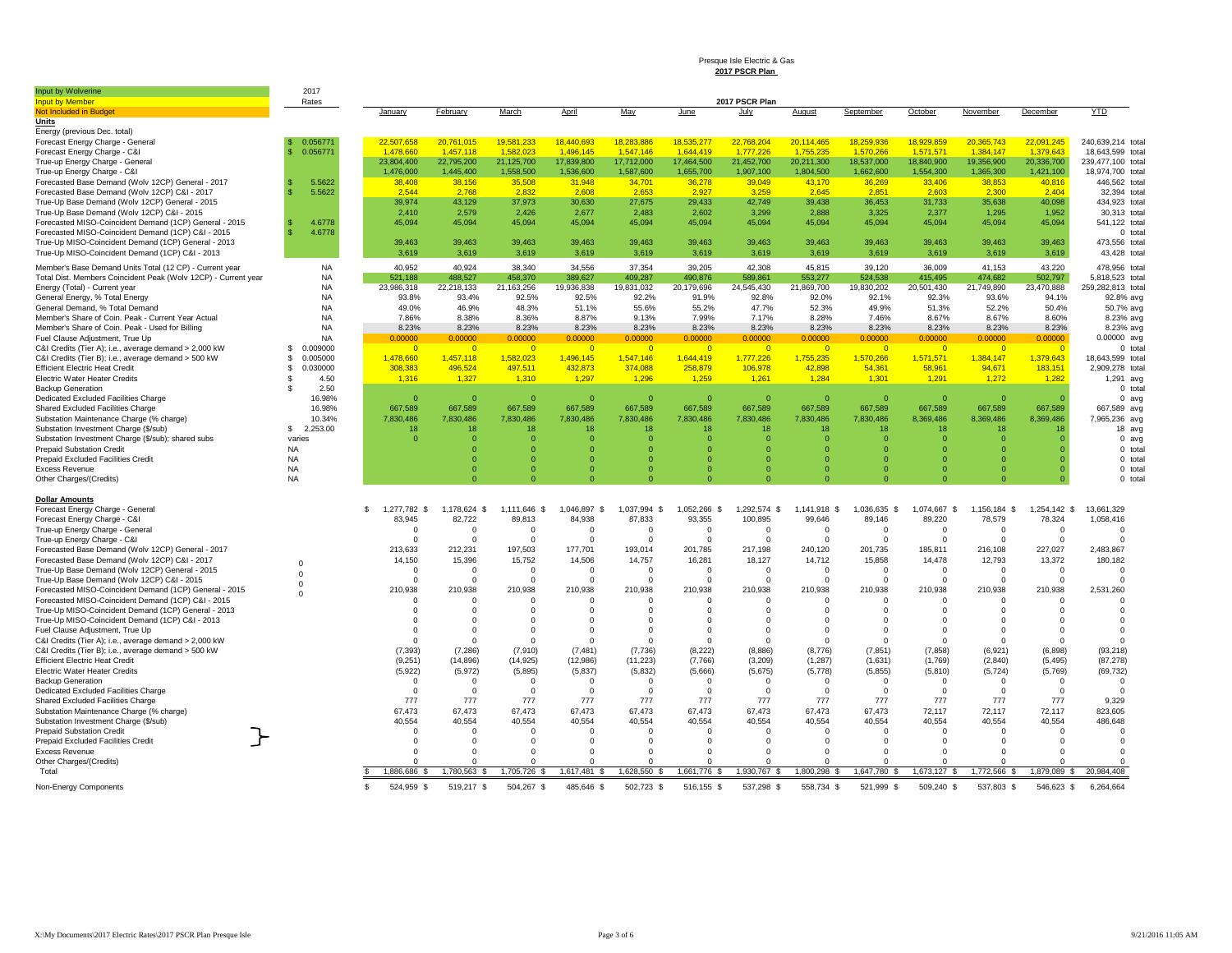Presque Isle Electric & Gas **2017 PSCR Plan** 

|                                                         | 2017  |                              |                              |                              |                              |                         |                              |                        |                        |                        |                        |                        |                              |                                  |
|---------------------------------------------------------|-------|------------------------------|------------------------------|------------------------------|------------------------------|-------------------------|------------------------------|------------------------|------------------------|------------------------|------------------------|------------------------|------------------------------|----------------------------------|
| Input by Wolverine<br><b>Input by Member</b>            | Rates |                              |                              |                              |                              |                         |                              | 2017 PSCR Plan         |                        |                        |                        |                        |                              |                                  |
| Not Included in Budget                                  |       | January                      | February                     | March                        | April                        | May                     | June                         | July                   | August                 | September              | October                | November               | December                     | <b>YTD</b>                       |
|                                                         |       |                              |                              |                              |                              |                         |                              |                        |                        |                        |                        |                        |                              |                                  |
| <b>Contribution to Bundled Rate</b>                     |       |                              |                              |                              |                              |                         |                              |                        |                        |                        |                        |                        |                              |                                  |
| Forecast Energy Charge - General                        |       | 53.27 \$<br>$\mathbf{s}$     | 53.05 \$                     | 52.53 \$                     | 52.51 \$                     | 52.34 \$                | 52.14 \$                     | 52.66 \$               | $52.21$ \$             | $52.28$ \$             | 52.42 \$               | 53.16 \$               | 53.43 \$                     | 52.69                            |
| Forecast Energy Charge - C&I                            |       | 3.50                         | 3.72                         | 4.24                         | 4.26                         | 4.43                    | 4.63                         | 4.11                   | 4.56                   | 4.50                   | 4.35                   | 3.61                   | 3.34                         | 4.08                             |
| True-up Energy Charge - General                         |       |                              |                              |                              |                              |                         |                              |                        |                        |                        |                        |                        |                              |                                  |
| True-up Energy Charge - C&I                             |       |                              |                              |                              |                              |                         |                              |                        |                        |                        |                        |                        |                              |                                  |
| Forecasted Base Demand (Wolv 12CP) General - 2017       |       | 8.91                         | 9.55                         | 9.33                         | 8.91                         | 9.73                    | 10.00                        | 8.85                   | 10.98                  | 10.17                  | 9.06                   | 9.94                   | 9.67                         | 9.58                             |
| Forecasted Base Demand (Wolv 12CP) C&I - 2017           |       | 0.59                         | 0.69                         | 0.74                         | 0.73                         | 0.74                    | 0.81                         | 0.74                   | 0.67                   | 0.80                   | 0.71                   | 0.59                   | 0.57                         | 0.69                             |
| True-Up Base Demand (Wolv 12CP) General - 2015          |       |                              |                              |                              |                              |                         |                              |                        |                        |                        |                        |                        |                              |                                  |
| True-Up Base Demand (Wolv 12CP) C&I - 2015              |       |                              |                              |                              |                              |                         |                              |                        |                        |                        |                        |                        |                              |                                  |
| Forecasted MISO-Coincident Demand (1CP) General - 2015  |       | 8.79                         | 9.49                         | 9.97                         | 10.58                        | 10.64                   | 10.45                        | 8.59                   | 9.65                   | 10.64                  | 10.29                  | 9.70                   | 8.99                         | 9.76                             |
| Forecasted MISO-Coincident Demand (1CP) C&I - 2015      |       |                              |                              |                              |                              |                         |                              |                        |                        |                        |                        |                        |                              |                                  |
| True-Up MISO-Coincident Demand (1CP) General - 2013     |       |                              |                              |                              |                              |                         |                              |                        |                        |                        |                        |                        |                              |                                  |
| True-Up MISO-Coincident Demand (1CP) C&I - 2013         |       |                              |                              |                              |                              |                         |                              |                        |                        |                        |                        |                        |                              |                                  |
| Fuel Clause Adjustment, True Up                         |       |                              |                              |                              |                              |                         |                              |                        |                        |                        |                        |                        |                              |                                  |
| C&I Credits (Tier A); i.e., average demand > 2,000 kW   |       |                              |                              |                              |                              |                         |                              |                        |                        |                        |                        |                        |                              |                                  |
| C&I Credits (Tier B); i.e., average demand > 500 kW     |       | (0.31)                       | (0.33)                       | (0.37)                       | (0.38)                       | (0.39)                  | (0.41)                       | (0.36)                 | (0.40)                 | (0.40)                 | (0.38)                 | (0.32)                 | (0.29)                       | (0.36)                           |
| <b>Efficient Electric Heat Credit</b>                   |       | (0.39)                       | (0.67)                       | (0.71)                       | (0.65)                       | (0.57)                  | (0.38)                       | (0.13)                 | (0.06)                 | (0.08)                 | (0.09)                 | (0.13)                 | (0.23)                       | (0.34)                           |
| <b>Electric Water Heater Credits</b>                    |       | (0.25)                       | (0.27)                       | (0.28)                       | (0.29)                       | (0.29)                  | (0.28)                       | (0.23)                 | (0.26)                 | (0.30)                 | (0.28)                 | (0.26)                 | (0.25)                       | (0.27)                           |
| <b>Backup Generation</b>                                |       |                              |                              |                              |                              |                         |                              |                        |                        |                        |                        |                        |                              |                                  |
| Dedicated Excluded Facilities Charge                    |       |                              |                              |                              |                              |                         |                              |                        |                        |                        |                        |                        |                              |                                  |
| Shared Excluded Facilities Charge                       |       | 0.03                         | 0.03                         | 0.04                         | 0.04                         | 0.04                    | 0.04                         | 0.03                   | 0.04                   | 0.04                   | 0.04                   | 0.04                   | 0.03                         | 0.04                             |
| Substation Maintenance Charge (% charge)                |       | 2.81                         | 3.04                         | 3.19                         | 3.38                         | 3.40                    | 3.34                         | 2.75                   | 3.09                   | 3.40                   | 3.52                   | 3.32                   | 3.07                         | 3.18                             |
| Substation Investment Charge (\$/sub)                   |       | 1.69                         | 1.83                         | 1.92                         | 2.03                         | 2.04                    | 2.01                         | 1.65                   | 1.85                   | 2.05                   | 1.98                   | 1.86                   | 1.73                         | 1.88                             |
| <b>Prepaid Substation Credit</b>                        |       |                              |                              |                              |                              |                         |                              |                        |                        |                        |                        |                        |                              |                                  |
| Prepaid Excluded Facilities Credit                      |       |                              |                              |                              |                              |                         |                              |                        |                        |                        |                        |                        |                              |                                  |
| <b>Excess Revenue</b>                                   |       |                              |                              |                              |                              |                         |                              |                        |                        |                        |                        |                        |                              |                                  |
| Other Charges/(Credits)                                 |       |                              |                              |                              |                              |                         |                              |                        |                        |                        |                        |                        |                              |                                  |
| Total                                                   |       | 78.66 \$                     | 80.14 \$                     | 80.60 \$                     | 81.13 \$                     | 82.12 \$                | 82.35 \$                     | 78.66 \$               | 82.32 \$               | 83.09 \$               | 81.61 \$               | 81.50 \$               | 80.06 \$                     | 80.93                            |
|                                                         |       |                              |                              |                              |                              |                         |                              |                        |                        |                        |                        |                        |                              |                                  |
| <b>Inputs for Member's PSCR Factor</b>                  |       |                              |                              |                              |                              |                         |                              |                        |                        |                        |                        |                        |                              |                                  |
| Member's Line Losses                                    |       | 8.00%                        | 8.00%                        | 8.00%                        | 8.00%                        | 8.00%                   | 8.00%                        | 8.00%                  | 8.00%                  | 8.00%                  | 8.00%                  | 8.00%                  | 8.00%                        | 8.00000%                         |
|                                                         |       |                              |                              |                              |                              |                         |                              |                        |                        |                        |                        |                        |                              |                                  |
| Member's Line Losses                                    |       | 1,918,905                    | 1,777,451                    | 1,693,060                    | 1,594,947                    | 1,586,483               | 1,614,376                    | 1,963,634              | 1,749,576              | 1,586,416              | 1,640,114              | 1,739,991              | 1,877,671                    | 20,742,625                       |
| Wholesale Purchases - Member's Losses                   |       | 22,067,413                   | 20.440.682<br>$\overline{0}$ | 19.470.196                   | 18,341,891                   | 18,244,549<br>$\bullet$ | 18,565,320                   | 22,581,796             | 20,120,124             | 18,243,786<br>$\Omega$ | 18,861,316<br>$\Omega$ | 20,009,899             | 21.593.217                   | 238,540,188<br>$\Omega$          |
| Member's HQ Energy Use<br>Member's Sales to its Members |       | $\overline{0}$               | 20,440,682                   | $\overline{0}$               | $\overline{0}$<br>18,341,891 | 18,244,549              | $\overline{0}$<br>18,565,320 | $\overline{0}$         | $\overline{0}$         | 18,243,786             | 18,861,316             | $\overline{0}$         | $\overline{0}$<br>21,593,217 |                                  |
| Non-PSCR Sales                                          |       | 22,067,413<br>$\Omega$       | $\overline{0}$               | 19,470,196<br>$\overline{0}$ | $\overline{0}$               | $\overline{0}$          | $\overline{0}$               | 22,581,796<br>$\Omega$ | 20,120,124<br>$\Omega$ | $\Omega$               | $\Omega$               | 20,009,899<br>$\Omega$ | $\Omega$                     | 238,540,188<br>$\overline{\ }$ 0 |
| <b>PSCR Sales</b>                                       |       | 22,067,413                   | 20,440,682                   | 19,470,196                   | 18,341,891                   | 18,244,549              | 18,565,320                   | 22,581,796             | 20,120,124             | 18,243,786             | 18,861,316             | 20,009,899             | 21,593,217                   | 238,540,188                      |
|                                                         |       |                              |                              |                              |                              |                         |                              |                        |                        |                        |                        |                        |                              |                                  |
| Member's HQ Enerav Use                                  |       | $\Omega$                     | $\Omega$                     | $\Omega$                     | $\Omega$                     | $\Omega$                | $\mathbf{0}$                 | $\Omega$               | $\Omega$               | $\Omega$               | $\Omega$               | $\Omega$               | $\Omega$                     | $\Omega$                         |
| Prior Year (Over)/Under Collection                      |       | 15,000                       | 15,000                       | 15,000                       | 15,000                       | 15,000                  | 15,000                       | 15,000                 | 15,000                 | 15,000                 | 15,000                 | 15,000                 | 15,000                       | 180,000                          |
| <b>PSCR Cost</b>                                        |       | 1,901,686                    | 1,795,563                    | 1,720,726                    | 1,632,481                    | 1,643,550               | 1,676,776                    | 1,945,767              | 1,815,298              | 1,662,780              | 1,688,127              | 1,787,566              | 1,894,089                    | 21,164,408                       |
| Power Supply Rate Before HQ Use and (O)/U Coll          |       | 85.50 \$<br>-S               | 87.11 \$                     | 87.61 \$                     | 88.19 \$                     | 89.26 \$                | 89.51 \$                     | 85.50 \$               | 89.48 \$               | 90.32 S                | 88.71 \$               | 88.58 \$               | 87.02 \$                     | 87.97                            |
| <b>PSCR Rate</b>                                        |       | 88.72 \$<br>-S               | 88.72 \$                     | 88.72 \$                     | 88.72 \$                     | 88.72 \$                | 88.72 \$                     | 88.72 \$               | 88.72 \$               | 88.72 \$               | 88.72 \$               | 88.72 \$               | 88.72 \$                     | 88.72                            |
| <b>PSCR Base</b>                                        |       | 87.85 \$                     | 87.85 \$                     | 87.85 \$                     | 87.85 \$                     | 87.85 \$                | 87.85 \$                     | 87.85 \$               | 87.85 \$               | 87.85 \$               | 87.85 \$               | 87.85 \$               | 87.85 \$                     | 87.85                            |
| <b>PSCR Factor</b>                                      |       | $0.87$ \$                    | $0.87$ \$                    | 0.87S                        | $0.87$ \$                    | $0.87$ \$               | $0.87$ \$                    | $0.87$ \$              | $0.87$ \$              | 0.87S                  | $0.87$ \$              | $0.87$ \$              | $0.87$ \$                    | 0.87                             |
| Member's PSCR Revenue                                   |       | 1.957.821 \$<br>$\mathbf{R}$ | 1,813,497 \$                 | 1,727,396 \$                 | 1,627,293 \$                 | 1,618,656 \$            | 1,647,115 \$                 | 2.003.457 \$           | 1,785,057 \$           | 1,618,589 \$           | 1,673,376 \$           | 1,775,278 \$           | 1,915,750 \$                 | 21.163.285                       |
| Member's PSCR Cost                                      |       | 1,901,686                    | 1.795.563                    | 1.720.726                    | 1.632.481                    | 1.643.550               | 1.676.776                    | 1.945.767              | 1.815.298              | 1.662.780              | 1.688.127              | 1.787.566              | 1.894.089                    | 21.164.408                       |
| Member's Over/(Under) Collection                        |       | 56.135 \$                    | 17.935 \$                    | 6.670 \$                     | $(5.188)$ \$                 | $(24, 894)$ \$          | $(29,661)$ \$                | 57.690 \$              | $(30,241)$ \$          | $(44.191)$ \$          | $(14, 751)$ \$         | $(12.288)$ \$          | 21.661 \$                    | (1.123)                          |
|                                                         |       |                              |                              |                              |                              |                         |                              |                        |                        |                        |                        |                        |                              |                                  |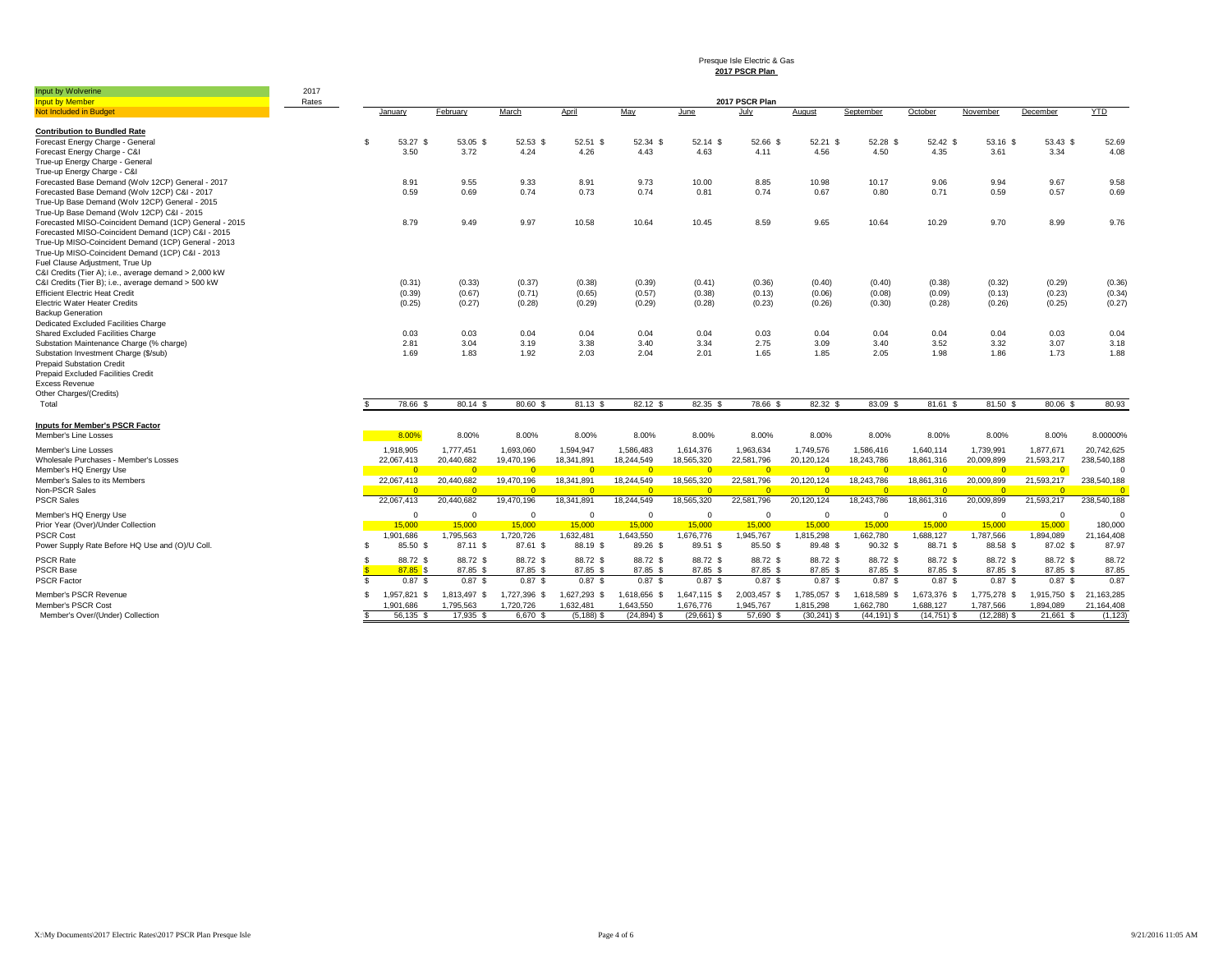# **PRESQUE ISLE ELECTRIC & GAS CO-OP BOARD RESOLUTION SEPTEMBER 27, 2016**

# **RESOLUTION 2016-MR-04 OUTDOOR LIGHTING PROGRAM REVISIONS**

**WHEREAS,** PIE&G transitioned to member regulation with an effective date of September 23, 2012 thus providing that certain of its rates are no longer regulated by the MPSC; and

**WHEREAS,** PIE&G has conducted a cost of service study analysis of current and prospective Outdoor Lighting (OD) rates; and

**WHEREAS,** PIE&G's staff has reviewed the analysis with the Board of Directors; and

**WHEREAS,** the Cooperative wishes to implement changes to its Outdoor Lighting program to take advantage of Light Emitting Diode technology to reduce the costs to both the Cooperative and it's individual members:

**WHEREAS,** results of that analysis indicate the need to revise OD lighting rates as indicated in the table below; and

| <b>Nominal Rating</b>                            | <b>Monthly</b> | <b>Annual</b> |
|--------------------------------------------------|----------------|---------------|
| 40W LED (alternative to 175W MV; 100 W HPS)      | \$6.80         | \$81.60       |
| 70W LED (alternative to 400W MV; 250W HPS)       | \$7.70         | \$92.40       |
| <b>No Longer Available for New Installations</b> |                |               |
| 175 Watts MV                                     | \$11.40        | \$136.80      |
| 400 Watts MV                                     | \$19.70        | \$236.40      |
| 100 Watts HPS                                    | \$9.00         | \$108.00      |
| 250 Watts HPS                                    | \$14.80        | \$177.60      |

**NOW BE IT HEREBY RESOLVED** that the PIE&G Board of Directors accepts the analysis as provided by the cooperative staff as a reasonable basis for establishing the new Outdoor Lighting rates for all bills rendered on or after February 1, 2017 and directs staff to amend the appropriate tariffs in its Electric Rate Book.

# **CERTIFICATION**

I, David Smith, Secretary of the Board of Directors of Presque Isle Electric & Gas Co-op, do hereby certify that the above is a true and correct copy of a resolution adopted at a special meeting of the Board of Directors of Presque Isle Electric & Gas Co-op held on September 27, 2016.

Bv:

David Smith, Secretary

Dated:  $\Box$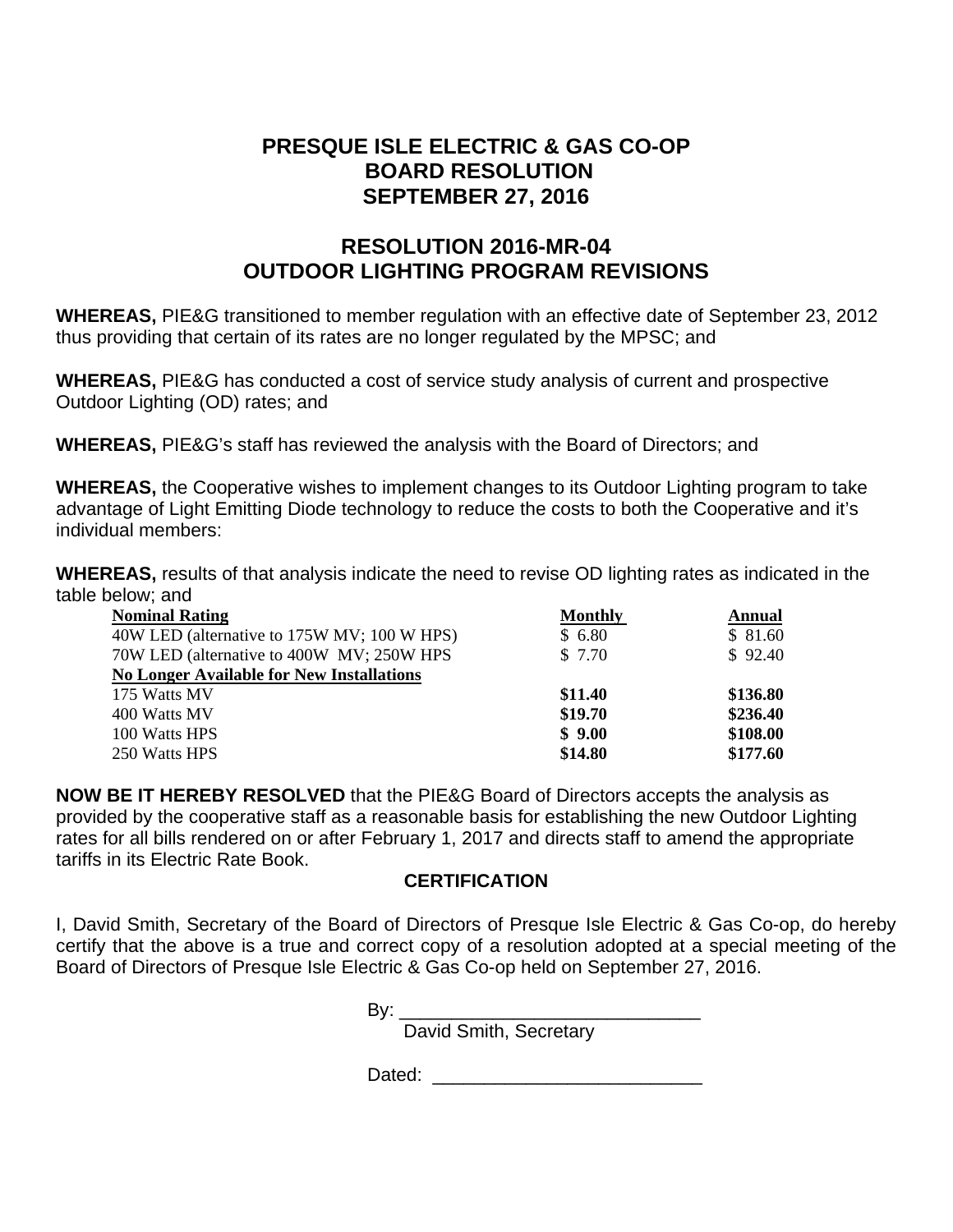#### **Presque Isle Electric & Gas**

#### *Calculation of Realigned Security Light Rates Replacement Cost Data for Existing Lights*

|                |                                                     |                                  |               | 175     |               | 400          |               | 100        |               | 250        |               | 40                     |                    | 70               |                                                                                    |
|----------------|-----------------------------------------------------|----------------------------------|---------------|---------|---------------|--------------|---------------|------------|---------------|------------|---------------|------------------------|--------------------|------------------|------------------------------------------------------------------------------------|
| Line           | <b>Description</b>                                  | Ref.                             |               | MV      |               | MV           |               | <b>HPS</b> |               | <b>HPS</b> |               | <b>LED</b>             |                    | <b>LED</b>       | <b>Notes</b>                                                                       |
|                | <b>Investment Cost</b>                              |                                  |               |         |               |              |               |            |               |            |               |                        |                    |                  |                                                                                    |
| 1              | Fixture                                             | Input                            | \$            | 40.15   |               | \$112.16     | - \$          | 40.15      |               | \$112.16   |               | \$183.00               | <sup>\$</sup>      |                  | 183.00 Per PIE&G fixture cost data. MV cost based on HPS                           |
| 2              | Installation                                        | P <sub>2</sub> , L <sub>16</sub> |               | 210.35  |               | 210.35       |               | 210.35     |               | 210.35     |               | 210.35                 |                    | 210.35 Estimated |                                                                                    |
| 3              | Total Replacement Cost per Fixture                  |                                  | <sup>\$</sup> | 250.50  |               |              |               | 250.50     |               | \$ 322.51  |               | $\overline{\$}$ 393.35 | - \$               |                  | 393.35 Per PIE&G fixture cost data                                                 |
| 4              | Useful Life                                         | Input                            |               | 15      |               | 15           |               | 15         |               | 15         |               | 15                     |                    |                  | 15 Per PIE&G fixture cost data                                                     |
| 5              | <b>Annual Depreciation Expense</b>                  | L3/L4                            | \$            | 16.70   |               | \$21.50      | $\mathcal{S}$ | 16.70      | \$            | 21.50      | $\mathbb{S}$  | 26.22                  | $\mathbf S$        | 26.22            |                                                                                    |
| 6              | Capital Costs (Interest and Margin)                 | $L3*P2,L4$                       |               | 15.72   |               | 20.24        |               | 15.72      |               | 20.24      |               | 24.69                  |                    |                  | 24.69 Cost of new debt per rate study plus margin at 2 TIER                        |
| $\overline{7}$ | <b>Property Taxes</b>                               | $L3*P2,L6$                       |               | 2.51    |               | 3.23         |               | 2.51       |               | 3.23       |               | 3.93                   |                    | 3.93             | Estimated tax rate.                                                                |
| 8              | <b>Annual Investment Cost</b>                       |                                  | \$            | 34.93   | S.            | 44.97        | $\mathcal{S}$ | 34.93      | \$.           | 44.97      | $\mathcal{S}$ | 54.84                  | $\mathbf{\hat{s}}$ | 54.84            |                                                                                    |
| 9              |                                                     |                                  |               |         |               |              |               |            |               |            |               |                        |                    |                  |                                                                                    |
| 10             | <b>Annual Power Cost</b>                            |                                  |               |         |               |              |               |            |               |            |               |                        |                    |                  |                                                                                    |
| 11             | Lamp kW                                             | <b>Watts/1000</b>                |               | 0.175   |               | 0.400        |               | 0.100      |               | 0.250      |               | 0.040                  |                    | 0.070            |                                                                                    |
| 12             | <b>Ballast kW</b>                                   | Input                            |               | 0.030   |               | 0.054        |               | 0.026      |               | 0.045      |               | $\sim$                 |                    |                  | Estimated                                                                          |
| 13             | Total kW of each Fixture                            | $L11+L12$                        |               | 0.205   |               | 0.454        |               | 0.126      |               | 0.295      |               | 0.040                  |                    | 0.070            |                                                                                    |
| 14             | Annual Hours of Operation                           | P2.L8                            |               | 4,300   |               | 4,300        |               | 4,300      |               | 4,300      |               | 4,300                  |                    | 4,300            | Estimated annual operating hours.                                                  |
| 15             | Annual kWh                                          | L13*L14                          |               | 882     |               | 1.952        |               | 542        |               | 1.269      |               | 172                    |                    | 301              |                                                                                    |
| 16             | <b>Wholesale Energy Cost</b>                        | P2, L23                          | \$            | 0.0621  |               | \$0.0621     | \$            | 0.0621     |               | \$0.0621   |               | \$0.0621               | S.                 | 0.0621           | Average cost of power for lighting classes per COSS plus Current April<br>2016 PCA |
| 17             | Total Annual Power Cost to Serve Light              | L12*L13                          | $\mathcal{S}$ | 54.73   |               | \$121.21     | $\mathcal{S}$ | 33.64      |               | 78.76      | \$.           | 10.68                  | \$                 | 18.69            |                                                                                    |
| 18             |                                                     |                                  |               |         |               |              |               |            |               |            |               |                        |                    |                  |                                                                                    |
| 19             | <b>Replacement Lamp Costs</b>                       |                                  |               |         |               |              |               |            |               |            |               |                        |                    |                  |                                                                                    |
| 20             | Total Cost of a Lamp (Photocell for LED)            | Input                            | \$            | 6.53    | <sup>\$</sup> | 9.30 S       |               | 9.29       | \$            | 8.27       | \$            | ÷,                     | \$                 |                  |                                                                                    |
| 21             | <b>Travel and Labor</b>                             | P <sub>2</sub> ,L <sub>14</sub>  |               | 210.35  |               | 210.35       |               | 210.35     |               | 210.35     |               | 210.35                 |                    | 210.35 Estimated |                                                                                    |
| 22             | <b>Total Replacement Lamp Cost</b>                  |                                  | \$.           | 216.88  |               | \$219.65     | $\mathcal{S}$ | 219.64     |               | \$218.62   | $\mathbb{S}$  | 210.35                 | <sup>\$</sup>      | 210.35           |                                                                                    |
| 23             | <b>Total Life in Years</b>                          | Input                            |               | 8.3     |               | 8.3          |               | 8.3        |               | 8.3        |               | 15.0                   |                    |                  | 15.0 Estimated years between Maintencance trips                                    |
| 24             | <b>Total Annual Cost</b>                            |                                  | -S            | 26.13   | \$            | 26.46        | $\mathcal{S}$ | 26.46      | <sup>\$</sup> | 26.34      | \$            | 14.02                  | $\mathbb{S}$       | 14.02            |                                                                                    |
| 25             |                                                     |                                  |               |         |               |              |               |            |               |            |               |                        |                    |                  |                                                                                    |
| 26             | <b>Other Operating Expenses</b>                     |                                  |               |         |               |              |               |            |               |            |               |                        |                    |                  |                                                                                    |
| 27             | <b>Estimated Annual Customer Related Costs</b>      | P2, L11                          | \$            | 14.64   | -S            | 14.64        | <sup>\$</sup> | 14.64      | \$            | 14.64      | <sup>\$</sup> | 14.64                  | <sup>\$</sup>      |                  | 14.64 Annual Customer Related Costs per lamp per last COSS.                        |
| 28             | <b>Estimated Annual Distribution Capacity Costs</b> | P2, L12 * L15                    |               | 26.36   |               | 58.37        |               | 16.20      |               | 37.93      |               | 5.14                   |                    | 9.00             | Annual Distribution Capacity Related Costs per lamp per last COSS.                 |
| 29             | <b>Total Other Operating Costs</b>                  |                                  | \$            | 41.00   | $\mathbb{S}$  | 73.01        | $\mathcal{S}$ | 30.84      | $\mathbb{S}$  | 52.57      | $\mathbb{S}$  | 19.78                  | $\mathbb{S}$       | 23.64            |                                                                                    |
| 30             |                                                     |                                  |               |         |               |              |               |            |               |            |               |                        |                    |                  |                                                                                    |
| 31             | <b>Total Annual Cost per Fixture</b>                | L8+L17+L24+L29 $\frac{6}{9}$     |               | 156.79  |               | $$265.65$ \$ |               | 125.87     |               | \$202.64\$ |               | 99.33 \$               |                    | 111.20           |                                                                                    |
| 32             |                                                     |                                  |               |         |               |              |               |            |               |            |               |                        |                    |                  |                                                                                    |
| 33             | <b>Total Monthly Cost per Fixture</b>               | L31/12                           | \$            | 13.07   | s.            | $22.14$ \$   |               | 10.49      | <sup>\$</sup> | $16.89$ \$ |               | 8.28                   | $\mathcal{S}$      | 9.27             |                                                                                    |
| 34             | Revenue True Up                                     | $-19.9%$                         |               | (1.69)  |               | (2.40)       |               | (1.53)     |               | (2.05)     |               | (1.47)                 |                    |                  | (1.53) Adjustment to match present revenue levels.                                 |
| 35             | <b>Target Monthly Rate</b>                          | $L33+L34$                        | \$            | 11.37   | \$            | 19.74        | S.            | 8.96       | S.            | 14.83      | \$            | 6.81                   | \$                 | 7.73             |                                                                                    |
| 36             |                                                     |                                  |               |         |               |              |               |            |               |            |               |                        |                    |                  |                                                                                    |
| 37             | <b>One Minus GRT Rate</b>                           | $1-P2, L18$                      |               | 1.0000  |               | 1.0000       |               | 1.0000     |               | 1.0000     |               | 1.0000                 |                    | 1.0000           |                                                                                    |
| 38             | <b>Total Monthly Rate (Rounded)</b>                 | L33/L35                          | S             | 11.40   | $\mathbf{s}$  | 19.70        | $\mathbf{s}$  | 9.00       | S             | 14.80      | S             | 6.80                   | - \$               | 7.70             |                                                                                    |
| 39             |                                                     |                                  |               |         |               |              |               |            |               |            |               |                        |                    |                  |                                                                                    |
| 40             | <b>Current Rate</b>                                 | Input                            |               | 12.00   |               | \$21.74\$    |               | 8.55       | - \$          | 14.68      | \$            | 7.30                   | -S                 | 7.30             |                                                                                    |
| 41             | Increase/(Decrease)                                 | L38-L40                          |               | (0.60)  |               | (2.04)       | -9            | 0.45       |               | 0.12       |               | (0.50)                 | -\$                | 0.40             |                                                                                    |
| 42             | <b>Increase/(Decrease) Percentage</b>               | L41/L40                          |               | $-5.0%$ |               | $-9.4%$      |               | 5.3%       |               | 0.8%       |               | $-6.8%$                |                    | 5.5%             |                                                                                    |

43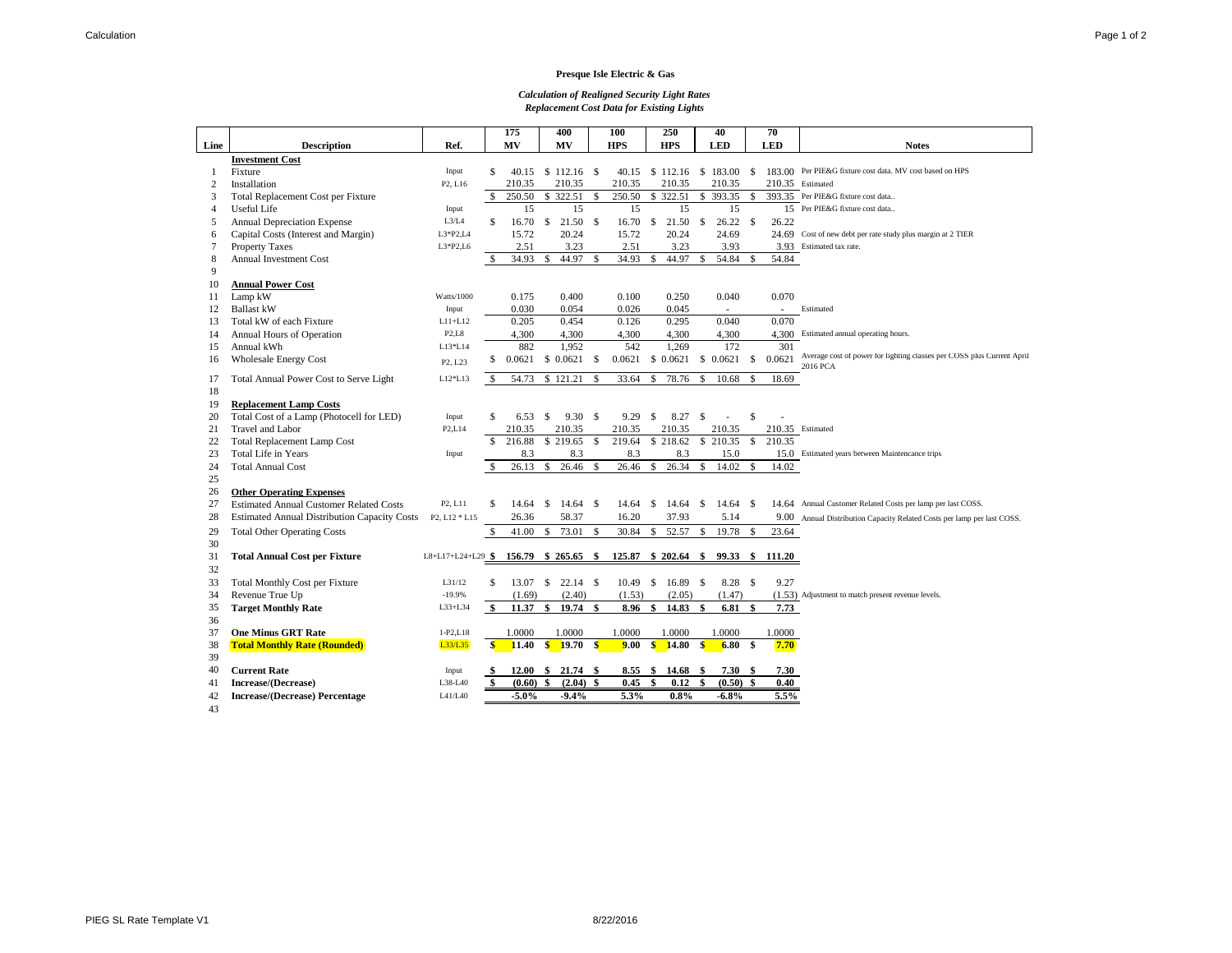# **Presque Isle Electric & Gas**

## *Calculation of Realigned Security Light Rates Supplemental Data*

| Line |                                           |      |                   |               |
|------|-------------------------------------------|------|-------------------|---------------|
| No.  | <b>Description</b>                        |      |                   | <b>Amount</b> |
|      |                                           |      |                   |               |
| 1    | <b>Cost of Capital</b>                    | Cost | Capital Structure | Weighted Cost |
| 2    | Cost of New Debt                          | 5.3% | 55%               | 2.92%         |
| 3    | Margin                                    | 7.5% | 45%               | 3.36%         |
| 4    | Weighted Cost                             |      |                   | 6.28%         |
| 5    |                                           |      |                   |               |
| 6    | <b>Property Tax Rate</b>                  |      |                   | 1.00%         |
| 7    |                                           |      |                   |               |
| 8    | <b>Annual Hours of Light Operation</b>    |      |                   | 4,300         |
| 9    |                                           |      |                   |               |
| 10   | Data from Cost of Service Study           |      |                   |               |
| 11   | Customer Related Costs per Year           |      |                   | \$14.64       |
| 12   | Distribution Related Costs per kWh        |      |                   | \$0.02990     |
| 13   |                                           |      |                   |               |
| 14   | <b>Maintenance Trip Cost</b>              |      |                   | \$210.35      |
| 15   |                                           |      |                   |               |
| 16   | <b>Installation Cost</b>                  |      |                   | \$210.35      |
| 17   |                                           |      |                   |               |
| 18   | <b>Utility Receipts Tax</b>               |      |                   | 0.0%          |
| 19   |                                           |      |                   |               |
| 20   | <b>Average Power Cost</b>                 |      |                   |               |
| 21   | Power Cost per Last Cost of Service Study |      |                   | \$0.0634      |
| 22   | Current 2016 Power Cost Adjustment        |      |                   | $-$ \$0.0013  |
| 23   | <b>Total Power Cost</b>                   |      |                   | \$0.0621      |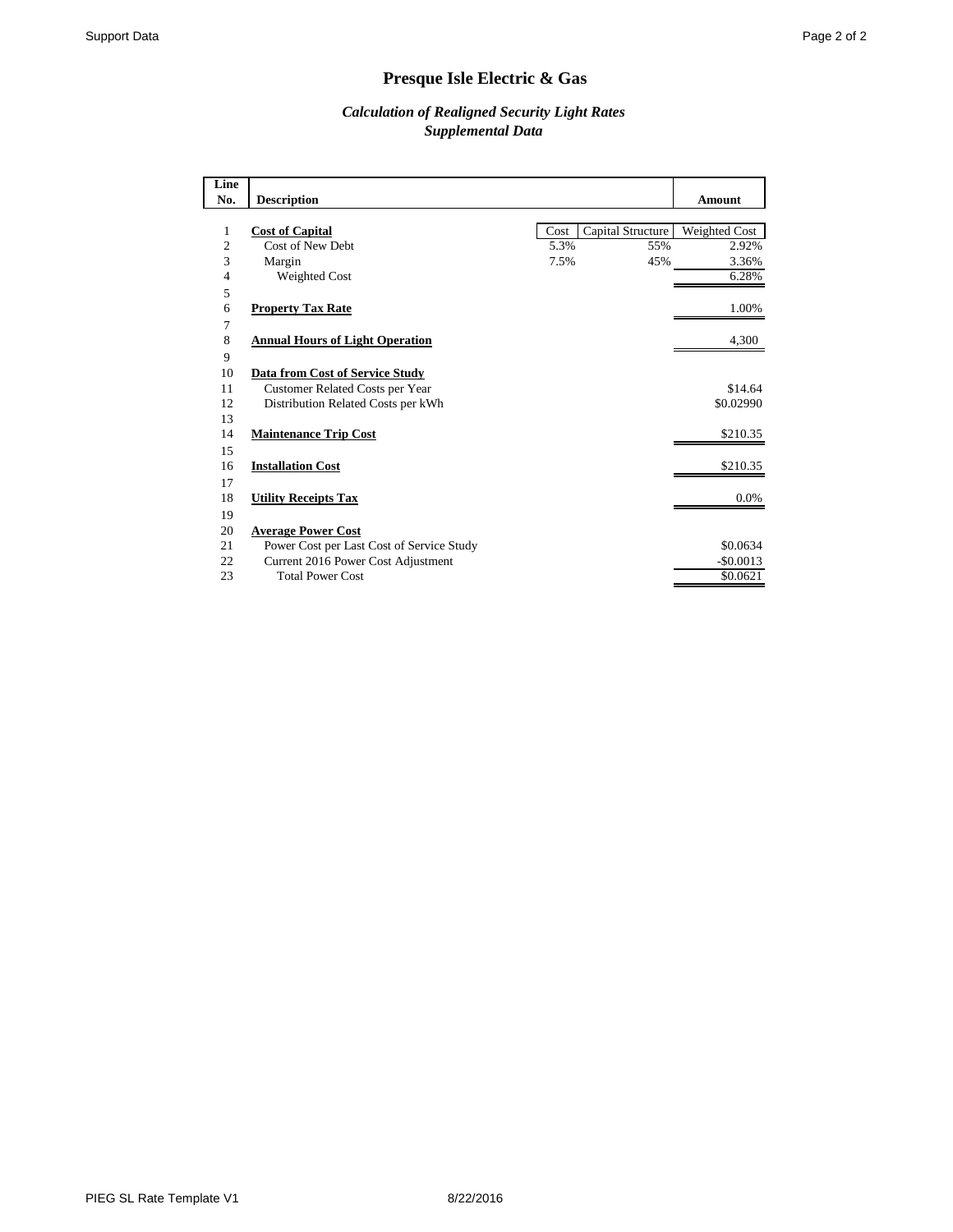### **OUTDOOR/SECURITY/STREET LIGHTING SERVICE SCHEDULE OL**

### Availability

Available to existing members of the Cooperative for continuous, year-round service in all territory served by the Cooperative where 120 volt service exists and in accordance with the Cooperative's Rules and Regulations. Where 120 volt service does not exist, additional fees will apply.

As of October 2016, only LED (light emitting diode) lighting technology options will be available for new installations; existing installations of non-LED technologies (mercury vapor, high pressure sodium, etc.) will be replaced with equivalent LED lighting technology at the discretion of the Co-operative at no charge to the Member and at the appropriate tariffed rate.

#### Nature of Service

Dusk to dawn service controlled by photo-sensitive devices which provide service every night and all night.

(Continued on Sheet No. D-15.01)

President and CEO

l

Issued September 26, 2016 Effective for bills rendered on and By: Brian Burns after February 1, 2017 after February 1, 2017

Onaway, Michigan Issued under authority of the Board of Directors dated September 27, 2016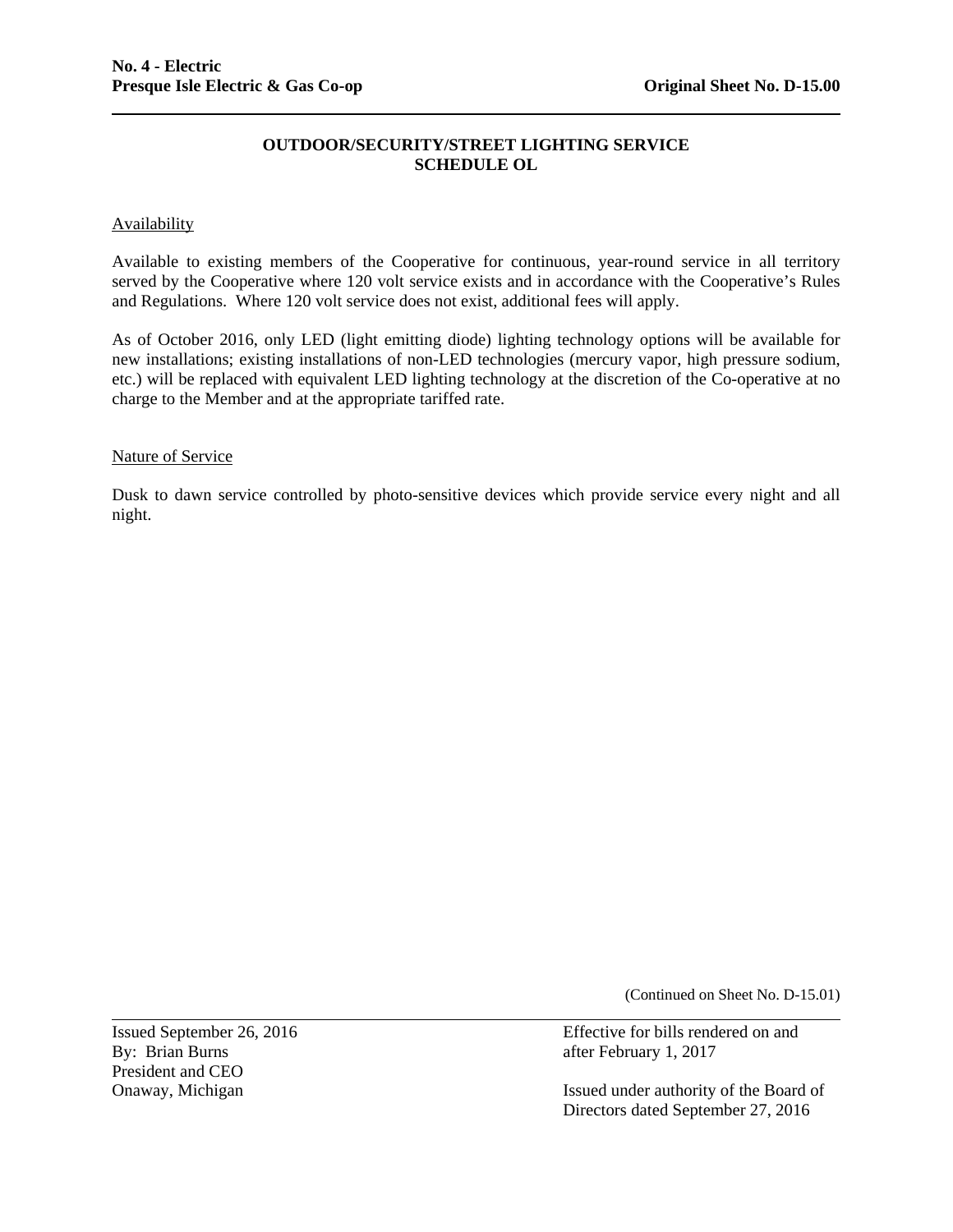## **OUTDOOR LIGHTING SERVICE SCHEDULE OL (Contd) (Continued from Sheet No. D-15.00)**

#### **Rates**

| <b>Nominal Rating</b>                       | Monthly | Annual   |
|---------------------------------------------|---------|----------|
| 40W LED (alternative to 175W MV; 100 W HPS) | \$6.80  | \$81.60  |
| 70W LED (alternative to 400W MV; 250W HPS)  | \$ 7.70 | \$92.40  |
| No Longer Available for New Installations   |         |          |
| 175 Watts MV                                | \$11.40 | \$136.80 |
| 400 Watts MV                                | \$19.70 | \$236.40 |
| 100 Watts HPS                               | \$9.00  | \$108.00 |
| 250 Watts HPS                               | \$14.80 | \$177.60 |

#### Tax Adjustments

- A. Bills shall be increased within the limits of political subdivisions which levy special taxes, license fees or rentals against the Cooperative's property, or its operations, or the production and/or sale of electric energy, to offset such special charges and thereby prevent other Member-Consumers from being compelled to share such local increases.
- B. Bills shall be increased to offset any new or increased specific tax or excise imposed by any governmental authority which increases the Cooperative's cost of providing electric service.

### Type of Service

accidents or vandalism. The Cooperative will supply the energy and will own, operate and maintain the lighting fixtures. Burned out lamps must be reported by the Member-Consumer, and the Cooperative will undertake to replace the lamps as soon as practical during regular working hours. Broken lamps or damage to fixtures by accident or vandalism will be repaired at the Member-Consumer's expense. The Cooperative shall replace or repair, at its cost, streetlight equipment that is out of service with the exception of those caused by

The Cooperative reserves the right to make special contractual arrangements as to term or duration of contract, termination charges or annual charges, or other special consideration when the Member-Consumer requests service, equipment or facilities not normally provided for under this rate.

(Continued on Sheet No. D-15.02)

| Issued September 26, 2016 | Effective for bills rendered on and    |
|---------------------------|----------------------------------------|
| By: Brian Burns           | after February 1, 2017                 |
| President and CEO         |                                        |
| Onaway, Michigan          | Issued under authority of the Board of |
|                           | Directors dated September 27, 2016     |